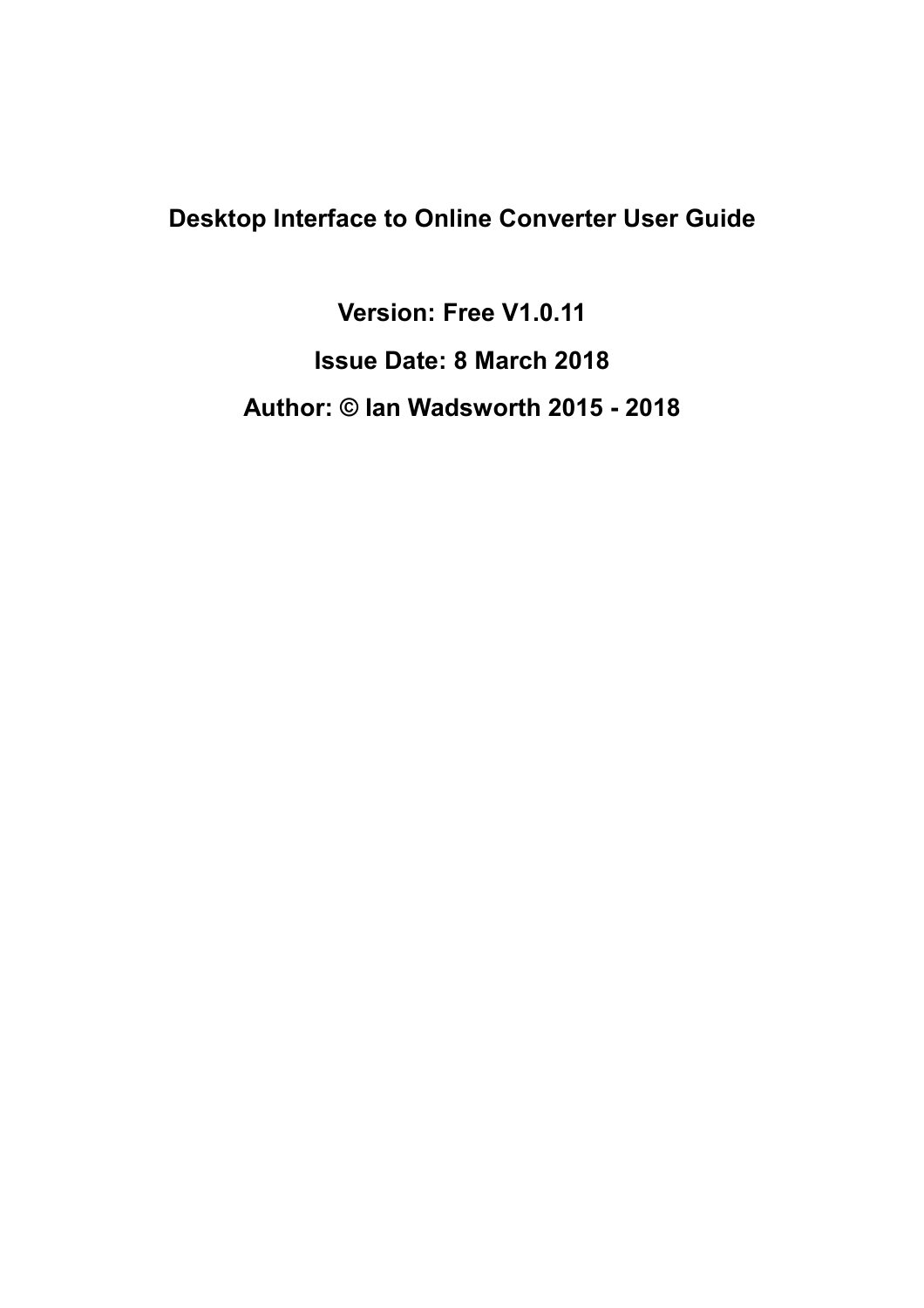### **Table of Contents**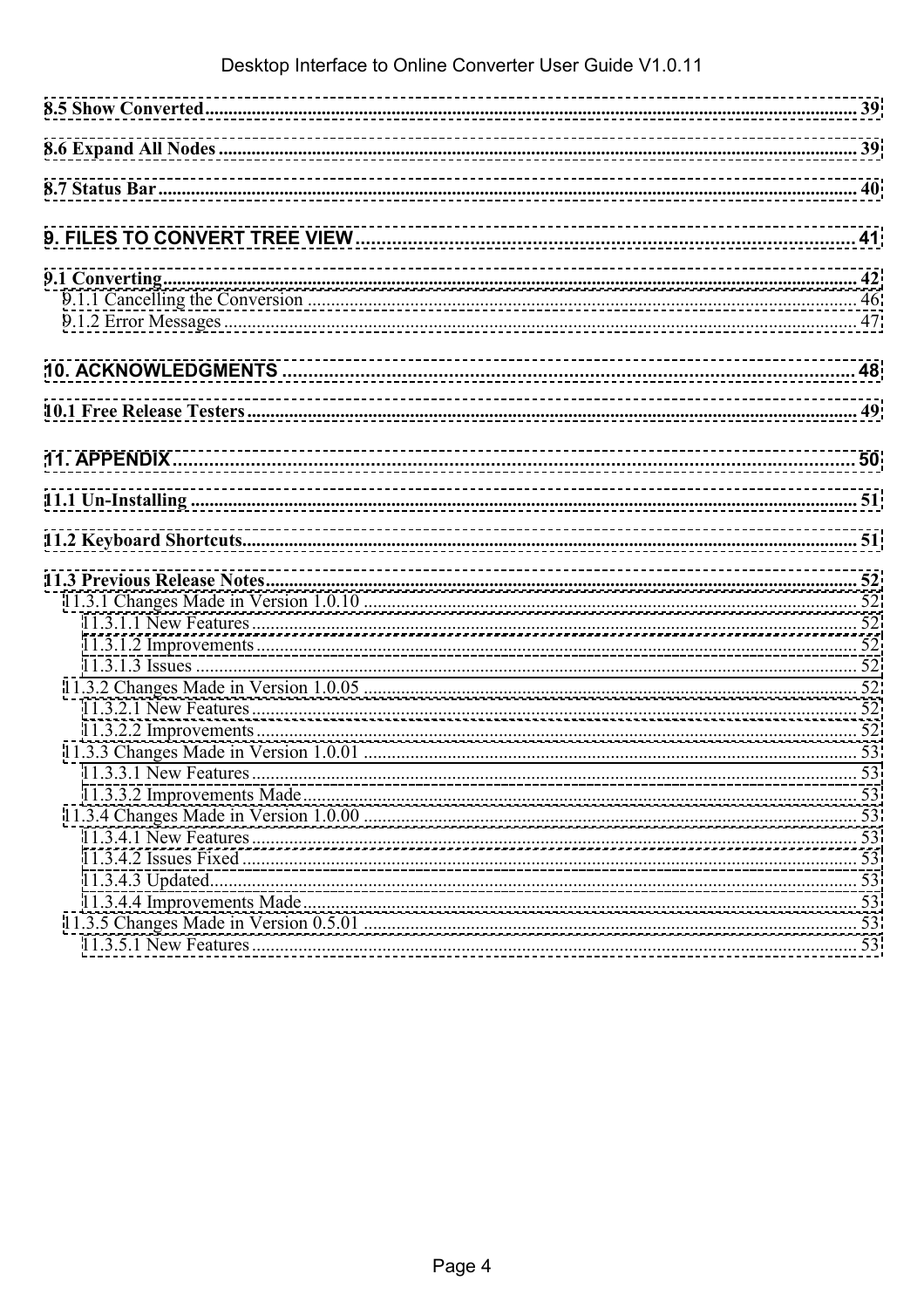### **Table of Pictures**

| PICTURE 2 SCREEN SHOT OF THE DESKTOP INTERFACE TO ONLINE CONVERTER  16 |  |
|------------------------------------------------------------------------|--|
|                                                                        |  |
|                                                                        |  |
|                                                                        |  |
|                                                                        |  |
|                                                                        |  |
|                                                                        |  |
|                                                                        |  |
|                                                                        |  |
|                                                                        |  |
|                                                                        |  |
|                                                                        |  |
|                                                                        |  |
|                                                                        |  |
|                                                                        |  |
|                                                                        |  |
|                                                                        |  |
|                                                                        |  |
|                                                                        |  |
|                                                                        |  |
|                                                                        |  |
|                                                                        |  |
|                                                                        |  |
|                                                                        |  |
|                                                                        |  |
|                                                                        |  |
|                                                                        |  |
|                                                                        |  |
|                                                                        |  |
|                                                                        |  |
|                                                                        |  |
|                                                                        |  |
|                                                                        |  |
|                                                                        |  |
|                                                                        |  |
|                                                                        |  |
|                                                                        |  |
|                                                                        |  |
|                                                                        |  |
|                                                                        |  |
|                                                                        |  |
|                                                                        |  |
|                                                                        |  |
|                                                                        |  |
|                                                                        |  |
|                                                                        |  |
|                                                                        |  |
|                                                                        |  |
|                                                                        |  |
|                                                                        |  |
|                                                                        |  |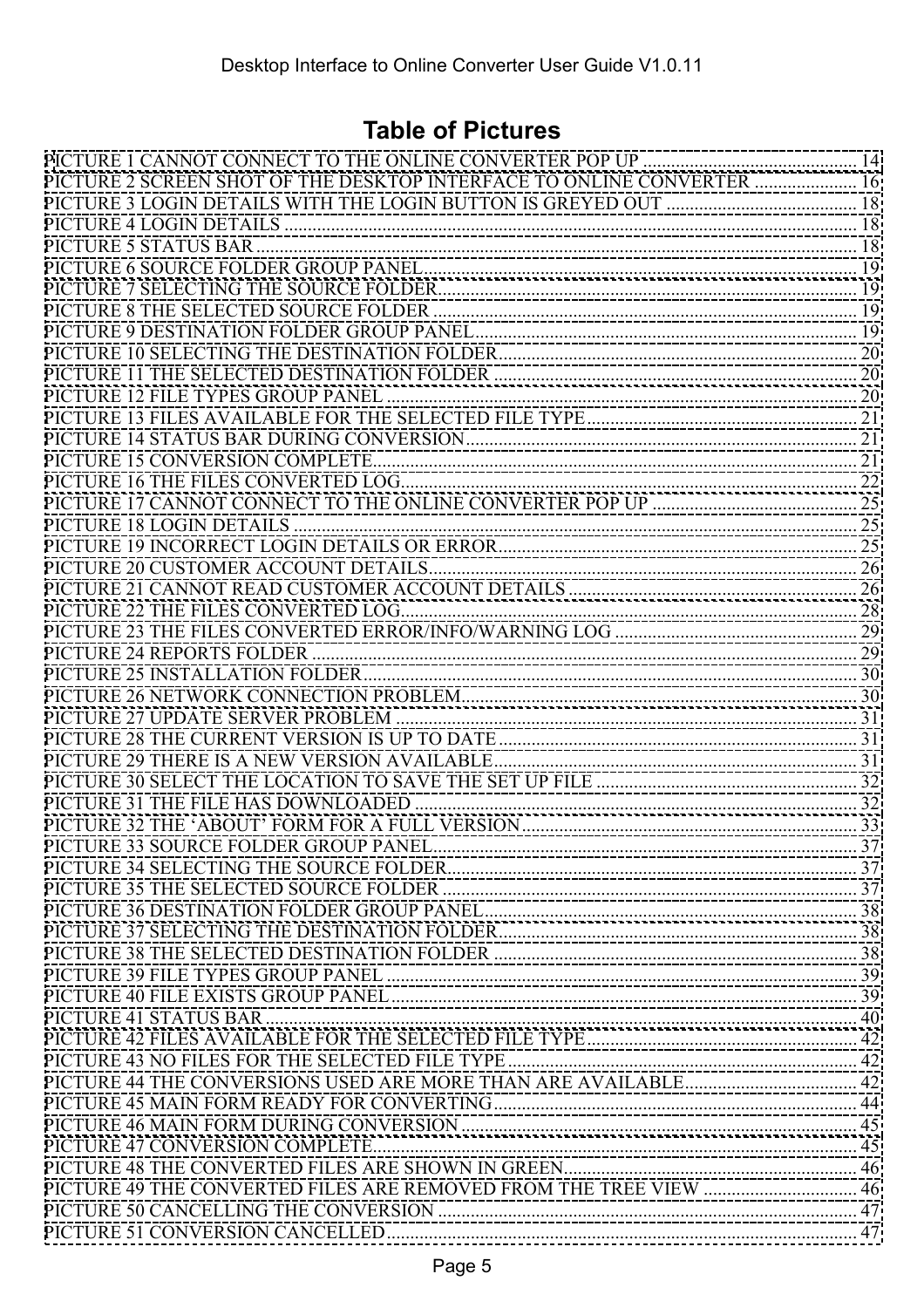| PICTURE 52 CONVERSIONS TERMINATED DUE TO CANNOT CONNECT TO THE SERVER  47 |  |
|---------------------------------------------------------------------------|--|
|                                                                           |  |
|                                                                           |  |
|                                                                           |  |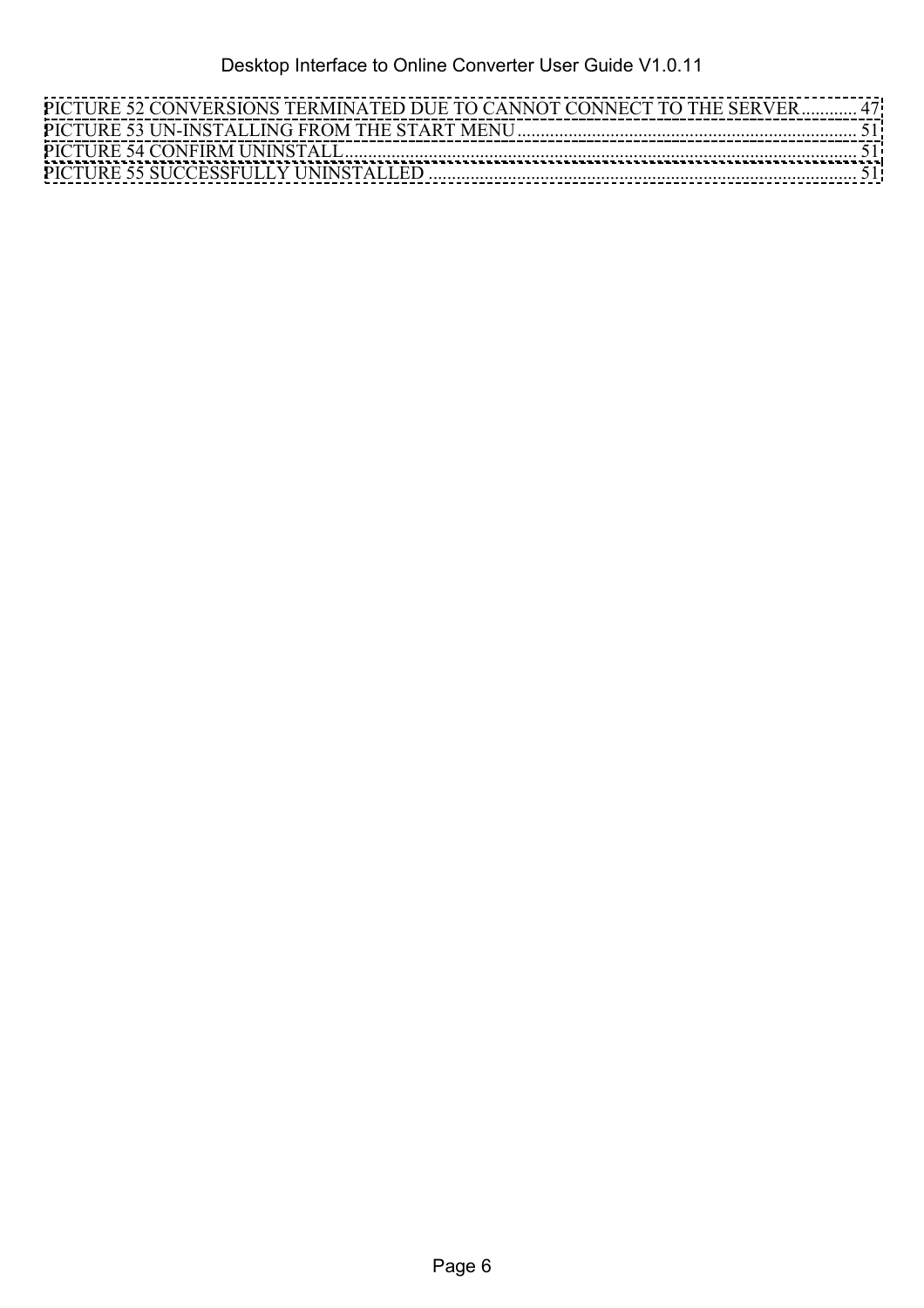# <span id="page-6-0"></span>**1. Document Details**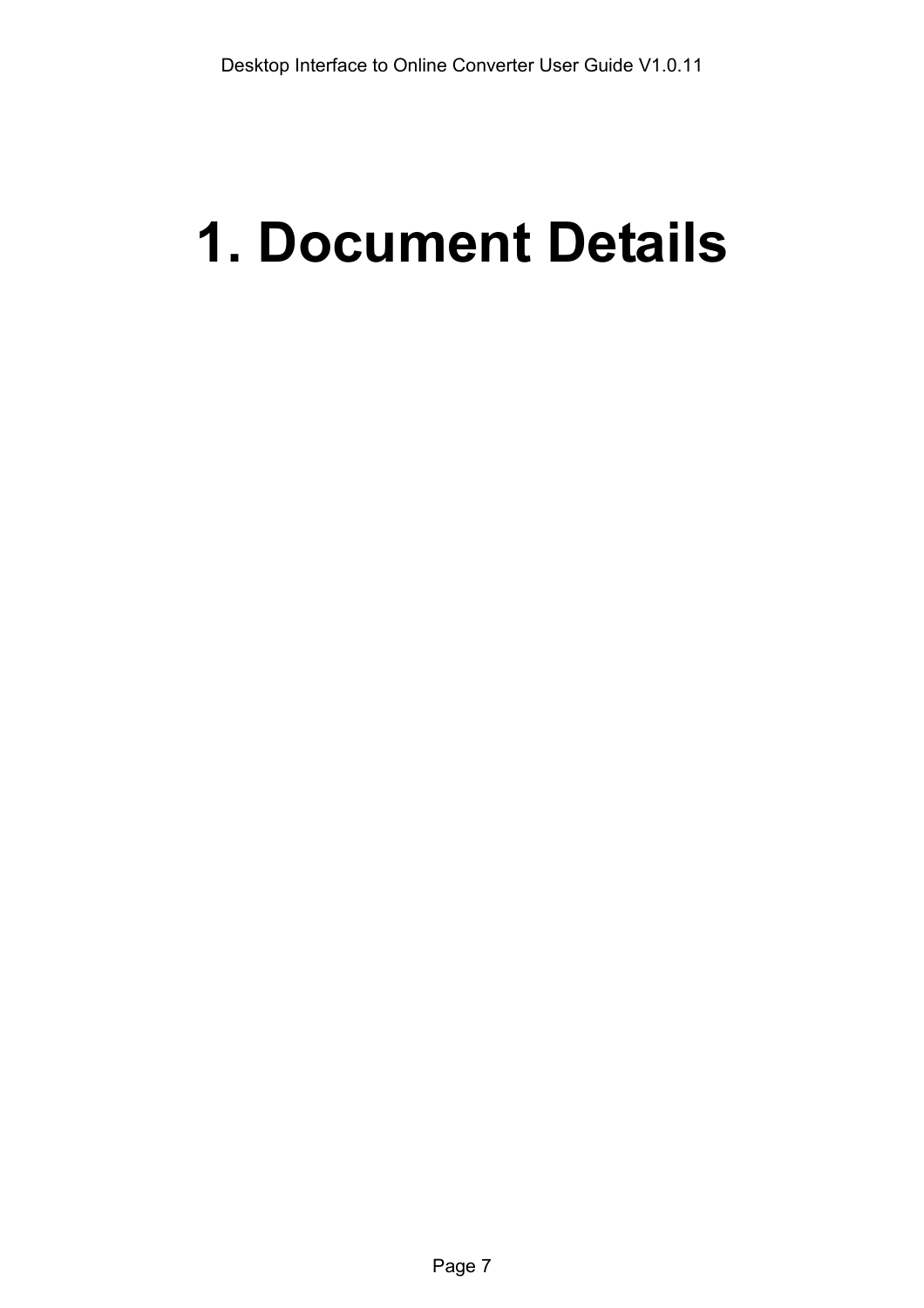## <span id="page-7-0"></span>**1.1 Summary**

This is the release for the Desktop Interface to Online Converter free release V1.0.11 user guide.

# **1.2 Supersedes**

None.

# **1.3 Version History**

| <b>Version</b> | <b>Date</b>   | <b>Details</b>                         |
|----------------|---------------|----------------------------------------|
| 1.00           | 19 March 2015 | Authors & Contributors at this version |
|                |               | Ian Wadsworth.                         |
|                |               |                                        |
|                |               | First issue.                           |
|                |               |                                        |

# **1.4 Copyright**

This document, test files, executables and related files are copyright of Ian Wadsworth (except where indicated), and must not be distributed to any un-authorised testers without the consent of Ian Wadsworth.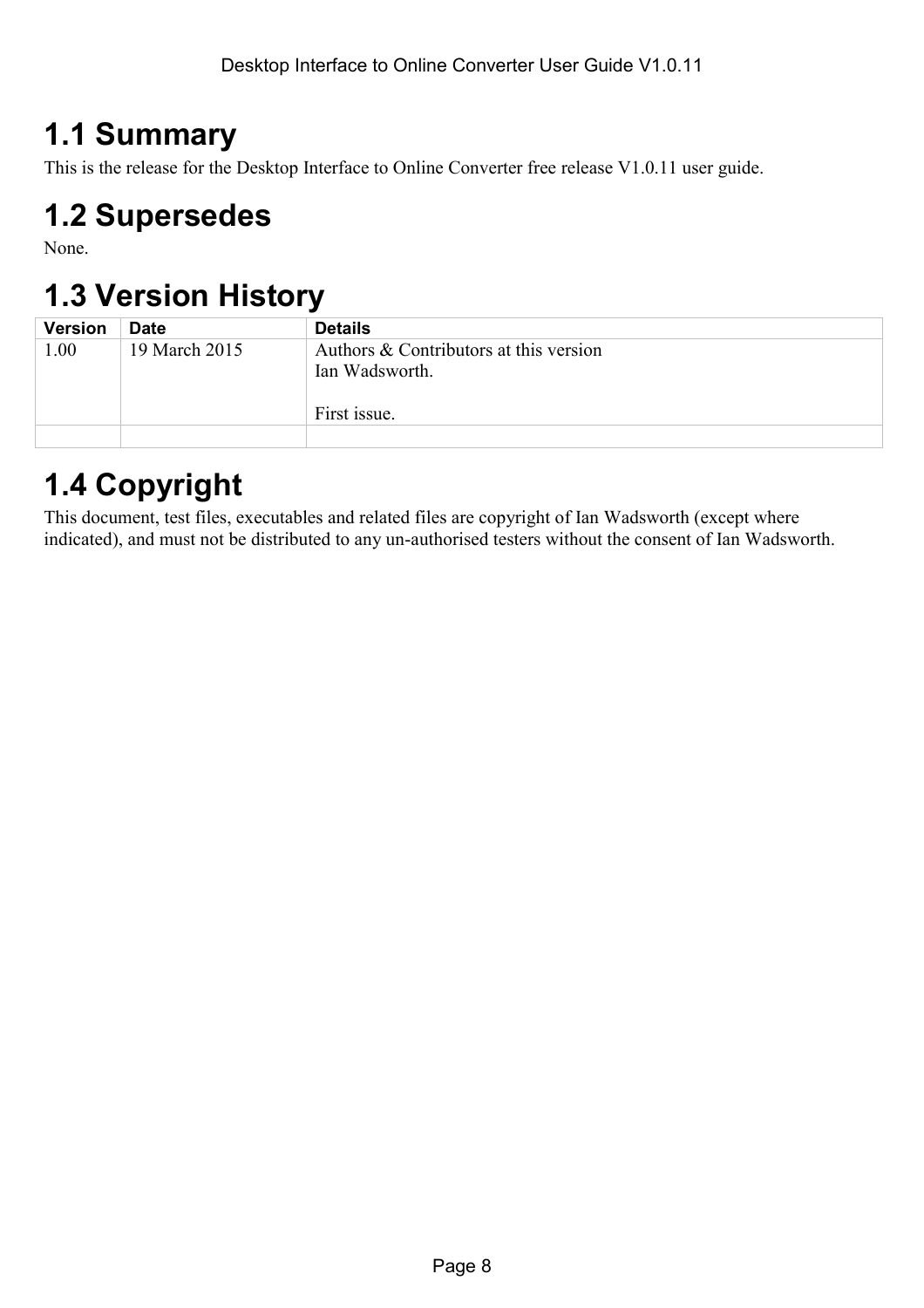# <span id="page-8-0"></span>**2. Release and System Requirements Information**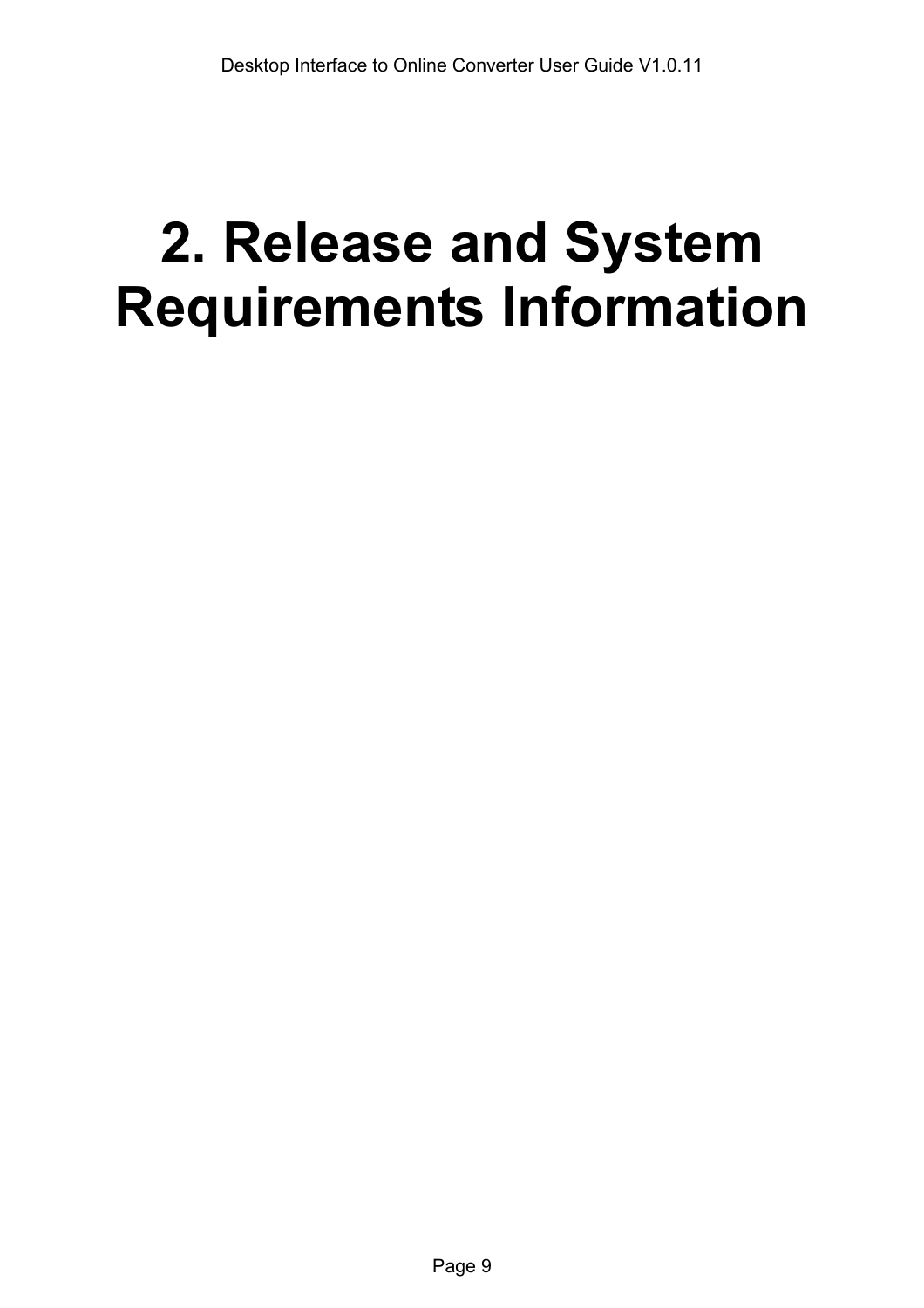# <span id="page-9-0"></span>**2.1 Disclaimer**

The propriety file formats used FCM (Brother), GSD/GST (Graphtec), and Studio (Silhouette America). There is no association between the Intellectual Property owner of this application and Silhouette America. This is NOT Brother, Graphtec or Silhouette America approved. In other words, they don't own or control it.

# **2.2 Copyright of Converted Files**

This creates a copy of the FCM, GSD/GST (GSD template files), or Studio files/images. This does not change the copyright or licence terms of any of the converted files. These still belong to the author/owner of the original files/images, which will also apply to the converted/extracted files/images.

# **2.3 Software Use**

- The software is supplied as is. It may contain defects, and may not be fit for purpose.
- The author cannot be held responsible for any loss of data caused by using the application.
- It has been checked for viruses, but it is up to the user to check that their system have the latest antivirus software installed and enabled.

# **2.4 Copyright Acknowledgements**

All registered trademarks are recognised, and are not used to exclusively promote the application.

# **2.5 End User Licence**

Please read the document 'eula.rtf'

- The software is licensed, and is not owned.
- No selling or renting of the executable file
- Internationally copyright protected.
- It may not be re-sold, rented, etc.
- Please don't distribute the executable file, link it to this website

# **2.6 3rd Party Licences**

The software uses a number of Open Source modules from: -

- DreamCatcher2k10,<http://www.codeproject.com/Articles/59514/Simple-Tri-State-TreeView>
- Obviex, http://www.obviex.com

# **2.7 Release Notes**

The latest release/update is also available from the Ideas R Us Software website [\(http://www.ideas-r-us](http://www.ideas-r-us-software.uk/)[software.uk/\)](http://www.ideas-r-us-software.uk/), from the

Downloads web page.

A help forum is at <http://www.ideas-r-us.co.uk/forum/>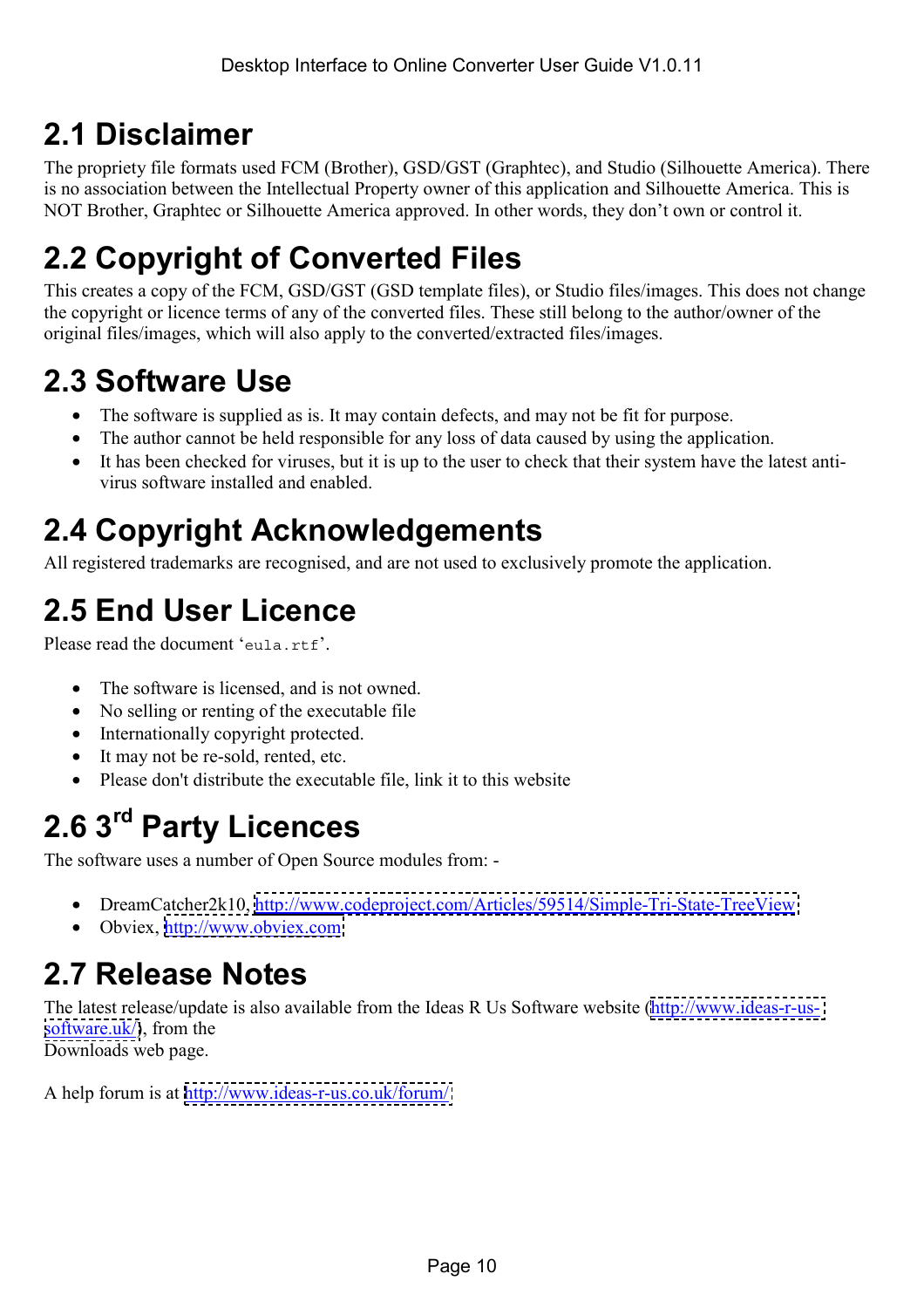### <span id="page-10-0"></span>**2.7.1 Changes Made in Version 1.0.11**

### **2.7.1.1 Issues**

- When large files greater 20 MB are uploaded to the server for conversion, the error "Cannot connect to the online converter. Conversion terminated" is displayed. Trying to re-connect to the server 'freezes' the application for about 100 seconds. Changed the timeout to 10 minutes. Fixed.
- Files that take longer than 100 seconds to upload to the server also cause the error. Changed the maximum upload file size, and the timeout to 10 minutes on the web server. Fixed.

# **2.8 Reporting Issues (Bugs)**

Issues can be reported by going to the forum at [http://www.ideas-r-us.co.uk/forum/,](http://www.ideas-r-us.co.uk/forum/) the Contact Us web page [http://www.ideas-r-us-software.uk/ContactUs.aspx,](http://www.ideas-r-us-software.uk/ContactUs.aspx) or Facebook [http://www.facebook.com/IdeasRUs.](http://www.facebook.com/IdeasRUs)

# **2.9 System Requirements**

- Requires Windows XP, Windows Vista, Windows 7, Windows 8.x or Windows 10.
- A mouse or pointing device
- A display with a minimum resolution of 800 x 600 pixels, colour or monochrome
- At least 4MB of hard disk space
- The application uses about 22MB of DRAM.
- Requires the Microsoft .NET Framework 3.5 Service Pack 1 (Requires at least Service Pack 2 Win XP), if not already installed. The installer will detect if the framework is installed or not.
	- o If you have Internet access it can be downloaded from [http://www.microsoft.com/en](http://www.microsoft.com/en-gb/download/details.aspx?id=25150)[gb/download/details.aspx?id=25150](http://www.microsoft.com/en-gb/download/details.aspx?id=25150) (about 235MB)
	- o If no Internet access, it may be on the operating systems install disk.

The supplied files are: -

```
DesktopInterfaceToOnlineConverter.exe 
DesktopInterfaceToOnlineConverterUserGuide.pdf 
eula.rtf 
unins000.dat 
unins000.exe
```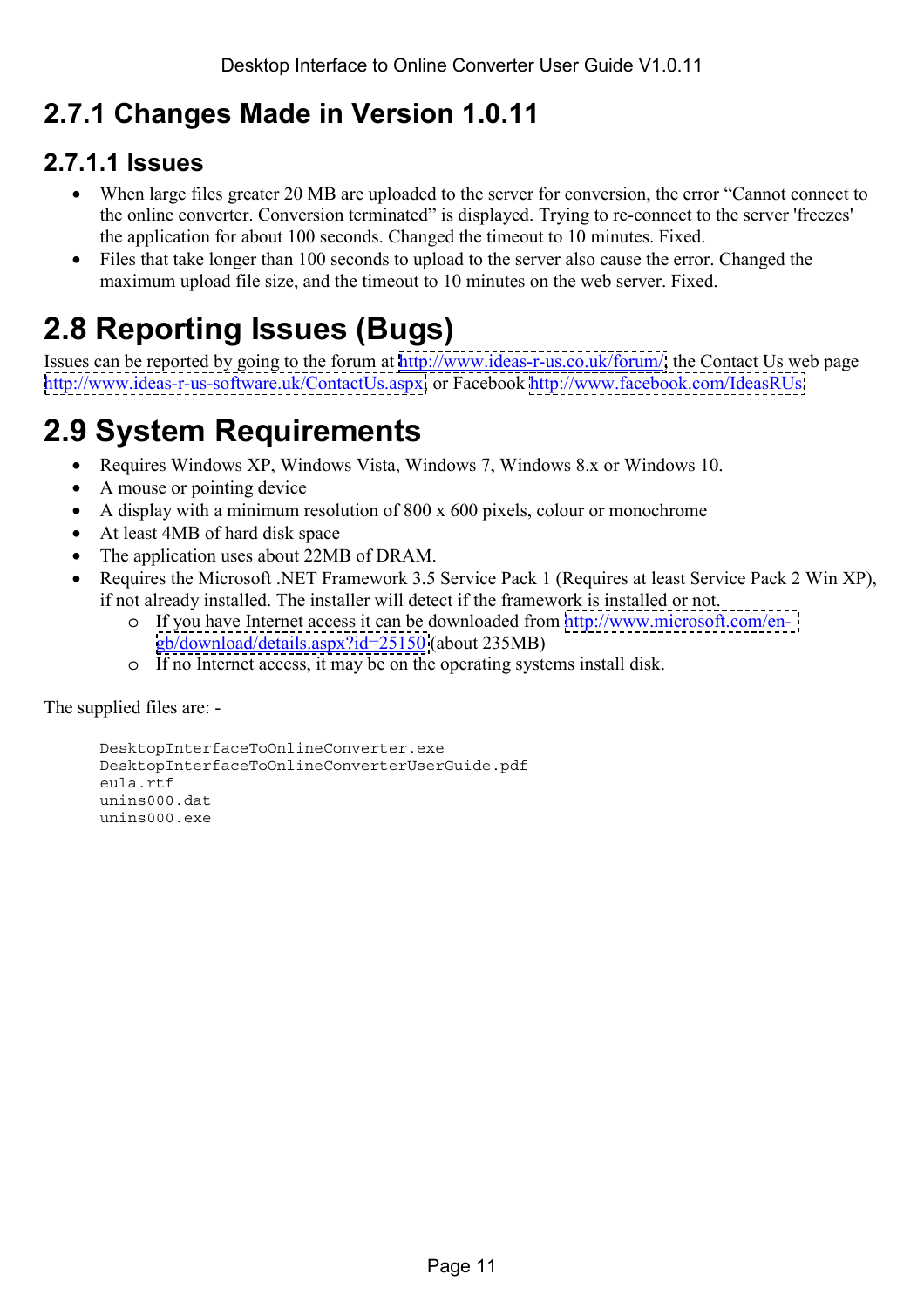# <span id="page-11-0"></span>**3. The Application**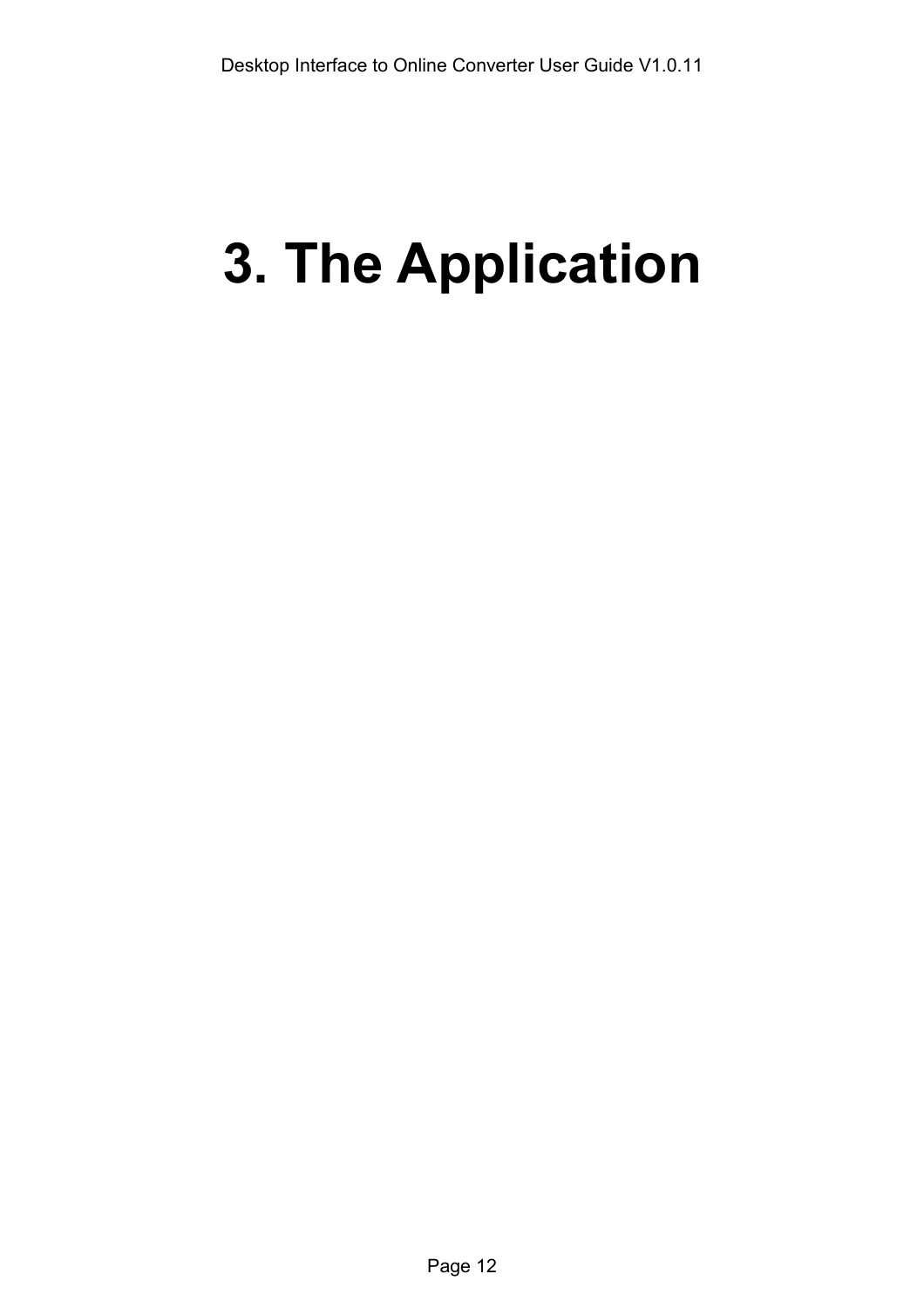# <span id="page-12-0"></span>**3.1 Main Features/Description**

This is a desktop interface to the Ideas R Us Software online converters, for paid subscribers only. It will batch convert the selected files using the online converter server, then download the converted files (now in SVG) to the specified folder.

The three file types that are supported are FCM (Brother, Scan and Cut), GSD/GST (Graphtec, Craft ROBO), and Studio/Studio3 (Silhouette America, Silhouette Studio).

Conversions or credits will need to be purchased from [http://www.ideas-r-us](http://www.ideas-r-us-software.uk/Shop/ShopProducts.aspx)[software.uk/Shop/ShopProducts.aspx.](http://www.ideas-r-us-software.uk/Shop/ShopProducts.aspx)

### **3.1.1 Supported**

### **3.1.1.1 FCM**

Fill, Solid, Gradient

### **3.1.1.2 GSD/GST**

- Fill, Solid, Gradient
- Stroke Colour and Stroke Dash Styles
- Bitmap Images

### **3.1.1.3 Studio/Studio3**

- Fill, Solid, Gradient
- File Created in Silhouette Studio Versions 1.9, 2 and 3
- Text (Text Outlines, No Need to Convert to Paths Silhouette Studio Does it Automatically)
- Stroke Colour and Stroke Dash Styles
- Bitmap Images
- Indications that Rhinestone or Sketch Styles may need to be 'Released' in the Designer Edition

### **3.1.2 Not Supported**

Objects/Shapes are not grouped

### **3.1.2.1 FCM**

### **3.1.2.2 GSD/GST**

### **3.1.2.3 Studio/Studio3**

- Layers in Silhouette 3
- Full implementation of Radial Gradient Fills
- Rhinestones to Paths (use release in Silhouette Studio Designer Edition)
- Sketch to Paths (use release in Silhouette Studio Designer Edition)
- Perforated Cut Styles are not converted (they are not Detected)
- Unknown Image Type in Silhouette Studio Version 3
- In Studio 3 format, the 'Include Cut Data' is not extracted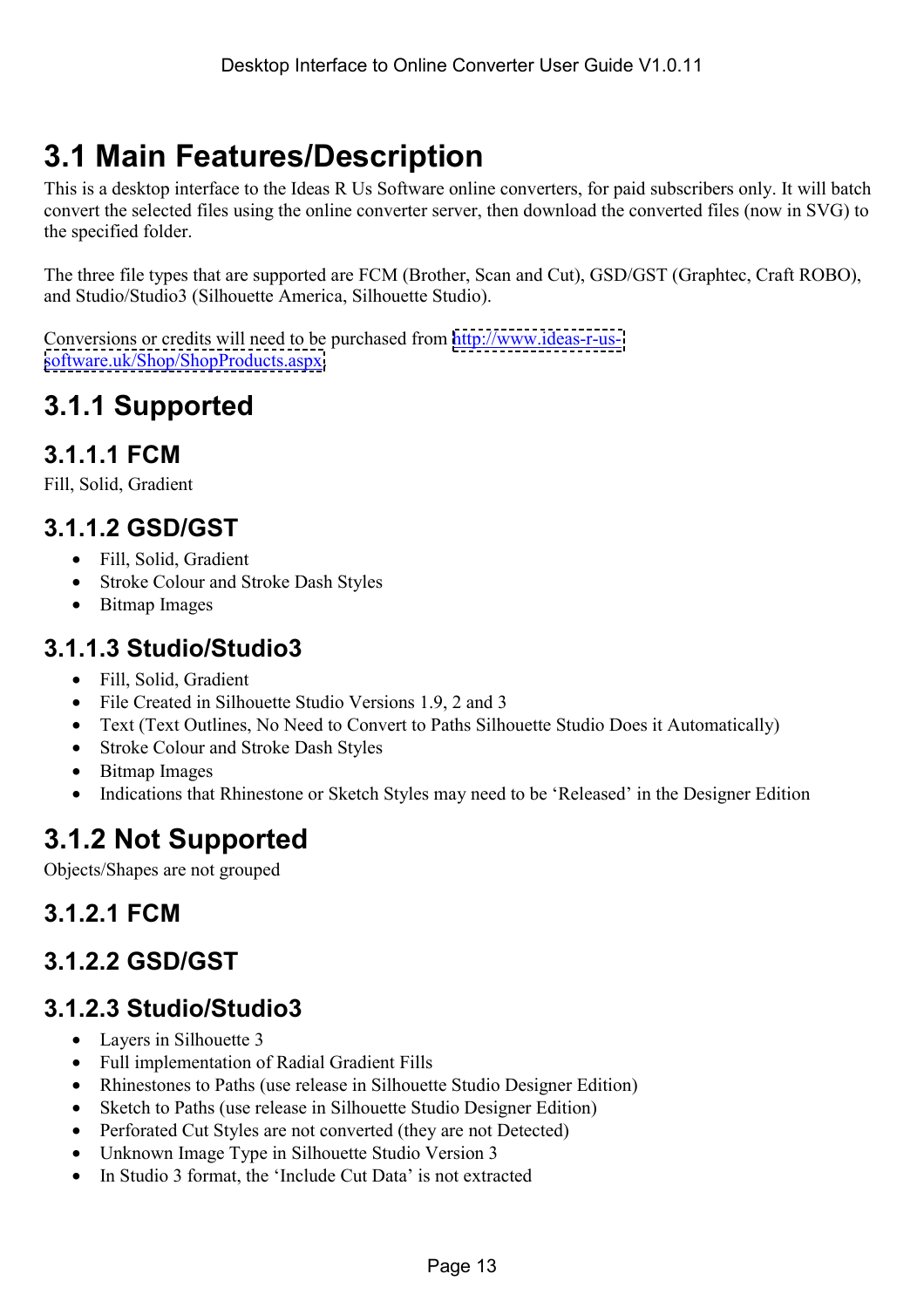## <span id="page-13-0"></span>**3.2 Running the Application**

There are three ways that the 'Desktop Interface to Online File Converter' application can be started: -

- 1. Clicking on the desktop program icon (if created).
- 2. From the start menu -> Programs -> Ideas R Us Software -> Desktop Interface to Online File Converter -> Desktop Interface to Online File Converter (if created).
- 3. By clicking on the DesktopInterfaceToOnlineConverter.exe in the DesktopInterfaceToOnlineConverter folder (where the application was installed).

The main form will appear (see [Picture 2 Screen Shot of the Desktop Interface to Online Converter\)](#page-15-0).

If the online converter server is not available, then an error message will be displayed (see Picture 1 Cannot Connect to the Online Converter Pop Up). The online converter is available icon in status bar will be greyed out **.** 

#### **Picture 1 Cannot Connect to the Online Converter Pop Up**



When the application is first run, there can be quite a long start up delay. After that, the start up will be much quicker. This will always be the case when the system is restarted.

### **3.2.1 Errors when Reading in the Already Converted Files List**

- One or more already converted files entries cannot be read.
- Cannot read in the list of files that have already been converted.

The 'already converted files' will not be shown in the Tree View list of files. You will still be able to convert files, but could be converting files that have already been converted.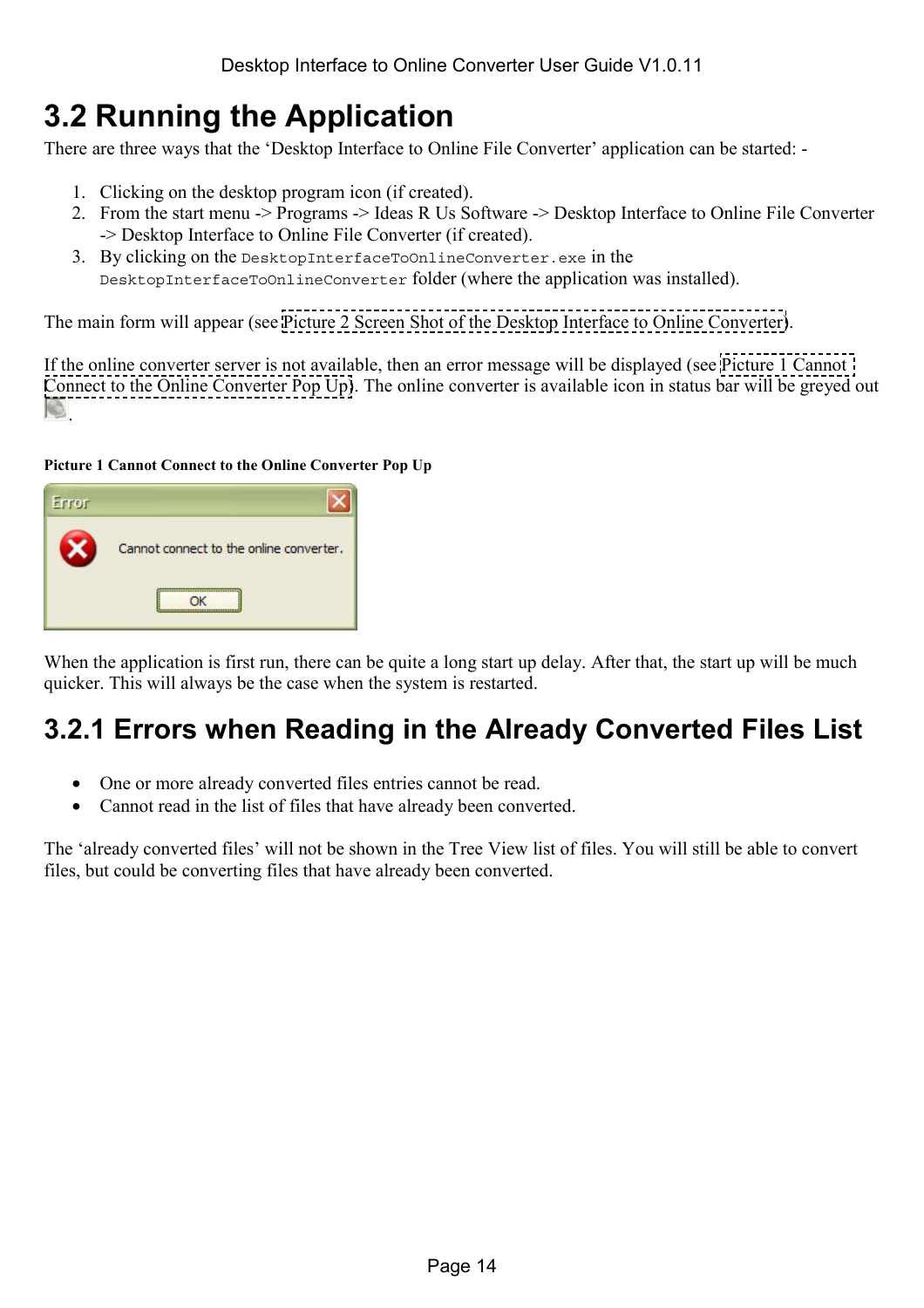# <span id="page-14-0"></span>**4. Main Form Overview**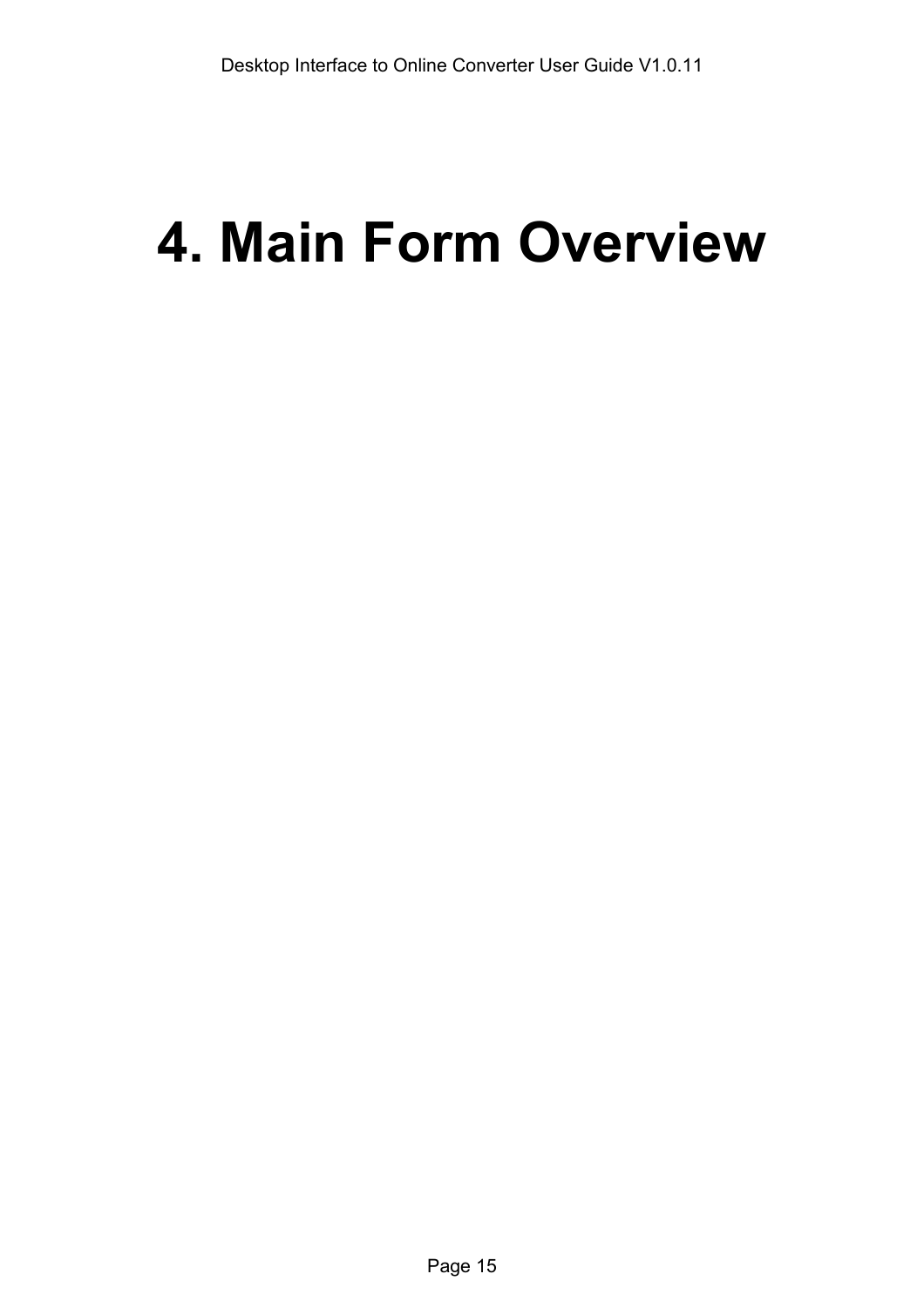<span id="page-15-0"></span>This is the main form after starting.

The online converter is available icon in the status bar will be  $\left($ . and not greyed out.

Note: If at any time the online converter becomes un-available, then a user will be logged out.

#### **Picture 2 Screen Shot of the Desktop Interface to Online Converter**

| <b>SE Desktop Interface to Online File Converter</b> |                                |
|------------------------------------------------------|--------------------------------|
| Eile<br>Accounts Reports Help                        |                                |
| & Login                                              |                                |
| Source Folder                                        |                                |
|                                                      |                                |
| <b>Destination Folder</b>                            |                                |
|                                                      |                                |
| Single Destination Folder                            | Free Disk Space:               |
| File Types                                           | <b>File Exists</b>             |
| ⊙ FCM O GSD/GST O Studio/Studio3                     | ⊙ Rename O Overwrite O Discard |
| Show the Already Converted Files                     | <b>Expand All Nodes</b>        |
|                                                      |                                |
|                                                      |                                |
|                                                      |                                |
|                                                      |                                |
|                                                      |                                |
|                                                      |                                |
|                                                      |                                |
|                                                      |                                |
|                                                      |                                |
|                                                      |                                |
|                                                      |                                |
| Selected Files: 0 of 0                               | Cancel Conversion<br>Convert   |
| Conversions Used: 0 of 0                             |                                |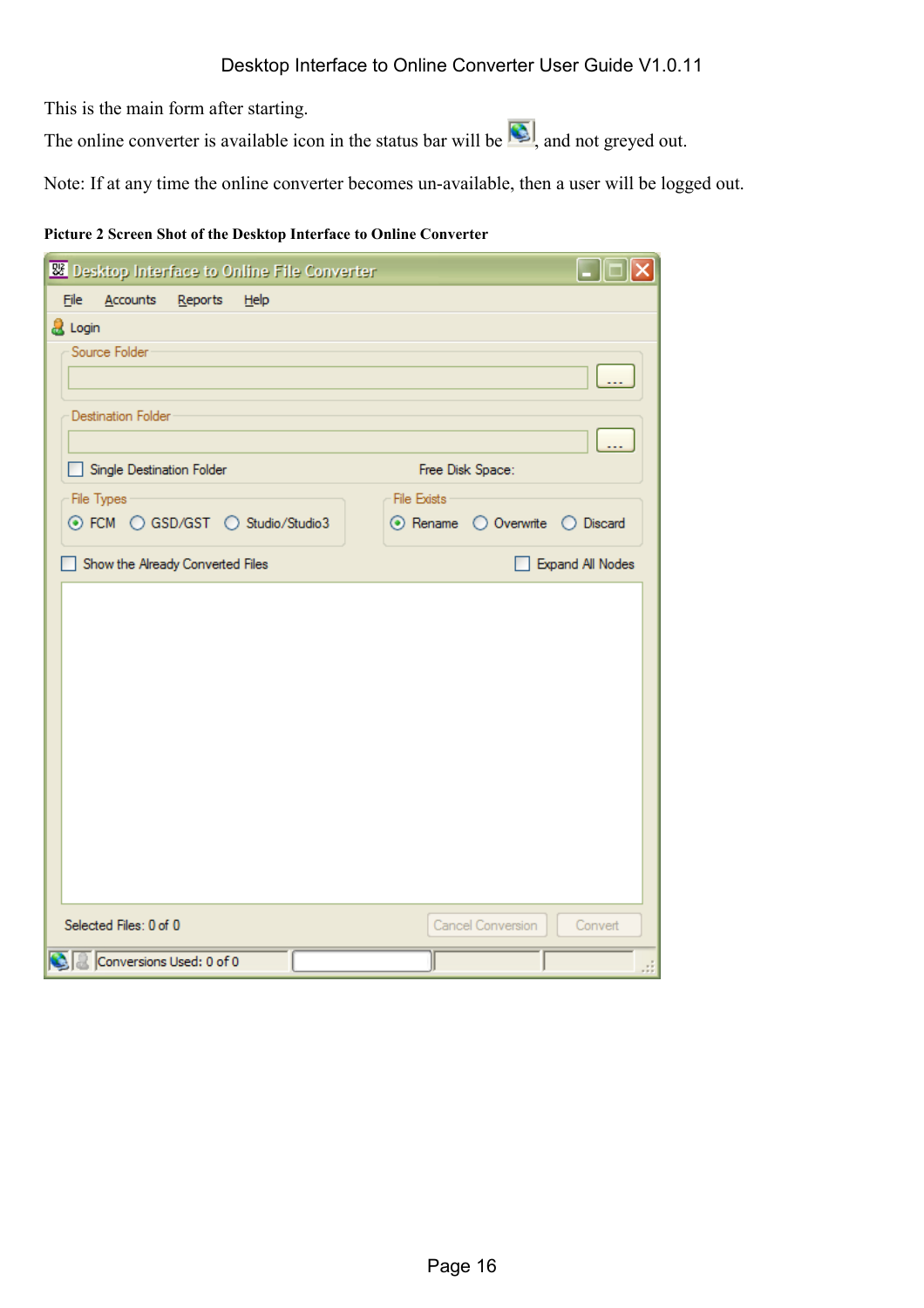# <span id="page-16-0"></span>**5. Quick Start**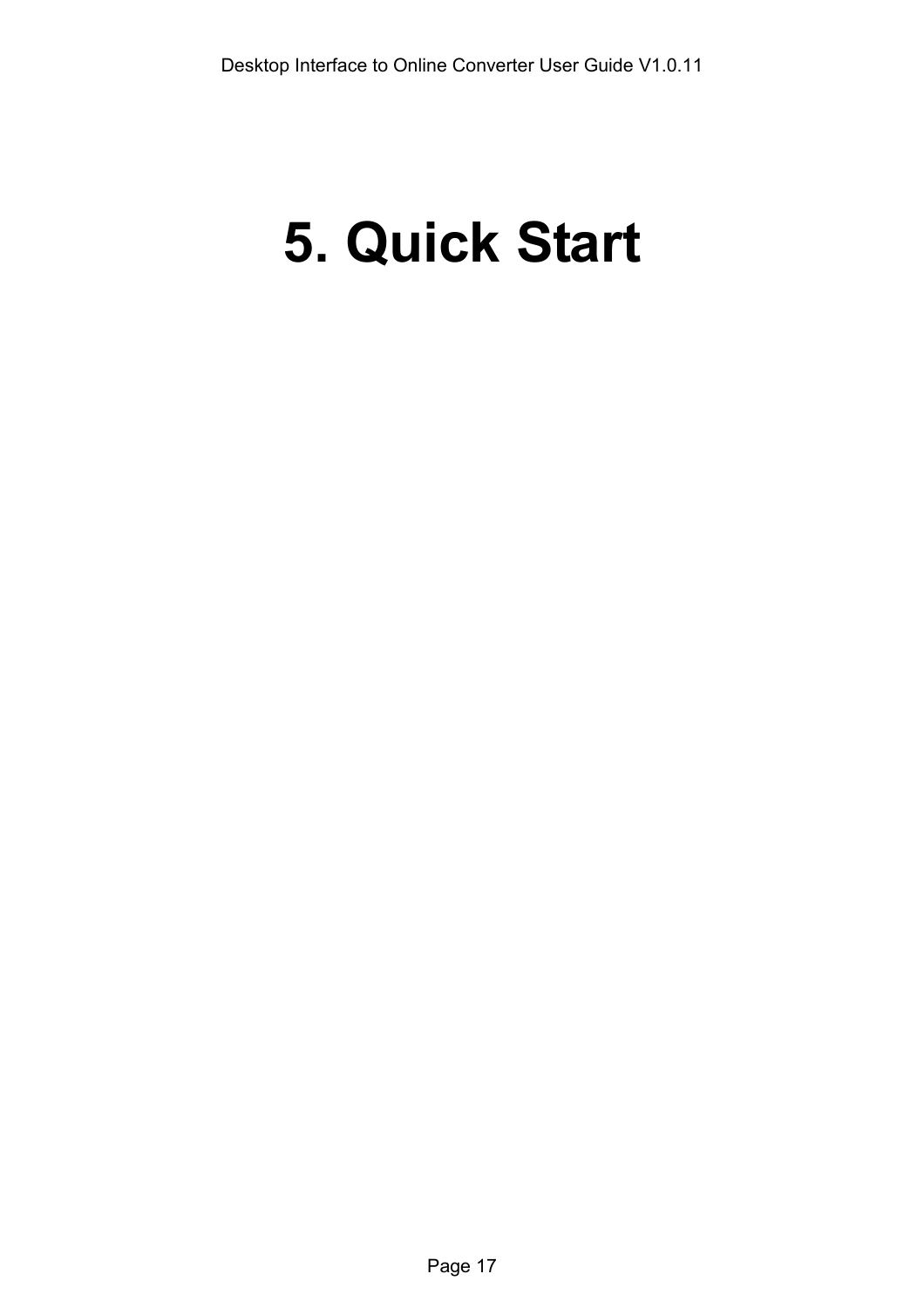<span id="page-17-0"></span>This assumes that everything is okay and that there are no errors.

Some of this is duplicated from other sections of the user guide.

# **5.1 Logging In**

See section [6.2.1 Login to Converter](#page-23-0) for more information.

Click on the  $\frac{3 \text{ Login}}{1 \text{ copin}}$  icon, and enter a valid email address and password that is used to access the online converter. Then click the 'Login' button (see Picture 3 Login Details with the Login Button is greyed out).

The email address must be in the correct format, and the password must be at least 6 characters, otherwise the 'Login' button will be disabled (see Picture 4 Login Details).

#### **Picture 3 Login Details with the Login Button is greyed out**

| <b>B</b> Online Converter Access                  |                        |
|---------------------------------------------------|------------------------|
| Login Details<br><b>Email Address</b><br>Password | Remember login details |
| Cancel                                            | Login                  |

#### **Picture 4 Login Details**



The number of conversions left will be displayed in the status bar. See section [8.7 Status Bar](#page-39-0) for more information.

**Picture 5 Status Bar** 

| Conversions Used: 0 of 9643 |  |  |
|-----------------------------|--|--|
|                             |  |  |

# **5.2 Selecting the Source Folder of the Files to Convert**

See section [8.1 Source Folder](#page-36-0) for more information.

Click on the  $\frac{1}{1}$  button in the Source Folder panel, and select the drive and folder where the files to be converted are.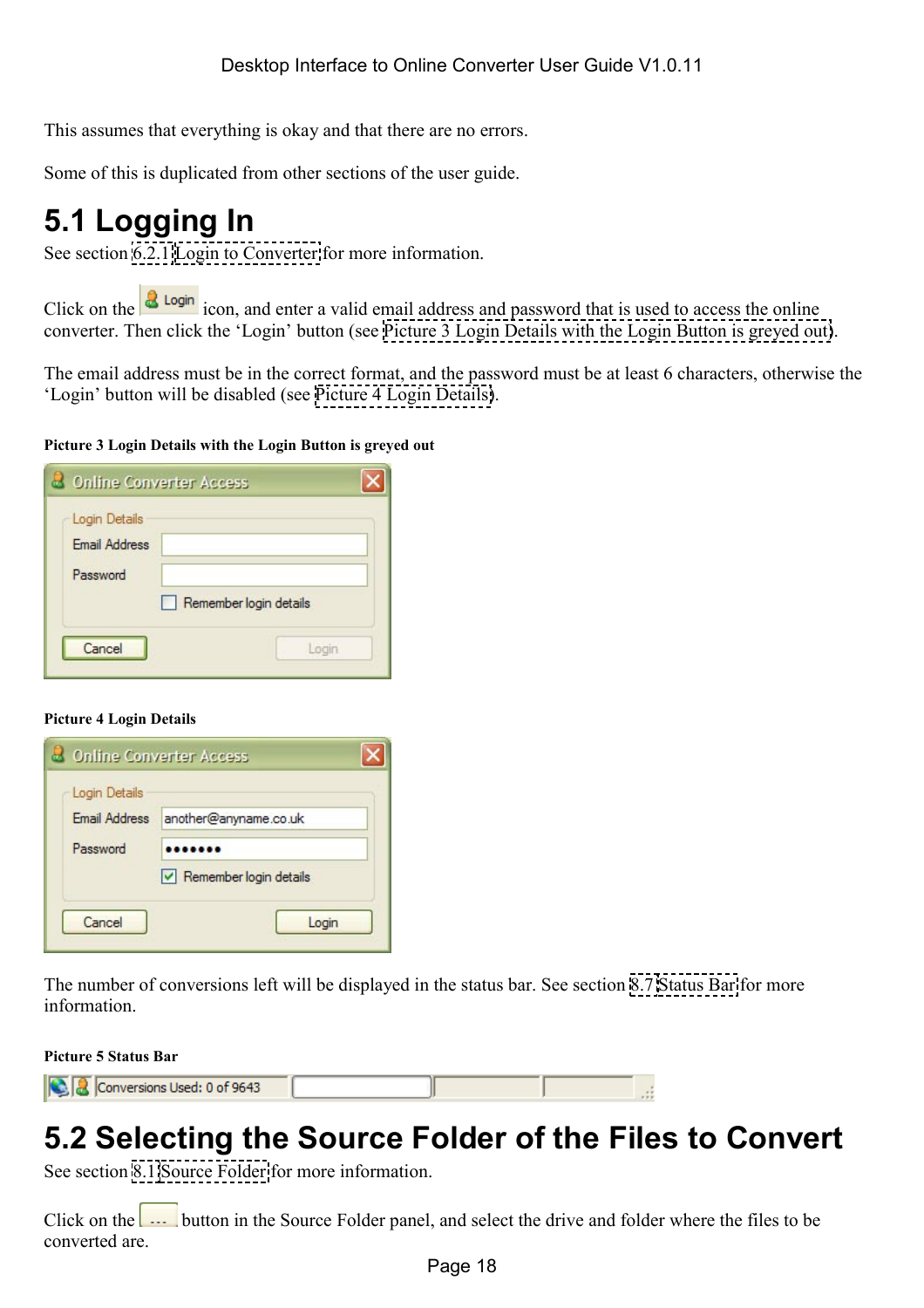#### <span id="page-18-0"></span>**Picture 6 Source Folder Group Panel**

| -Source Folder- |  |  |         |
|-----------------|--|--|---------|
|                 |  |  | $- - -$ |
|                 |  |  |         |

There may be a delay until anything appears in the tree view of files (see section [9 Files to Convert Tree View\)](#page-40-0).

Note: - The Source and Destination folders cannot be the same; a warning message will appear if they are.

#### **Picture 7 Selecting the Source Folder**

| <b>Browse For Folder</b>        |  |
|---------------------------------|--|
|                                 |  |
| Documents<br>$\pm$              |  |
| GraphtecGSDFileConverte<br>Œ    |  |
| SCALXMLReader<br>œ              |  |
| TestFiles<br>⊟                  |  |
| ClipboadTestFiles<br>Đ          |  |
| <b>DXFTestFiles</b><br>œ<br>- 3 |  |
| <b>EMFTestFiles</b><br>Œ        |  |
| <b>FCMTestFiles</b><br>⊞        |  |
| GSDTestFiles<br>Ŧ               |  |
| Ш                               |  |
|                                 |  |
| Cancel                          |  |
|                                 |  |

#### **Picture 8 The Selected Source Folder**

| – Source Folder –                                           |                         |
|-------------------------------------------------------------|-------------------------|
| D:\Work\Projects\C#\VectorFileReader\TestFiles\FCMTestFiles | $\lfloor \dots \rfloor$ |
|                                                             |                         |

## **5.3 Selecting the Destination Folder of the Converted Files**

See section [8.2 Destination Folder](#page-36-0) for more information.

Click on the  $\frac{1}{\cdots}$  button in the Destination Folder panel, and select the drive and folder (or create a new folder) where the converted files are to be saved.

#### **Picture 9 Destination Folder Group Panel**

| – Destination Folder -    |                                   |
|---------------------------|-----------------------------------|
|                           | $\Pi_{\rm max}$ is a set of $\Pi$ |
| Single Destination Folder | Free Disk Space:                  |

Note: - The Source and Destination folders cannot be the same; a warning message will appear if they are.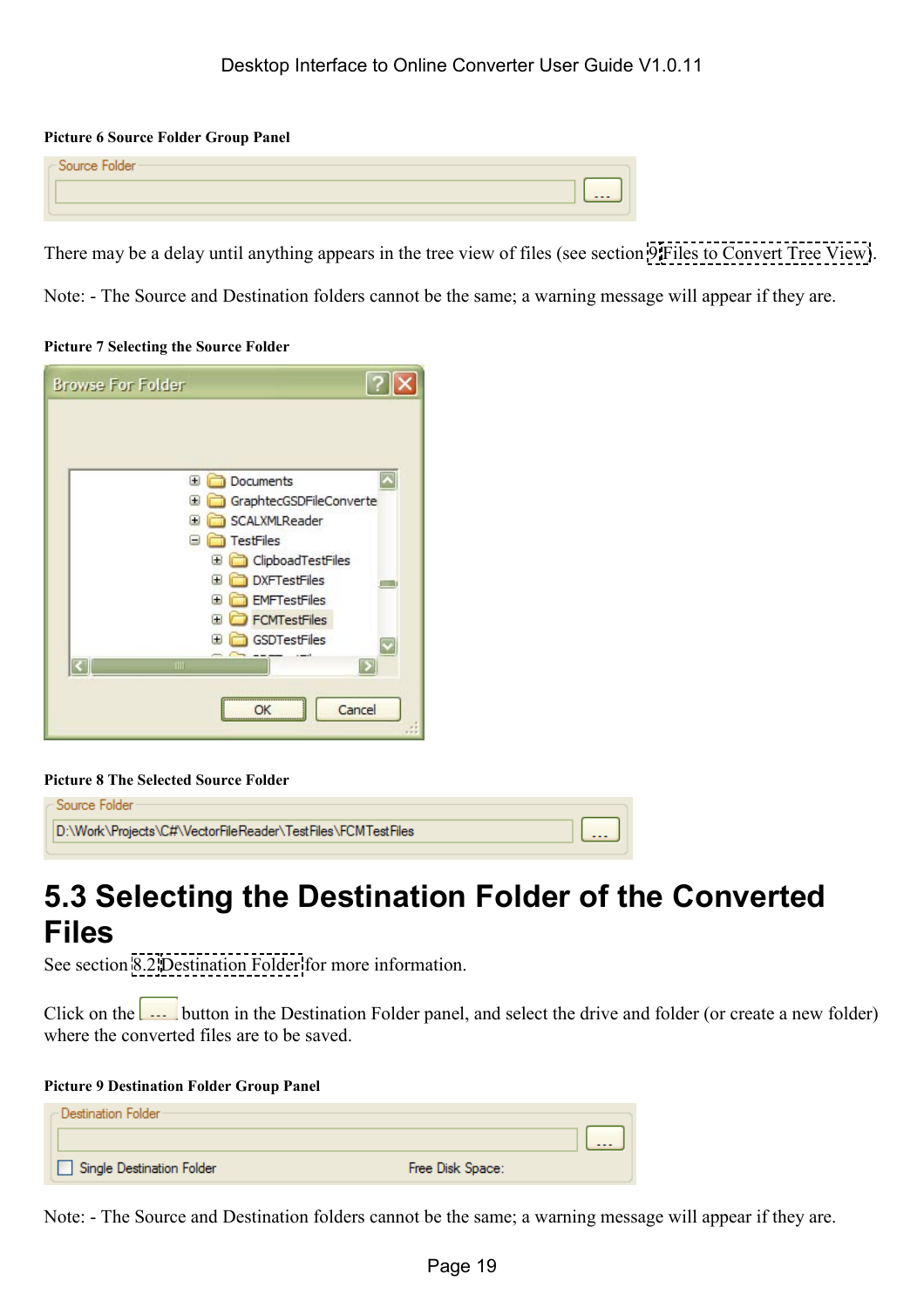<span id="page-19-0"></span>**Picture 10 Selecting the Destination Folder** 

| <b>Browse For Folder</b>                    | $\overline{?}$ |
|---------------------------------------------|----------------|
|                                             |                |
| $\boxminus$ $\Longleftrightarrow$ NTFS (M:) |                |
| 74cb4b9141b7287fefdc190843<br>Œ             |                |
| Artsoft Controls Videos                     |                |
| c8b5885e473db5384f<br>Ð                     |                |
| Converted<br>Ξ                              |                |
| e8a8c46ee373dcec19<br>$\overline{+}$        |                |
| f6bb51203aa796758e773a7cc09ec6<br>Œ         |                |
| FCMConversions<br>Œ                         |                |
| GSDConversions<br>Œ                         |                |
| Œ                                           |                |
|                                             |                |
| Cancel<br><b>Make New Folder</b><br>OK      |                |

#### **Picture 11 The Selected Destination Folder**

| - Destination Folder -    |                         |                    |
|---------------------------|-------------------------|--------------------|
| M:\Converted\FCM          |                         | $\Pi$ $\mathbf{r}$ |
| Single Destination Folder | Free Disk Space 2016 MB |                    |

# **5.4 Selecting the Files to Converting**

See section [8.3 File Types](#page-38-0) for more information.

The select the file type to be converted.

#### **Picture 12 File Types Group Panel**



Select the files or folders to be converted by checking or un-checking the check boxes. The number of selected files for the file type will be shown. See section [9 Files to Convert Tree View](#page-40-0) for more information.

Only the sub-folder name appears in the Tree View, and not the drive name and any folders above.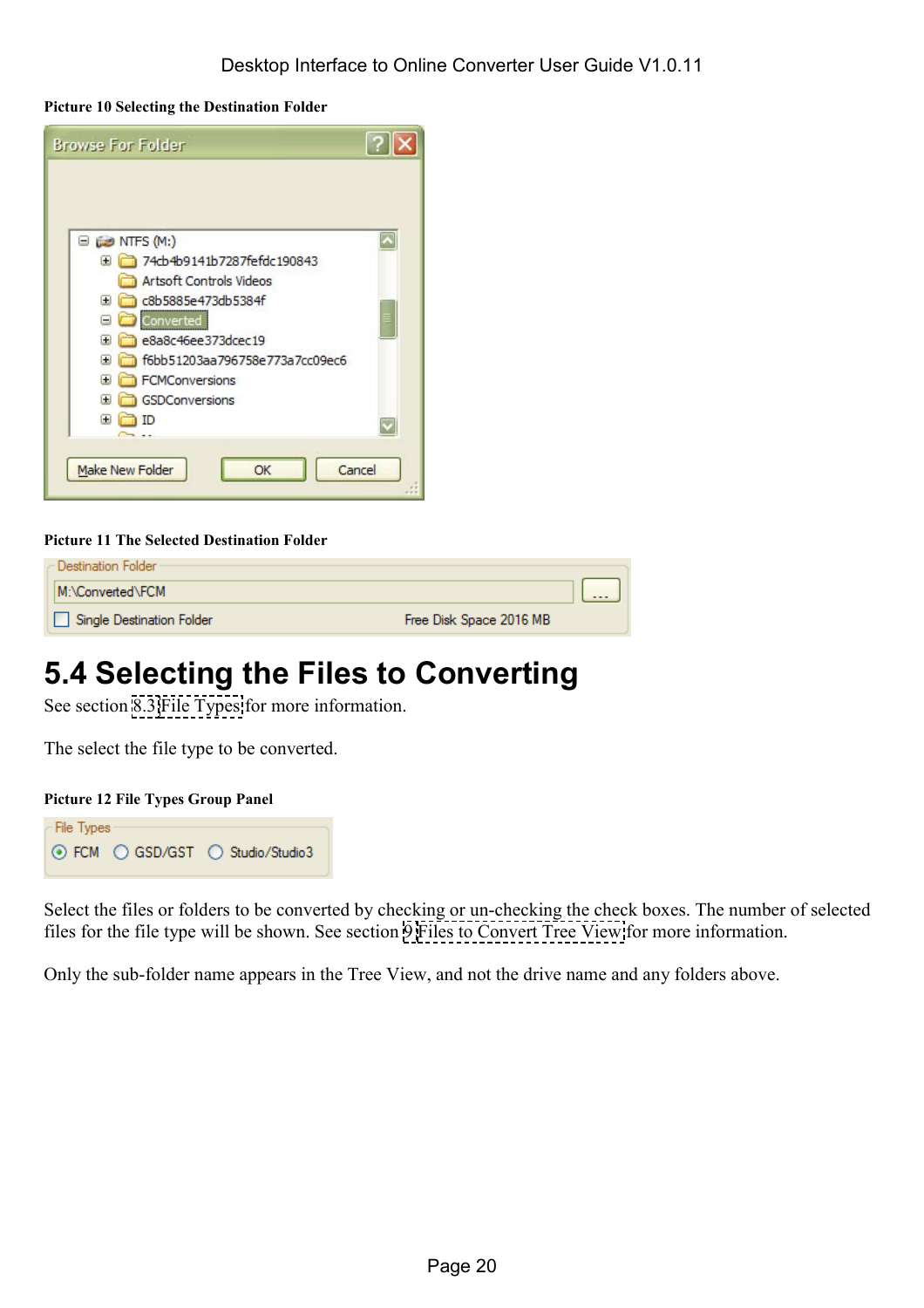#### <span id="page-20-0"></span>**Picture 13 Files Available for the selected File Type**

| Show the Already Converted Files                                                                                                                                                                                                                                                                                                                                                                                                                                                                                                  | Expand All Nodes             |
|-----------------------------------------------------------------------------------------------------------------------------------------------------------------------------------------------------------------------------------------------------------------------------------------------------------------------------------------------------------------------------------------------------------------------------------------------------------------------------------------------------------------------------------|------------------------------|
| <b>FCMTestFiles</b><br>Θ<br><b>Circles or Rhinestones</b><br>3 Rhinestones - Grouped.fcm<br>mill peace_4_stk (Rhinestones - 4 Groups).fcm<br>M<br><b>Im</b> Rhinestones - Ungrouped . fcm<br><b>From the Machine</b><br>accordion flip card (Matrix Transforms). fcm<br>cupcakecircles.fcm<br>cupcakestars.fcm<br>Machine-12x24Mat.fcm<br>M<br><b>Bar</b><br>miniwimpel (Matrix Transforms).fcm<br>M<br>TaDa HTV.fcm<br>M<br><b>COL</b><br>Yee-Haw.fcm<br><b>Not Reading Correctly</b><br>From CM600 Upgrade Binary<br>test01.fcm |                              |
| test02.fcm<br>Selected files: 44 of 44                                                                                                                                                                                                                                                                                                                                                                                                                                                                                            | Convert<br>Cancel Conversion |

## **5.5 Converting the Files**

See section [9.1 Converting](#page-41-0) for more information.

Click on the 'Convert' button to begin the conversion.

During the conversion, the number of files converted will be displayed in the status bar. See section [8.7 Status](#page-39-0)  [Bar](#page-39-0) for more information.

#### **Picture 14 Status Bar During Conversion**

|  | <b>Q</b> Conversions Used: 43 of 9643 | File 21 of 43 | Time: $00:00:06$ .: |  |
|--|---------------------------------------|---------------|---------------------|--|
|  |                                       |               |                     |  |

After the conversion is complete a message box displays the files converted status.

#### **Picture 15 Conversion Complete**

| <b>Information</b> |                                                                                                                              |
|--------------------|------------------------------------------------------------------------------------------------------------------------------|
|                    | Conversions complete.<br>38 file(s) converted with no errors.<br>5 file(s) converted had errors.<br>0 file(s) not converted. |
|                    |                                                                                                                              |

# **5.6 Viewing the Converted Files Report Log**

See section [6.3.1 Files Converted Log](#page-26-0) for more information.

Click on Reports on the menu, and select the Files Converted Log menu item. This is a list of the files converted with or without errors, and other conversion statistics.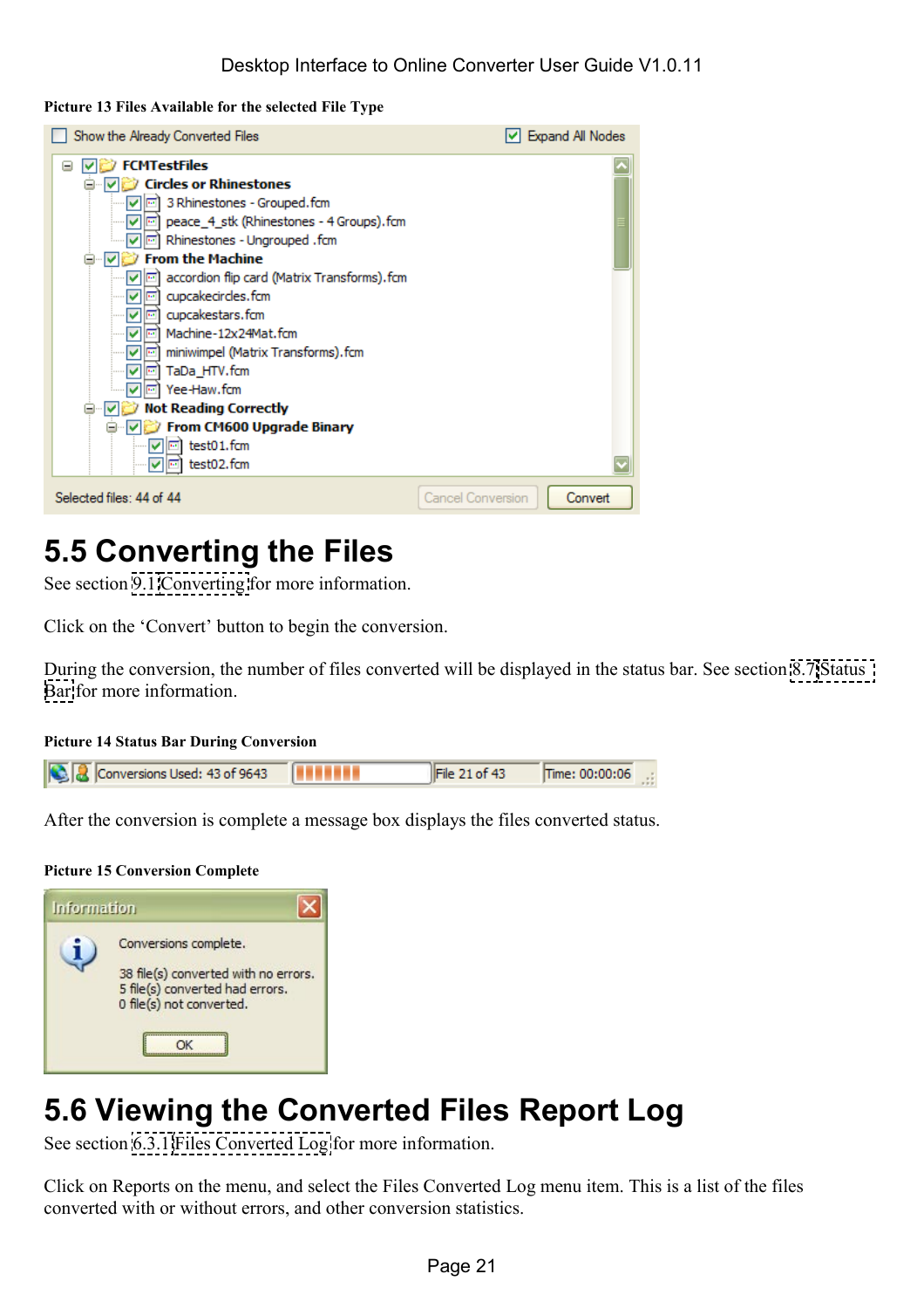#### <span id="page-21-0"></span>**Picture 16 The Files Converted Log**

| FilesConvertedLog.txt - Notepad                                                                                                                                                                                                      |  |  |  |
|--------------------------------------------------------------------------------------------------------------------------------------------------------------------------------------------------------------------------------------|--|--|--|
| File Edit Format View Help                                                                                                                                                                                                           |  |  |  |
|                                                                                                                                                                                                                                      |  |  |  |
| Files Converted Log                                                                                                                                                                                                                  |  |  |  |
|                                                                                                                                                                                                                                      |  |  |  |
| ----- Summary of Conversion -------                                                                                                                                                                                                  |  |  |  |
| Start Time : 06 June 2016 13:15:17<br>$: 06$ June 2016 13:15:28<br>End Time                                                                                                                                                          |  |  |  |
| Converted 43 files in $00:00:10$ (h:m:s)                                                                                                                                                                                             |  |  |  |
| Files Converted with no Errors<br>38<br>Files Converted with Errors<br>5<br>Files Not Converted                                                                                                                                      |  |  |  |
| <b>Total</b><br>43                                                                                                                                                                                                                   |  |  |  |
| Total Size of Uploaded Files<br>Total Size of Downloaded Files<br>1.29 MB<br>$0.41$ MB                                                                                                                                               |  |  |  |
| ----- Files Converted with no Errors ---                                                                                                                                                                                             |  |  |  |
| D:\Work\Projects\C#\VectorFileReader\TestFiles\FCMTestFiles\SVG_Import_Test.fcm<br>D:\Work\Projects\C#\VectorFileReader\TestFiles\FCMTestFiles\4-Shapes.fcm<br>D:\Work\Projects\C#\VectorFileReader\TestFiles\FCMTestFiles\4Squares. |  |  |  |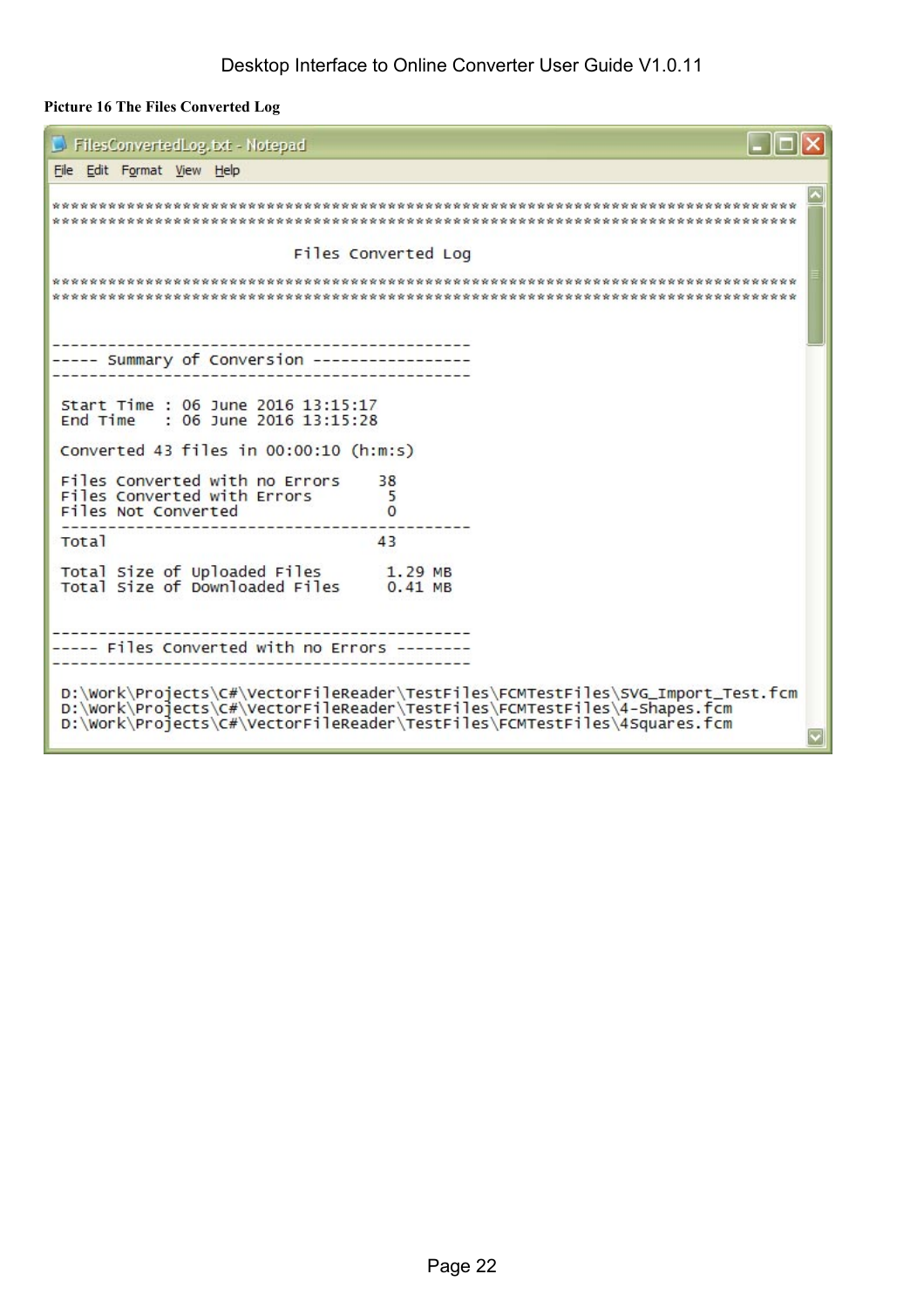# <span id="page-22-0"></span>**6. Menu**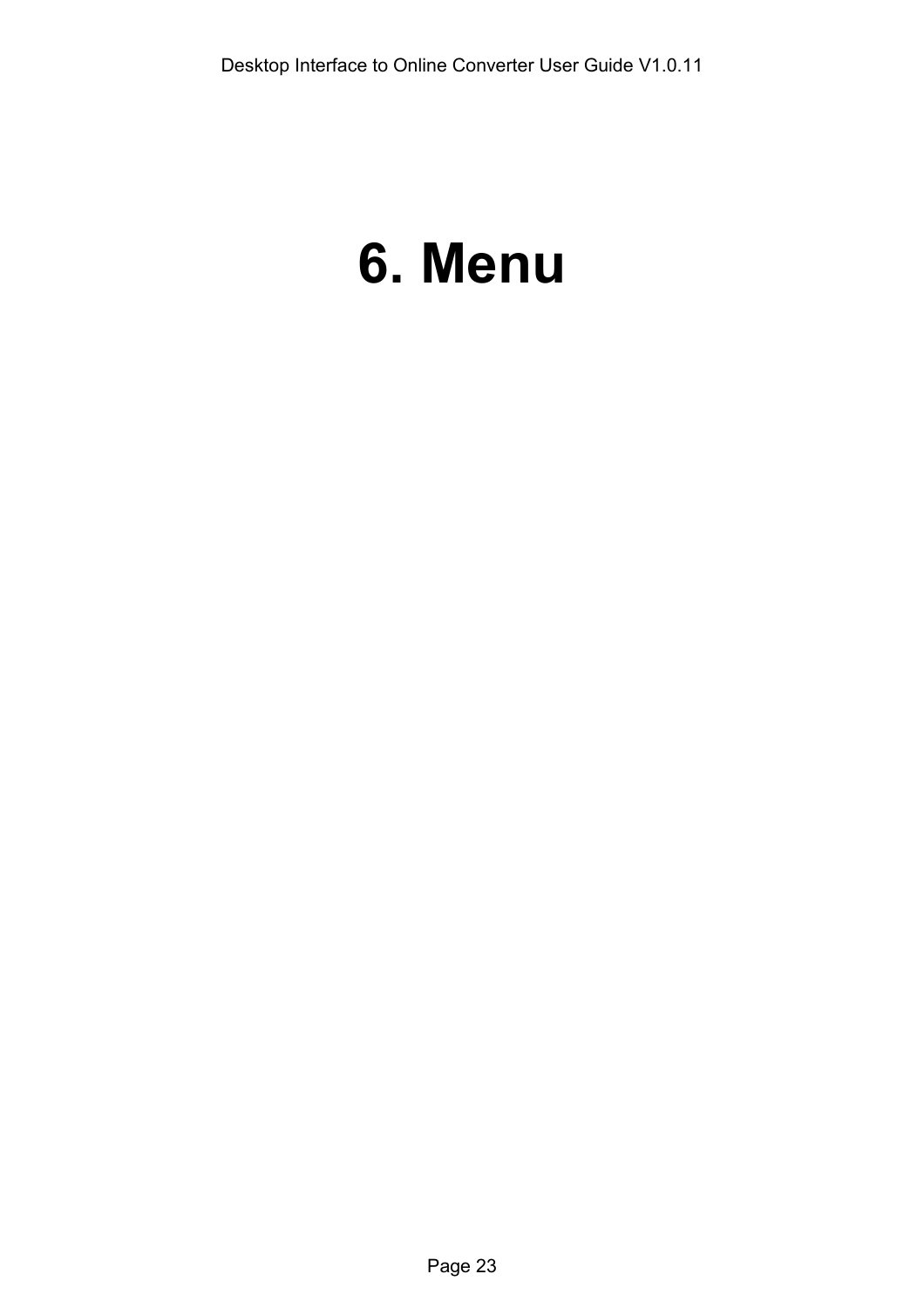<span id="page-23-0"></span>File **Accounts** Reports Help

- File Menu
- Accounts Menu
- Reports Menu
- Help Menu

# **6.1 File Menu**

File | Accounts Reports Exit Alt+F4

• Exit

### **6.1.1 Exit**

*Menu -> File -> Exit Alt + F4* 

Exit or closes the application.

## **6.2 Accounts Menu**

| Accounts                         | Reports Help       |          |
|----------------------------------|--------------------|----------|
| $Ctr1 + 1$<br>Login to Converter |                    |          |
| Details                          |                    | $Ctr +D$ |
|                                  |                    |          |
| Accounts                         | Reports Help       |          |
|                                  |                    |          |
|                                  | Login to Converter | CtrH     |

- Login to Converter
- Details

### **6.2.1 Login to Converter**

*Menu -> Accounts -> Login to Converter*   $Ctrl + L$ 

See section [7.2 Login Button.](#page-34-0)

This icon  $\frac{1}{\sqrt{2}}$  in the status bar indicates that a user is logged in, whilst this icon  $\frac{1}{\sqrt{2}}$  indicates that a user is not logged in.

You will only be able to login if the online converter is available, the icon in the status bar will be  $\Box$ , and not greyed out. This will also try to re-connect to the online server first. An error message in [Picture 17 Cannot](#page-24-0)  [Connect to the Online Converter Pop Up](#page-24-0) will be displayed if not.

There may be a short delay before any response is received.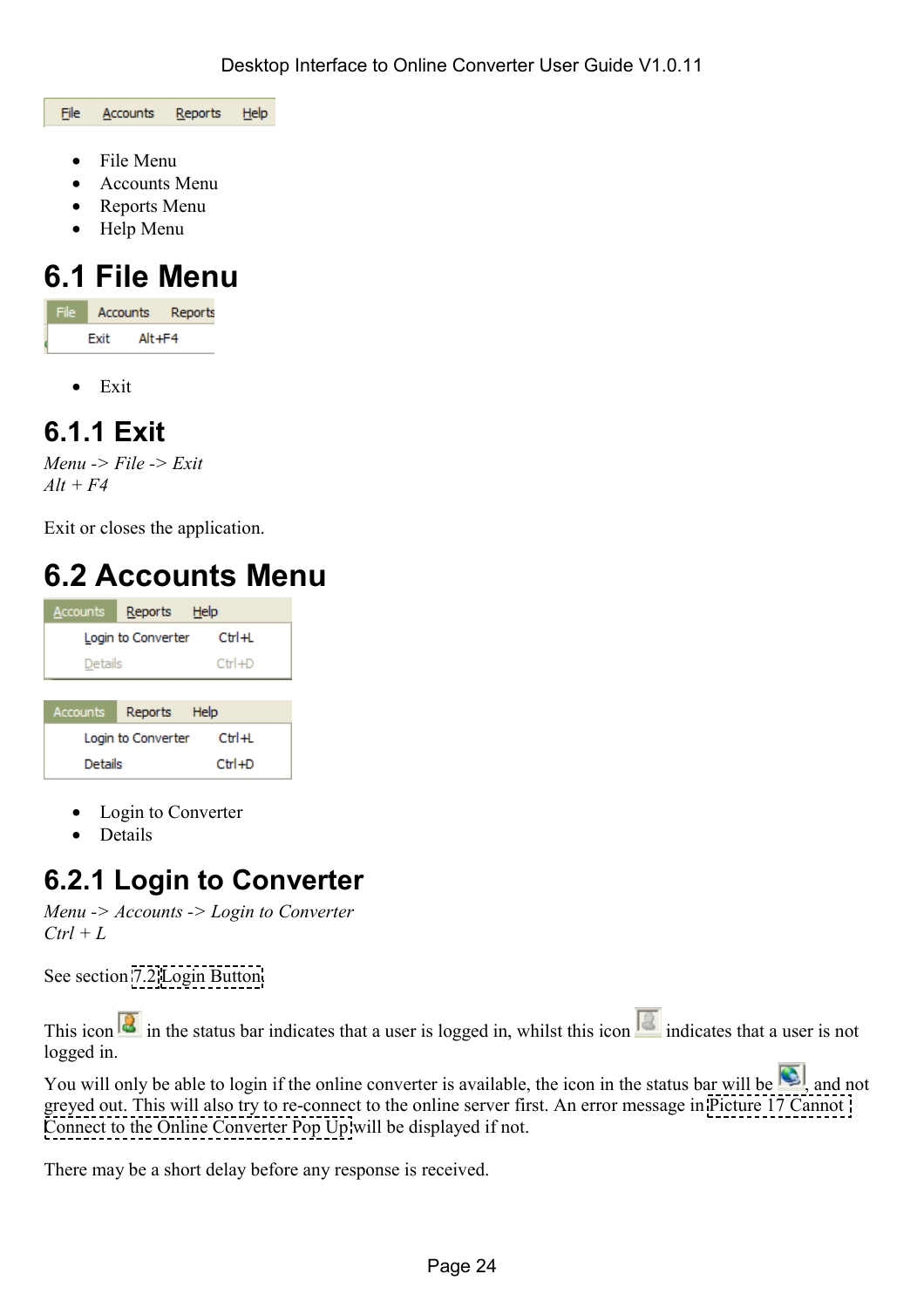#### Desktop Interface to Online Converter User Guide V1.0.11

<span id="page-24-0"></span>Enter a valid email address and password (these can only be changed from the website [www.ideas-r-us](http://www.ideas-r-us-software.uk/)[software.uk\)](http://www.ideas-r-us-software.uk/), then click the 'Login' button, the email address and password will be validated by the server, and if correct, will return back to the main form. See Picture 18 Login Details.

If the login details are incorrect, an error message will be displayed (see Picture 19 Incorrect Login Details or Error).

Ticking the 'Remember login details' check box will save the login details, otherwise they will have to be reentered each time.

Clicking the 'Cancel' button will ignore any changes that have been made to the login details, and will return back to the main form.

**Picture 17 Cannot Connect to the Online Converter Pop Up** 



#### **Picture 18 Login Details**

| Login Details        |                                         |  |
|----------------------|-----------------------------------------|--|
| <b>Email Address</b> | another@anyname.co.uk                   |  |
| Password             |                                         |  |
|                      | $\triangleright$ Remember login details |  |
| Cancel               | Login                                   |  |

**Picture 19 Incorrect Login Details or Error** 



### **6.2.1.1 Other Error Messages**

Cannot read in the remaining conversions.

### **6.2.2 Details**

```
Menu -> Accounts -> Details 
Ctrl + D
```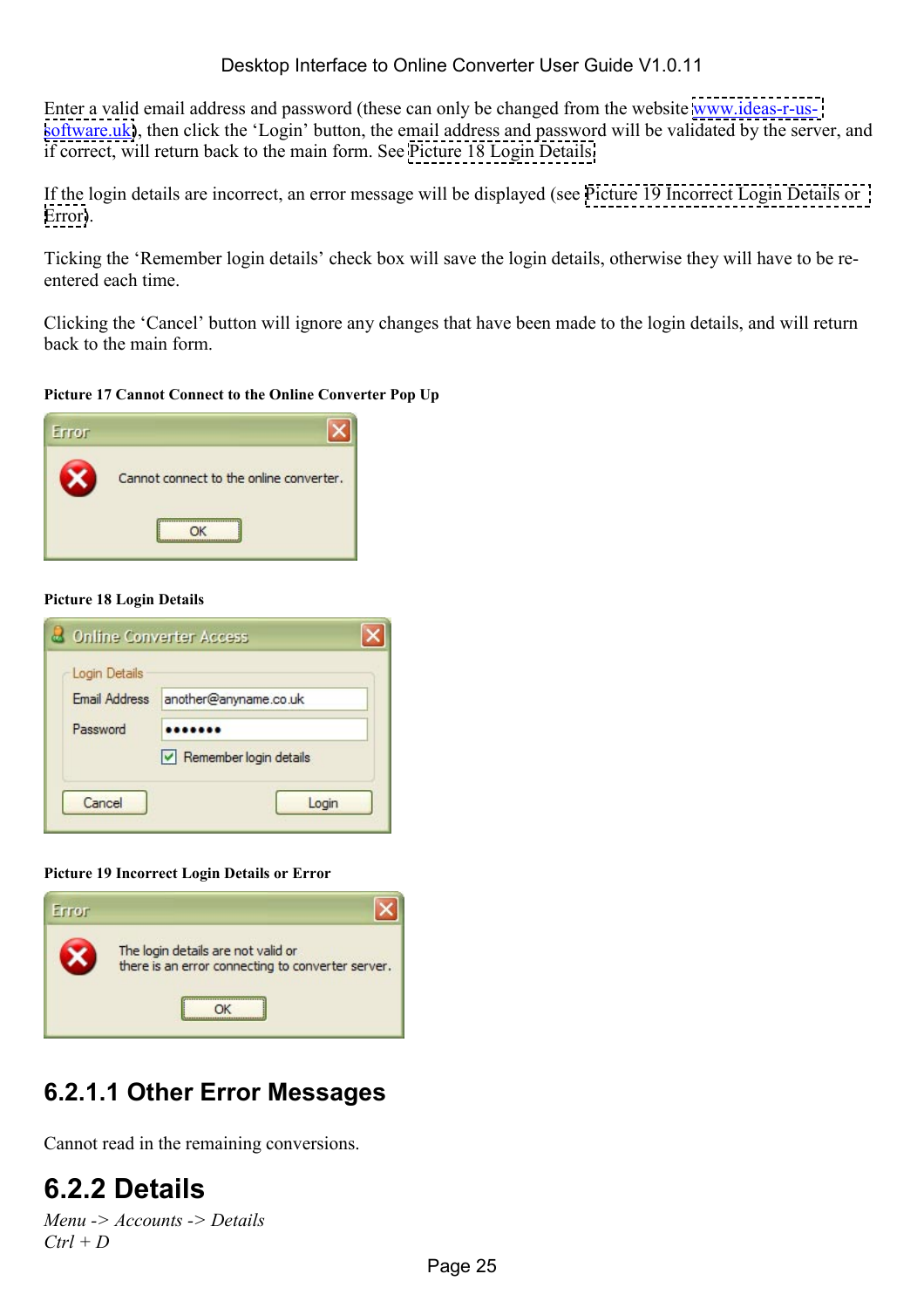<span id="page-25-0"></span>This will only be available if the online converter is available and the user is logged in. Otherwise the item will be disabled or greyed out.

- Full Name, this could also be a nickname
- Email Address
- Created, when the account was created
- Conversions Remaining
- Total Conversions, the total number of conversions that have no errors.
- Total Upload Size (MB), the total size of all files uploaded for conversion
- Total Download Size (MB), the total size of all the files downloaded after conversion
- Last Converted, the date when a file was last converted
- Last Converted IP Address, the IP address used when a file was last converted

#### **Picture 20 Customer Account Details**

| <b>Full Name</b><br><b>Email Address</b><br>Created<br><b>Conversions Remaining</b><br><b>Total FCM Conversions</b><br><b>Total GSD Conversions</b><br><b>Total Studio Conversions</b><br>Total Upload Size (MB) | : a<br>: another@anyname.co.uk<br>: 02 Nov 2015 16:00:07<br>: 9978<br>: 270<br>:35<br>:4556<br>: 1615.62 |
|------------------------------------------------------------------------------------------------------------------------------------------------------------------------------------------------------------------|----------------------------------------------------------------------------------------------------------|
| Total Download Size (MB)<br><b>Last Converted</b><br><b>Last Converted IPAddress</b>                                                                                                                             | : 1022.59<br>: 12 Feb 2016 13:17:26<br>: 127.0.0.1                                                       |

### **6.2.2.1 Error Messages**

This is a problem with the database server.

#### **Picture 21 Cannot Read Customer Account Details**



## **6.3 Reports Menu**



- Reports Folder
	- Files Converted Log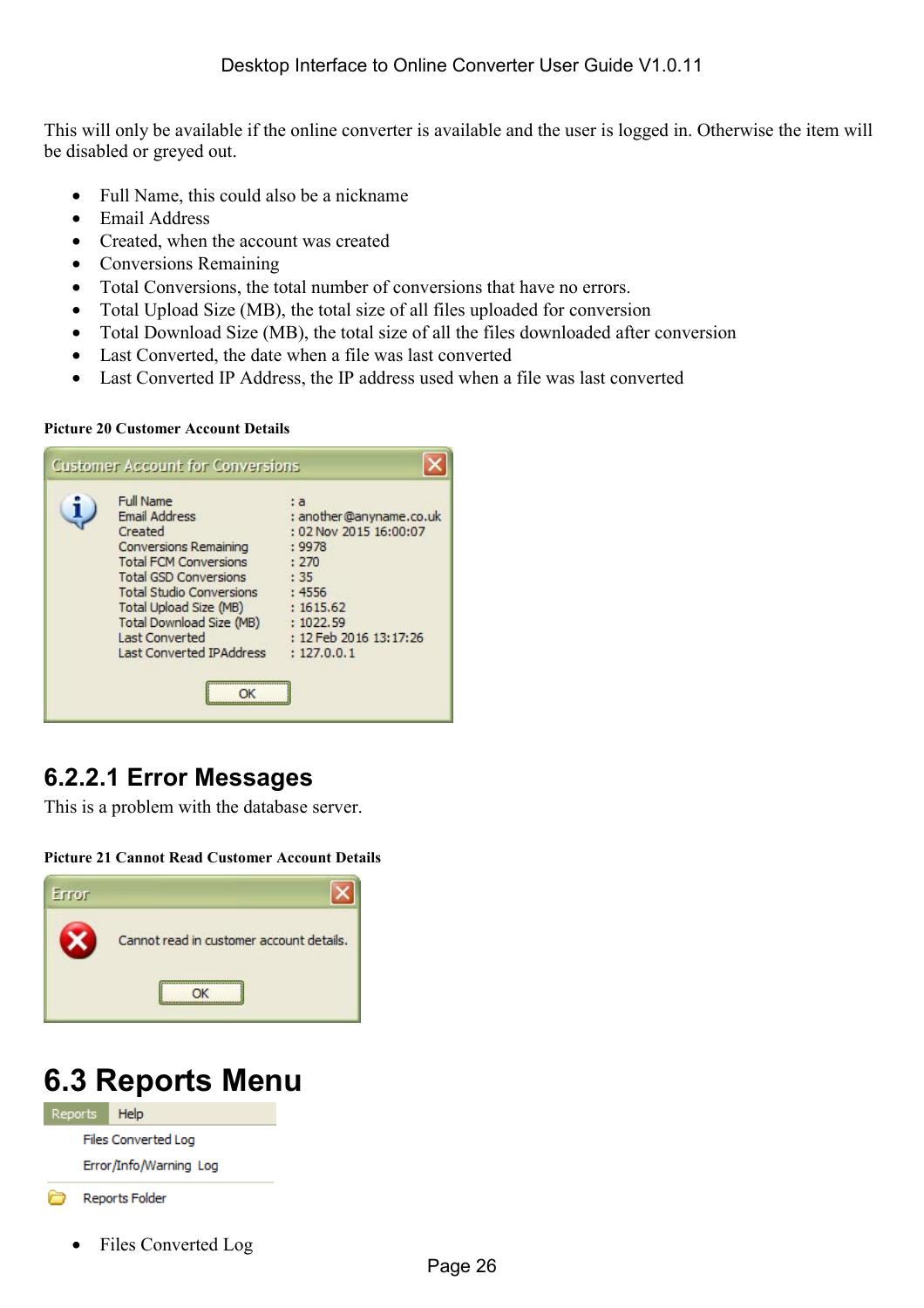- <span id="page-26-0"></span>• Error/Info/Warning Log
- Reports Folder

During the conversion, two logs will be created. Any existing entries in these log files will be appended to the end of the log file.

The log files are stored in a special folder called the Local Application Data. Microsoft describe this as "The directory that serves as a common repository for application-specific data that is used by the current, nonroaming user".

For Windows XP and lower, the default location is: -

```
C:\Documents and Settings\<User Name>\Local Settings\Application 
Data\IdeasRUsSoftware\DesktopInterfaceToOnlineConverter
```
For Vista, Windows 7, Windows 8.x and Windows 10, the default location is: -

```
C:\Users\<User 
Name>\AppData\Local\IdeasRUsSoftware\DesktopInterfaceToOnlineConverter
```
Where <User Name> is the name of the user account.

### **6.3.1 Files Converted Log**

*Menu -> Reports -> Files Converted Log* 

The report contains: -

- Start and end time
- Total files converted
- Time taken to convert
- Total size of the files uploaded for conversions
- Total size of the converted files downloaded
- A list of the files converted with no errors, with errors and not converted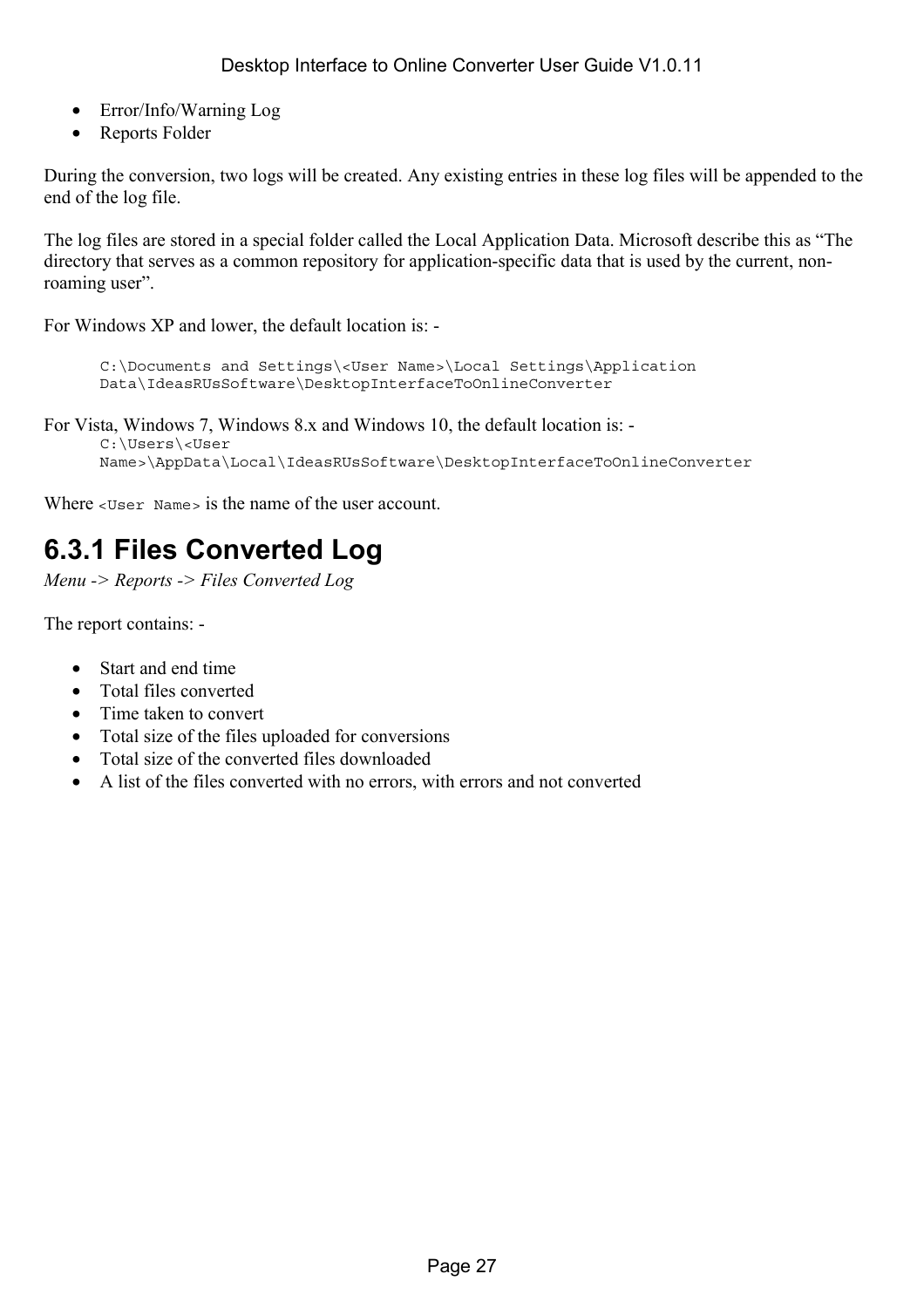#### <span id="page-27-0"></span>**Picture 22 The Files Converted Log**

```
\Boxolx
FilesConvertedLog.txt - Notepad
File Edit Format View Help
Files Converted Log
---------------------
----- Summary of Conversion -----------------
     --------------------------------------
Start Time : 06 June 2016 13:15:17
End Time : 06 June 2016 13:15:28
Converted 43 files in 00:00:10 (h:m:s)
Files Converted with no Errors
                         38
Files Converted with Errors
                          5
Files Not Converted
                         \OmegaTotal
                        43Total Size of Uploaded Files
                       1.29 MB<br>0.41 MB
Total Size of Downloaded Files
----- Files Converted with no Errors --------
D:\Work\Projects\C#\VectorFileReader\TestFiles\FCMTestFiles\SVG_Import_Test.fcm
D:\Work\Projects\C#\VectorFileReader\TestFiles\FCMTestFiles\4-Shapes.fcm
D:\Work\Projects\C#\VectorFileReader\TestFiles\FCMTestFiles\4Squares.fcm
```
## **6.3.2 Error, Info, and Warning Log**

*Menu -> Reports -> Error/Info/Warnings Log* 

This is just a list of all the errors and warnings found during conversions. The files converted are in the Files Converted Log file.

The report contains: -

- The start and end time of the conversion
- Any errors and warnings during conversion, with the effected file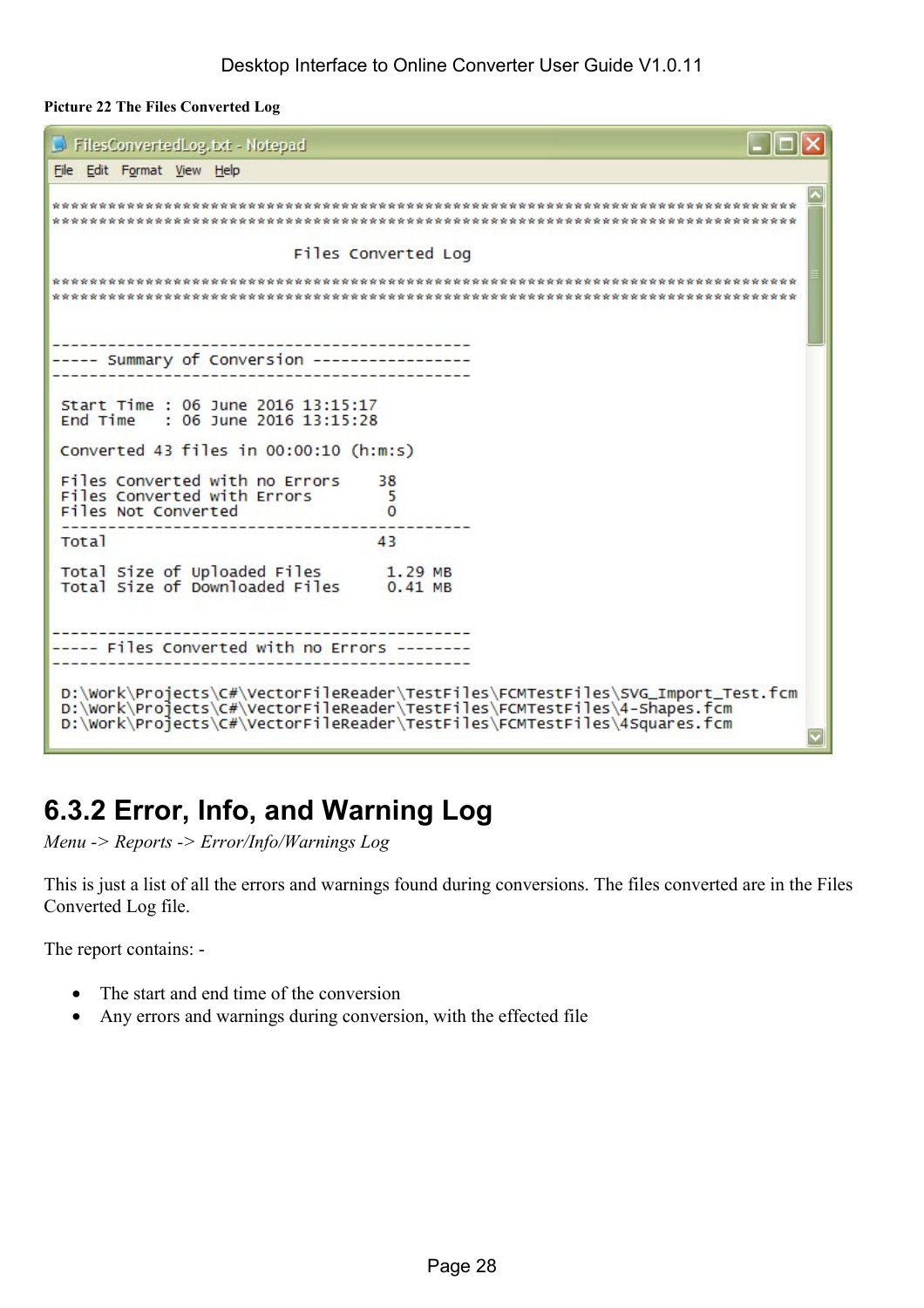<span id="page-28-0"></span>**Picture 23 The Files Converted Error/Info/Warning Log** 

| FilesConvertedErrorInfoWarningLog.txt - Notepad                                                                                                         |  |
|---------------------------------------------------------------------------------------------------------------------------------------------------------|--|
| File Edit Format View Help                                                                                                                              |  |
|                                                                                                                                                         |  |
|                                                                                                                                                         |  |
| Files Converted Error/Info/Warning Log                                                                                                                  |  |
|                                                                                                                                                         |  |
|                                                                                                                                                         |  |
| Start Time: 06 June 2016 13:15:17                                                                                                                       |  |
| D:\Work\Projects\C#\VectorFileReader\TestFiles\FCMTestFiles\Test - Not a FCM File.fcm<br>This in not an FCM file.                                       |  |
| D:\Work\Projects\C#\VectorFileReader\TestFiles\FCMTestFiles\Not Reading Correctly\From CM600 Upgrade Binary\test04.fcm<br>This is not a valid SVG file. |  |
| D:\Work\Projects\C#\VectorFileReader\TestFiles\FCMTestFiles\Not Reading Correctly\From CM600 Upgrade Binary\test03.fcm<br>This is not a valid SVG file. |  |
| D:\Work\Projects\C#\VectorFileReader\TestFiles\FCMTestFiles\Not Reading Correctly\From CM600 Upgrade Binary\test02.fcm<br>This is not a valid SVG file. |  |
| D:\Work\Projects\C#\VectorFileReader\TestFiles\FCMTestFiles\Not Reading Correctly\From CM600 Upgrade Binary\test01.fcm<br>This is not a valid SVG file. |  |
| End Time : 06 June 2016 13:15:28                                                                                                                        |  |
|                                                                                                                                                         |  |

### **6.3.3 Reports Folder**

*Menu -> Reports -> Reports Folder* 

This will open the folder where the report log files (\*.txt) are stored for 'Desktop Interface to Online Converter'. If it cannot, an error message will be displayed.

#### **Picture 24 Reports Folder**



### **6.4 Help Menu**

| Help |                           |        |
|------|---------------------------|--------|
| M    | <b>User Guide</b>         |        |
|      | <b>Installtion Folder</b> |        |
|      | Check for Updates         | Ctrl+U |
|      | About                     | F1     |

- User Guide
- Installation Folder
- Check for Updates
- About

### **6.4.1 User Guide**

*Menu -> Help -> User Guide* 

You are reading it! This will open the PDF User Guide. A PDF reader must be installed to view the User Guide; otherwise an error message will be displayed.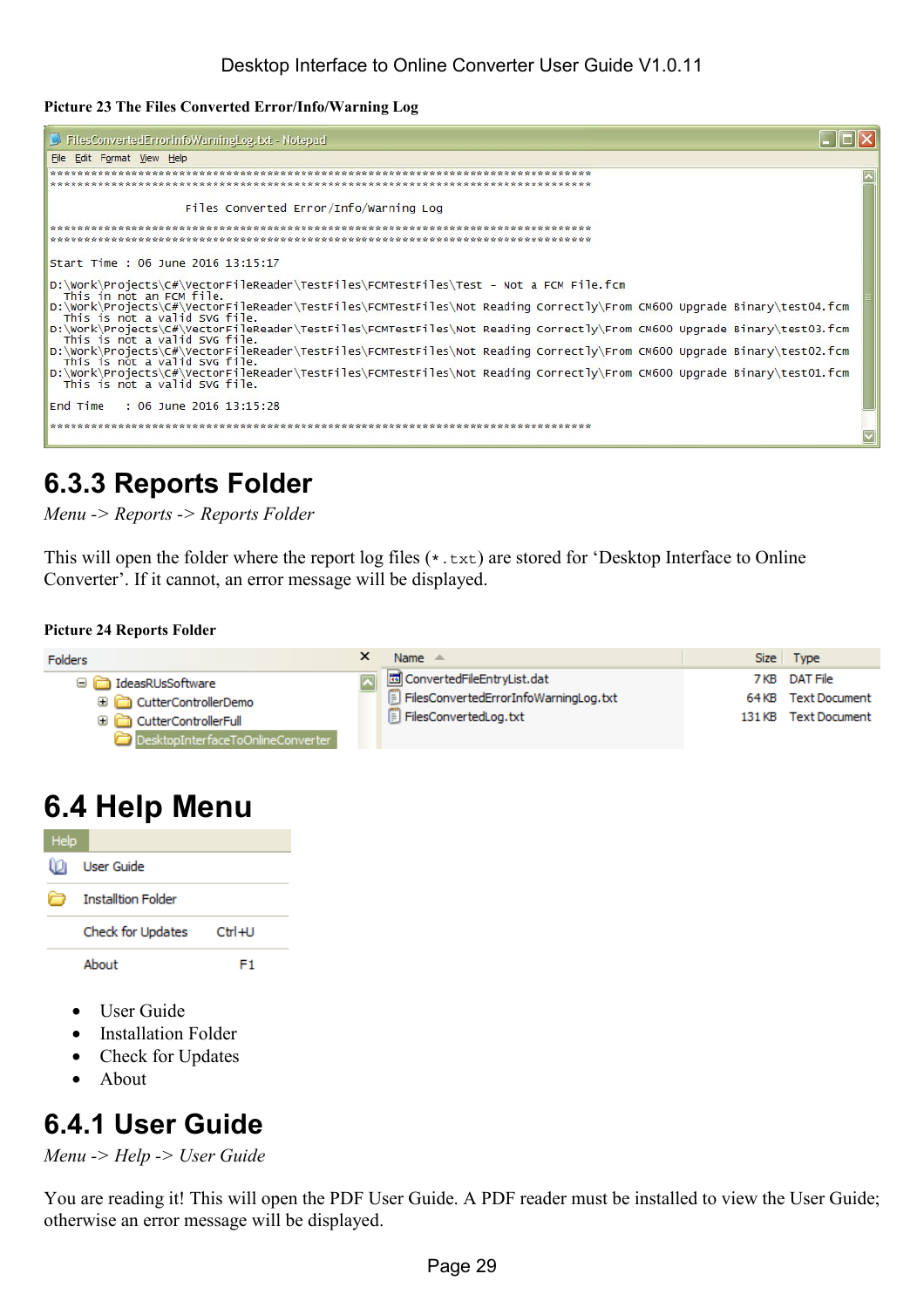<span id="page-29-0"></span>It is located in the Installation Folder (see 6.4.2 Installation Folder).

### **6.4.2 Installation Folder**

*Menu -> Help -> Installation Folder* 

This will open the folder where 'Desktop Interface to Online Converter' is installed. If it cannot, an error message will be displayed.

#### **Picture 25 Installation Folder**

| Folders                                                                                                                                                                                                                | × | Name $\triangle$                                                                                                                             | <b>Size</b>                                     |
|------------------------------------------------------------------------------------------------------------------------------------------------------------------------------------------------------------------------|---|----------------------------------------------------------------------------------------------------------------------------------------------|-------------------------------------------------|
| Program Files<br>⊞<br>□ deasRUsSoftware<br>BrotherFCMThumbnailViewer<br>Crafty49sBookFoldingPatternMakerBeta<br>Crafty49sBookFoldingPatternMakerFull<br>CutterControllerBeta<br>田口<br><b>CutterControllerFull</b><br>Œ |   | W DesktopInterfaceToOnlineConverter.exe<br>ADesktopInterfaceToOnlineConverterUserGuide.pdf<br>网 eula.rtf<br>lo unins000.dat<br>punins000.exe | 251 KB<br>2,416 KB<br>27 KB<br>10 KB<br>1,167KB |
| DesktopInterfaceToOnlineConverter                                                                                                                                                                                      |   |                                                                                                                                              |                                                 |

### **6.4.3 Check for Updates**

*Menu -> Help -> Check for Updates*   $Ctrl + U$ 

Checks if there is an update to the current application.

The latest release/update is also available from the Ideas R Us Software website [\(http://www.ideas-r-us](http://www.ideas-r-us-software.uk/)[software.uk\)](http://www.ideas-r-us-software.uk/), from the Downloads web page.

If the version is up to date, the message box in [Picture 28 The Current Version is up to Date](#page-30-0) will be displayed.

If there is an update available, the message box in [Picture 29 There is a New Version Available](#page-30-0) will be displayed.

If there is a problem with the network connection or the update server, the message box in Picture 26 Network Connection Problem or Picture 27 Update Server Problem will be displayed.

Note: There may be a delay before a pop-up message box, or an error message appears.

#### **Picture 26 Network Connection Problem**

| Error |                                          |
|-------|------------------------------------------|
|       | The network connection is not available. |
|       |                                          |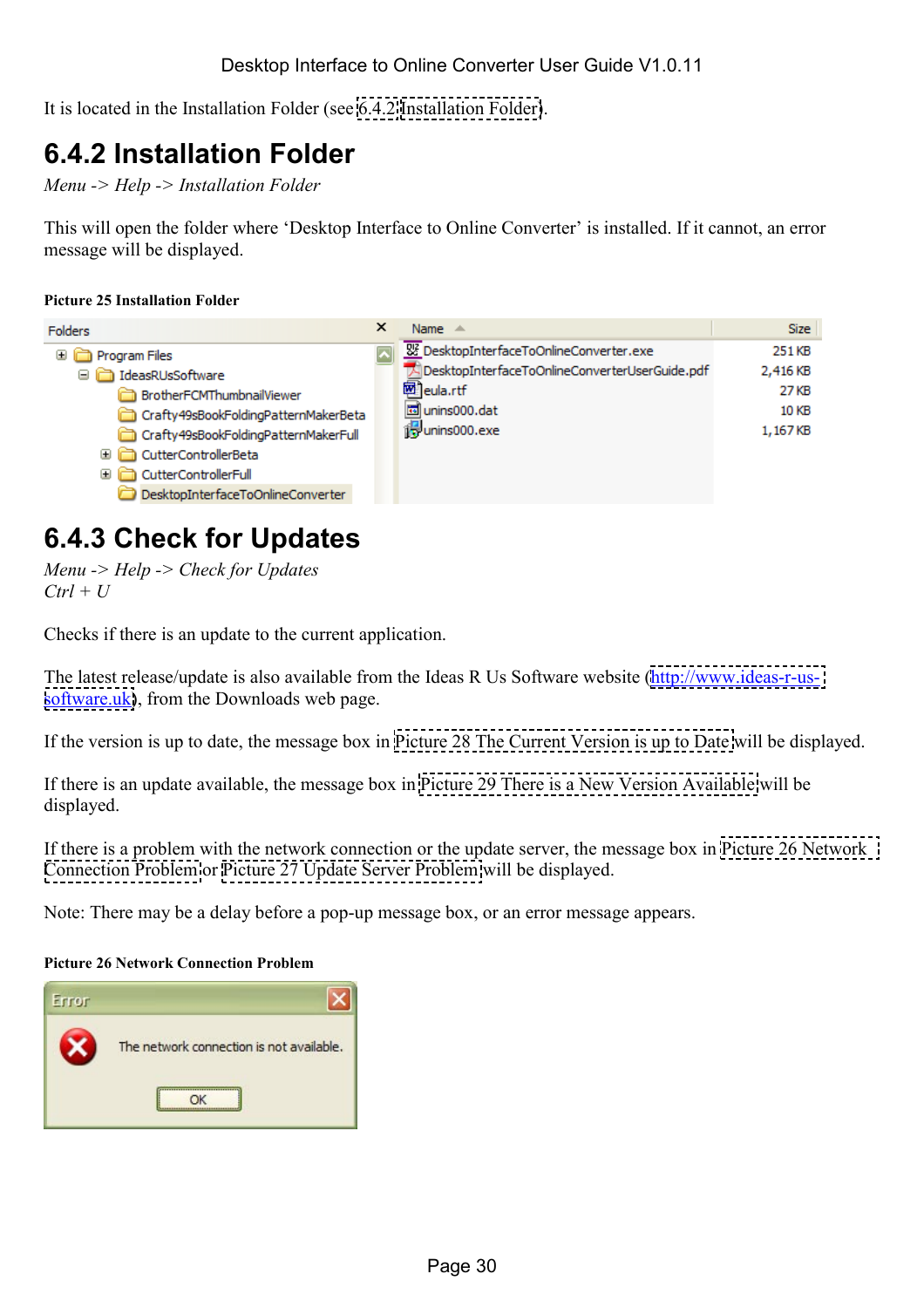#### <span id="page-30-0"></span>**Picture 27 Update Server Problem**



#### **Picture 28 The Current Version is up to Date**



#### **Picture 29 There is a New Version Available**

| <b>Information</b> |                                                                                                                                                                         |
|--------------------|-------------------------------------------------------------------------------------------------------------------------------------------------------------------------|
|                    | A new version 1.0.10.0 of Desktop Interface to Online Converter released on 24 November 2016 is available,<br>download it?<br>,,,,,,,,,,,,,,,,,,,,,,,,,,,,<br>No<br>Yes |

### **6.4.3.1 Download the New Version**

To download the new version, click the 'Yes' button in Picture 29 There is a New Version Available, the 'Save As' dialogue box will appear (see [Picture 30 Select the Location to Save the Set up File\)](#page-31-0). Clicking the 'No' button will cancel the download.

Select the folder where the download file is to be saved (the file name can be renamed if required), then click the 'Save' button. After the file has finished downloading, a message will be displayed. Click the 'OK' button.

Note: There is a short delay while the file is downloading.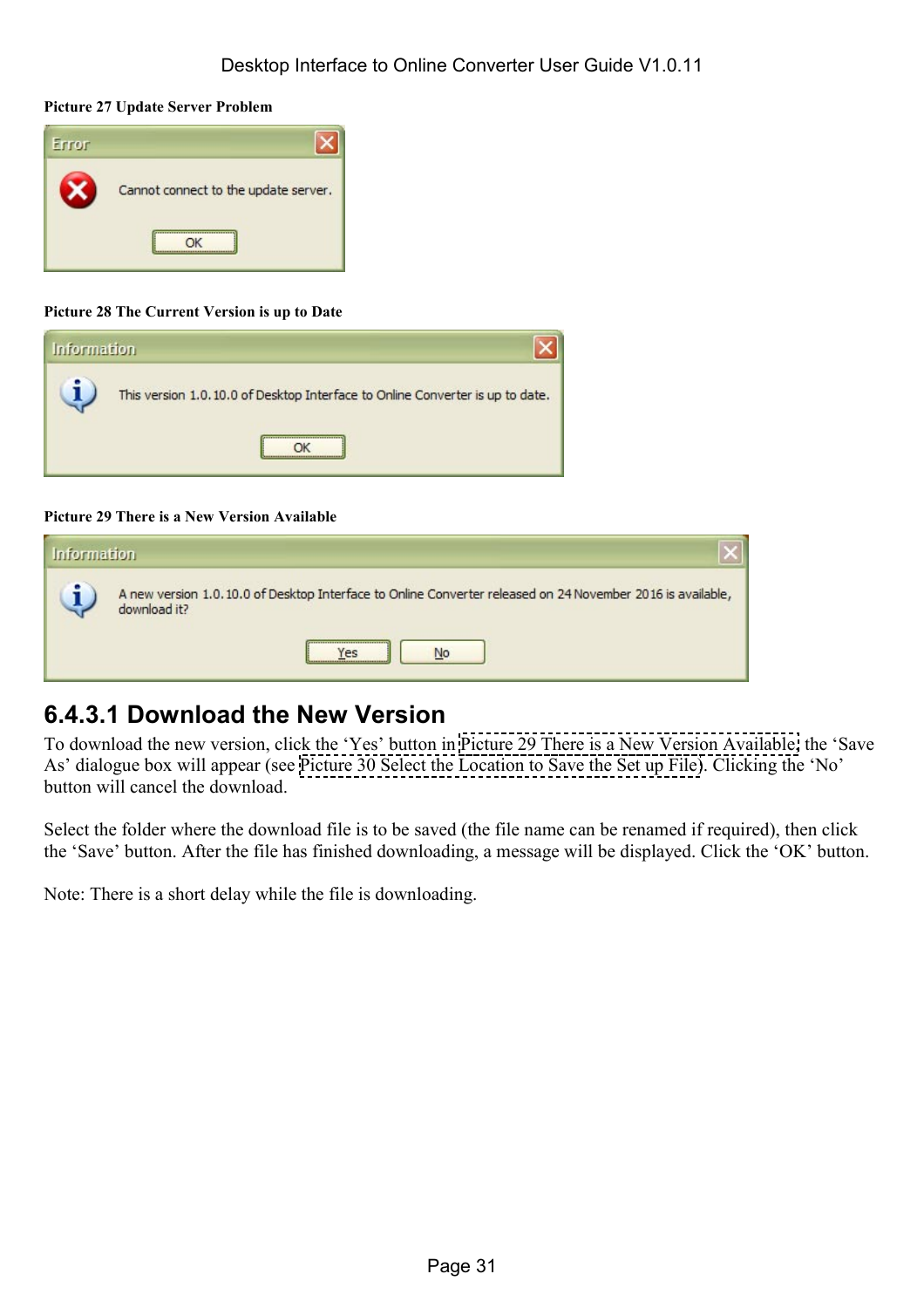<span id="page-31-0"></span>**Picture 30 Select the Location to Save the Set up File** 

| Save As                                  |                                                                                        |                |
|------------------------------------------|----------------------------------------------------------------------------------------|----------------|
| Save in:                                 | $\overline{\phantom{0}}$<br>ODPE-<br>DOWNLOAD (F:)                                     |                |
| My Recent<br><b>Documents</b><br>Desktop | Programs-Drivers-Code<br>Recycled<br>System Volume Information<br>$\mathbf{E}$ dir.txt |                |
| My Documents                             |                                                                                        |                |
| My Computer                              |                                                                                        |                |
| My Network                               | SetupDesktopInterfaceToOnlineConverterRelea<br>File name:<br>Save as type:             | Save<br>Cancel |

**Picture 31 The File has downloaded** 

| <b>Information</b> |                                      |
|--------------------|--------------------------------------|
|                    | Finished downloading the setup file. |
|                    |                                      |

### **6.4.3.2 Installing the Update**

To install the update, the Desktop Interface to Online Converter application must be closed down.

An installation guide is available if help if needed with the install. See the Downloads web page from the Ideas R Us Software website ([http://www.ideas-r-us-software.uk\)](http://www.ideas-r-us-software.uk/).

### **6.4.3.3 Other Error Messages**

These are system errors.

- The version information on the server is incorrect.
- The version infomation file on the server is missing.
- The download link on the server is missing.
- The setup file on the server is missing.

Note: Under certain conditions if the server is down or there is no network connection, these can also be displayed.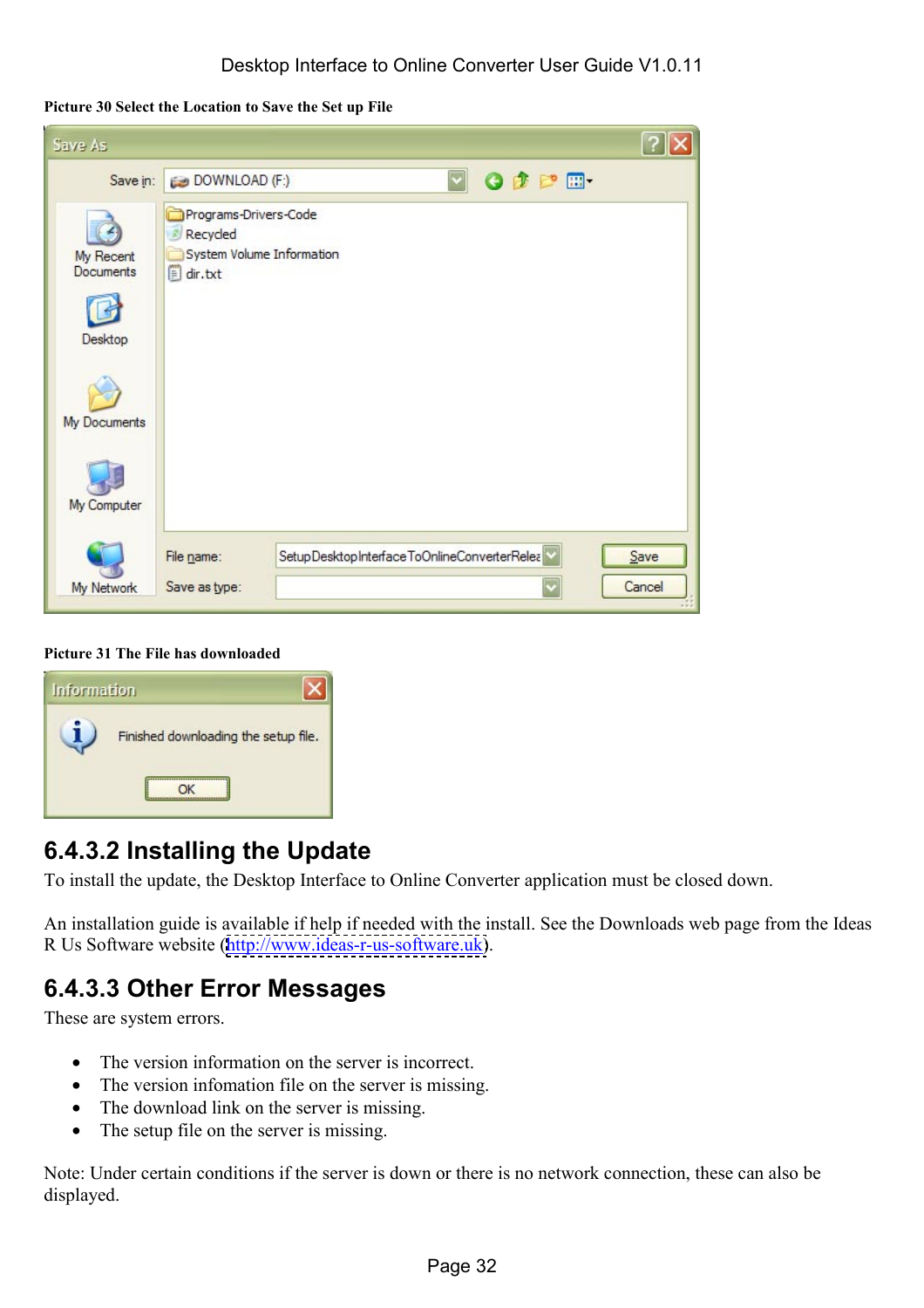### <span id="page-32-0"></span>**6.4.4 About**

*Menu -> Help -> About F1* 

Shows the 'Desktop Interface to Online Converter', which is just version information, and where to report issues with the application.

#### **Picture 32 The 'About' Form for a Full Version**

| About Desktop Interface to Online File Converter |                                                  |
|--------------------------------------------------|--------------------------------------------------|
|                                                  | Desktop Interface to Online File Converter V1    |
|                                                  | Version 1.0.10.0                                 |
|                                                  | <b>Free Version</b>                              |
|                                                  | Copyright <sup>@</sup> lan Wadsworth 2015 - 2016 |
|                                                  |                                                  |
|                                                  |                                                  |
|                                                  |                                                  |
|                                                  |                                                  |
|                                                  | Report issues via the Ideas R Us Software Forum  |
| <b>Ideas R Us Software Website</b>               | <b>Ideas Software R Us Forum</b>                 |
|                                                  | <u>O</u> Κ                                       |
|                                                  |                                                  |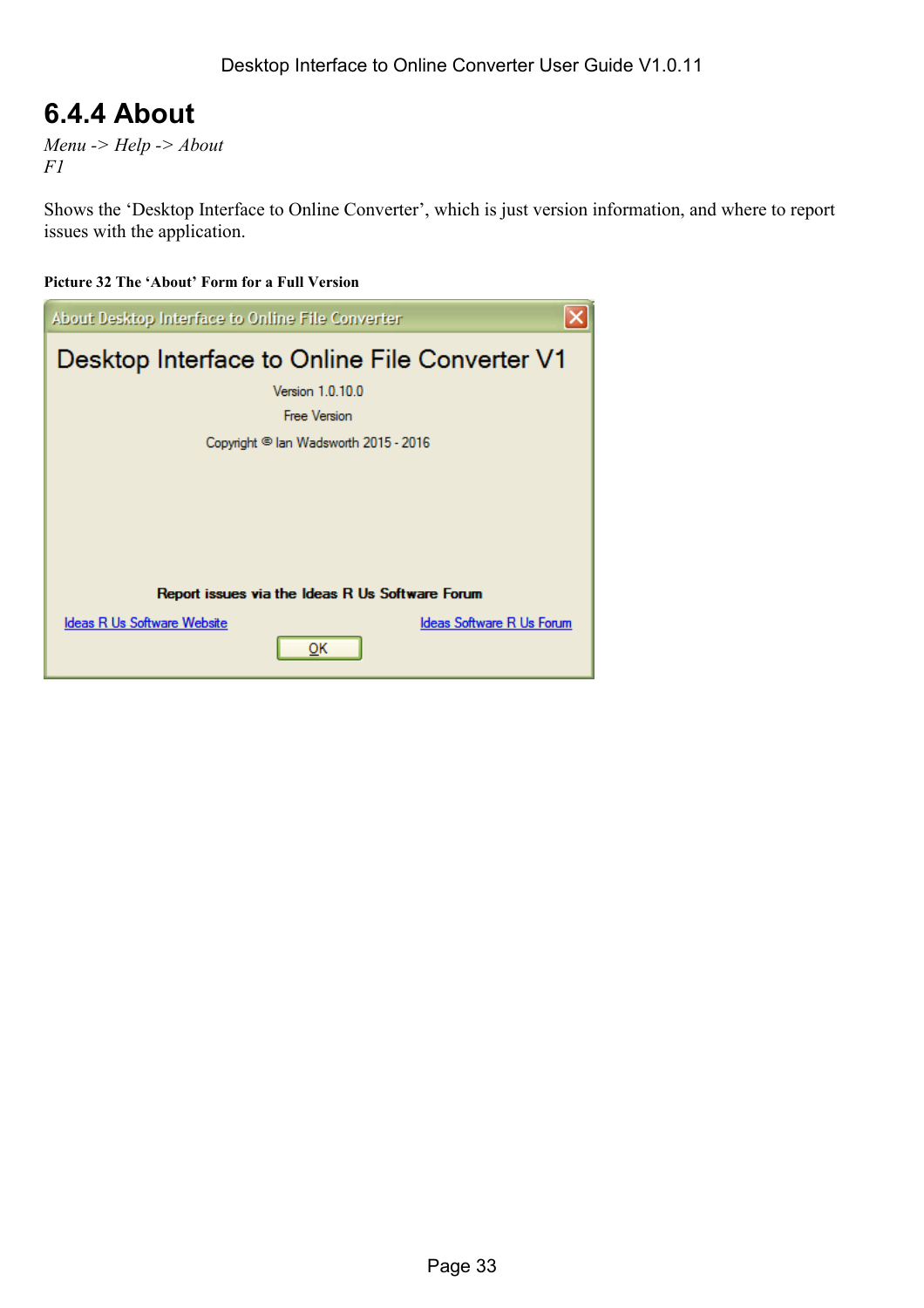# <span id="page-33-0"></span>**7. Tool Bars**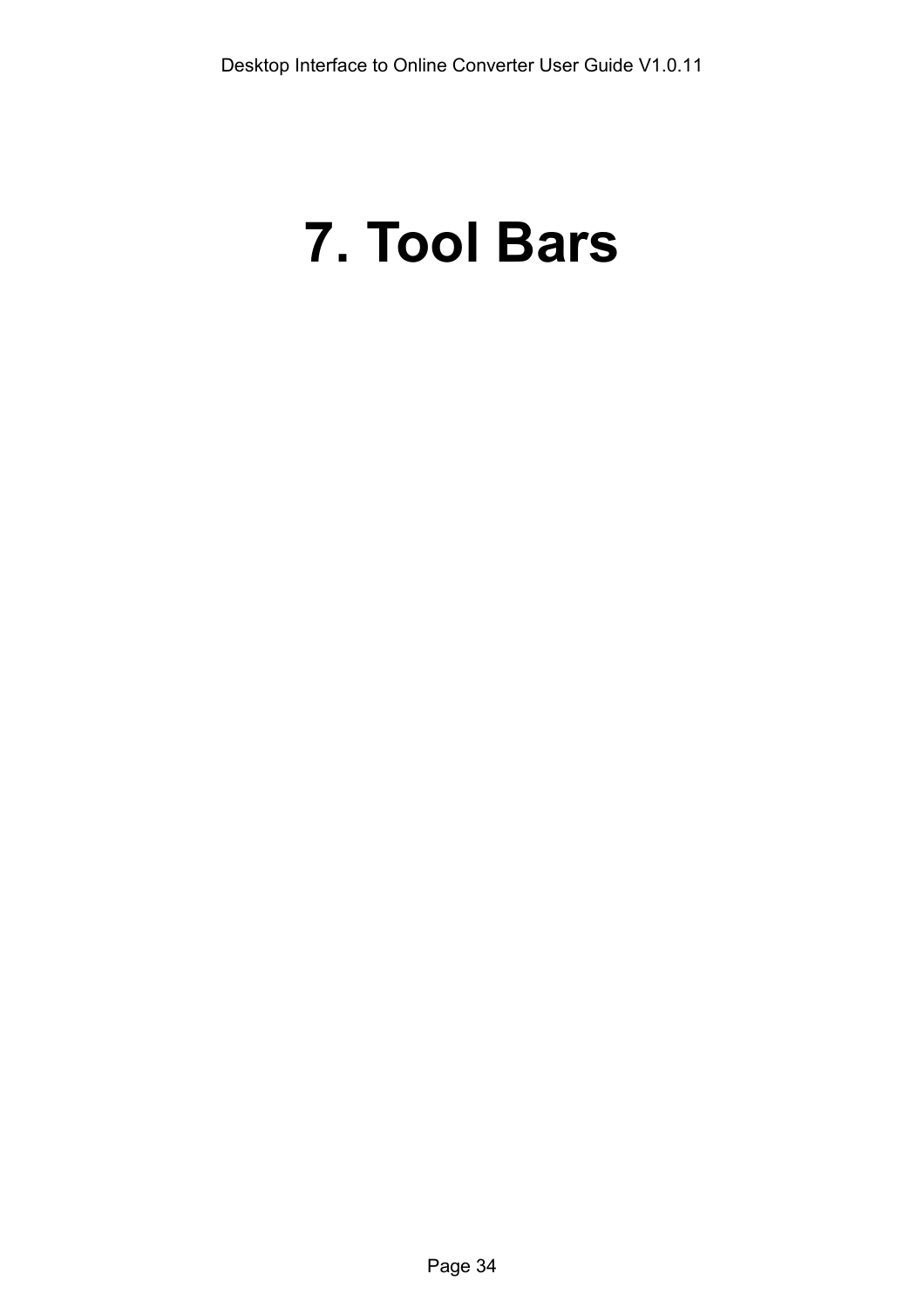<span id="page-34-0"></span>& Login

# **7.1 Overview**

• Login Button

# **7.2 Login Button**

& Login

See section [6.2.1 Login to Converter](#page-23-0) for more information.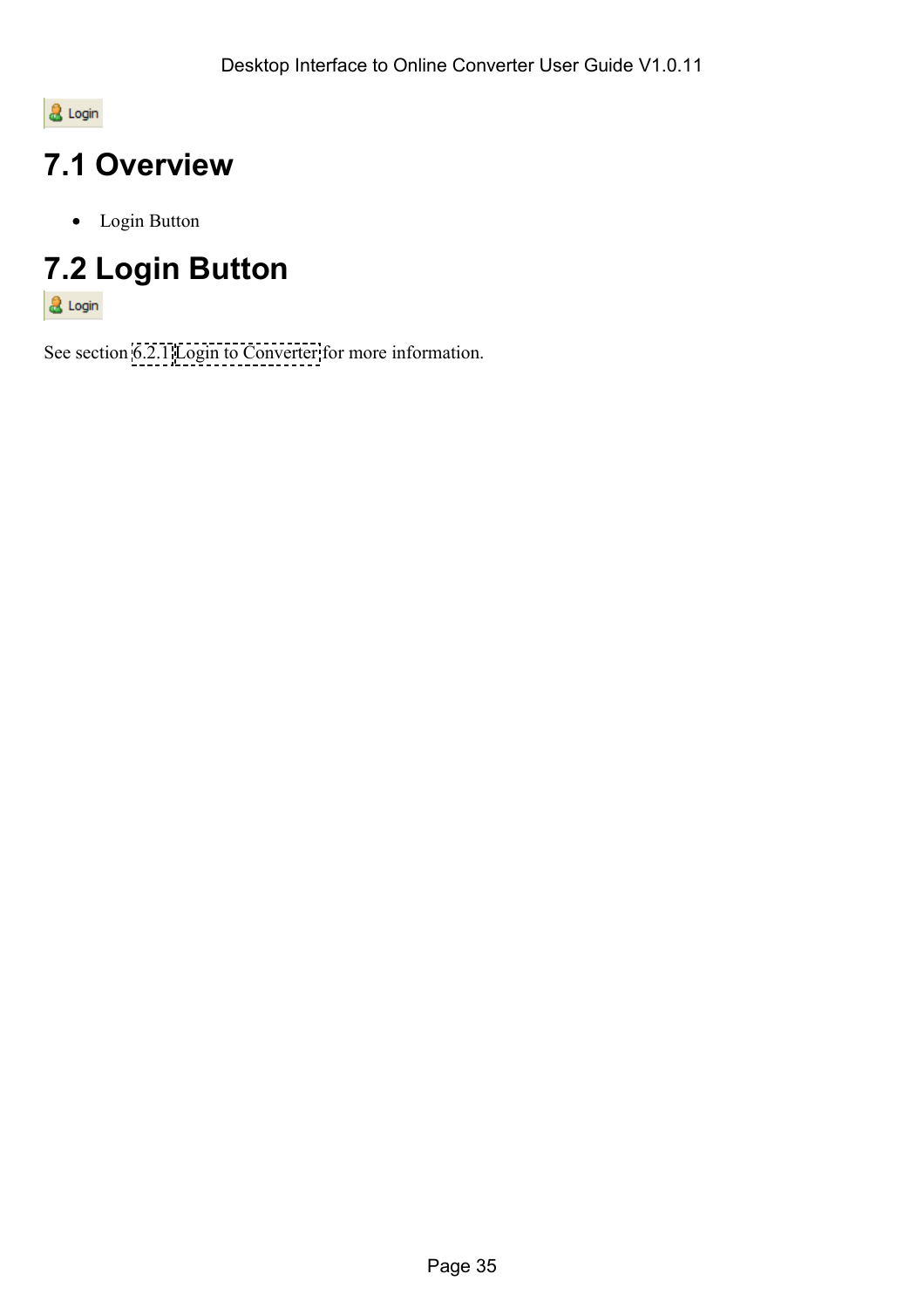# <span id="page-35-0"></span>**8. Group Panels and Status Bar**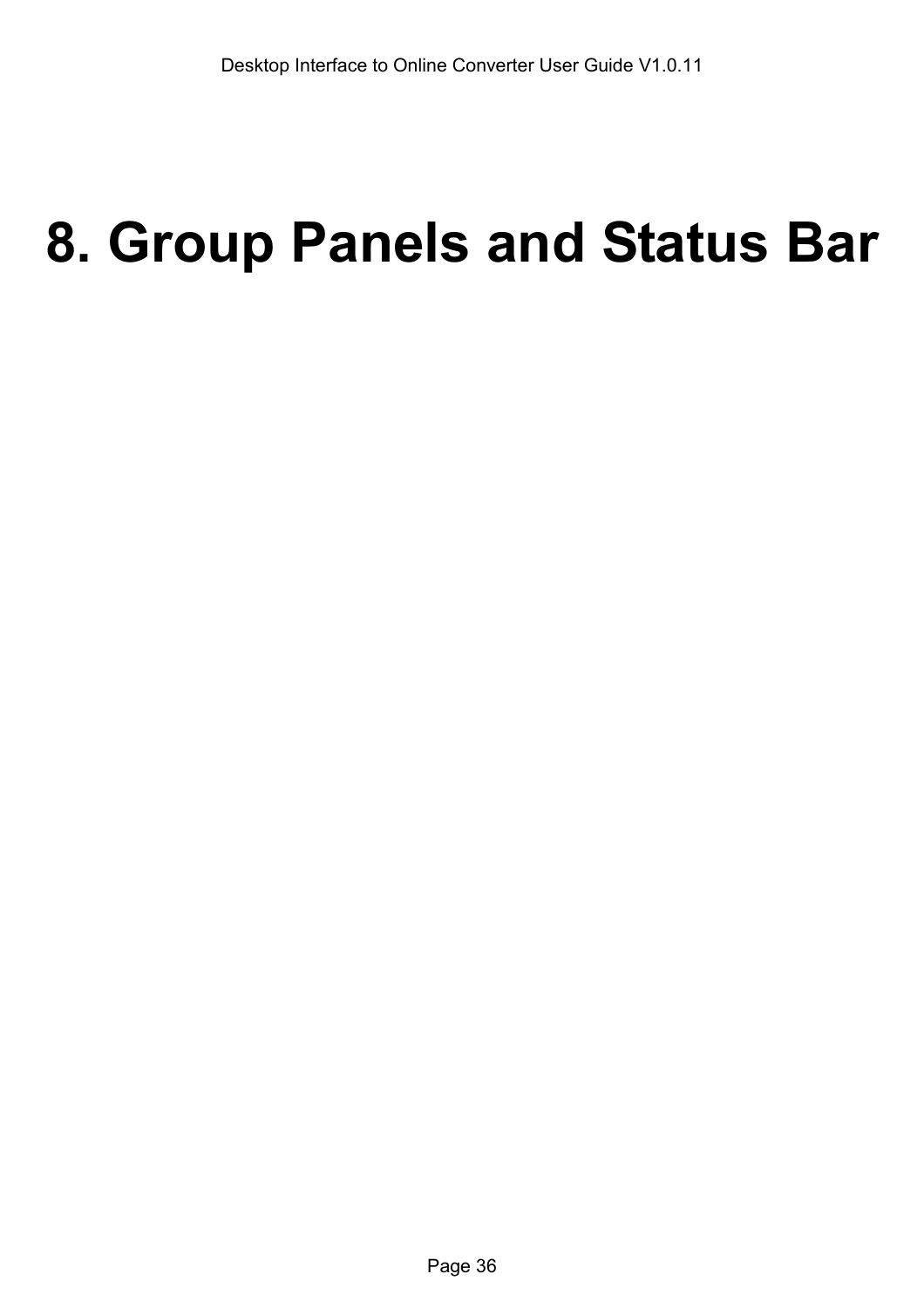# <span id="page-36-0"></span>**8.1 Source Folder**

#### **Picture 33 Source Folder Group Panel**

| - Source Folder- |         |
|------------------|---------|
|                  | $- - -$ |
|                  |         |

Click on the source folder button, and select the drive and folder where the files to be converted are. There may be a delay until anything appears in the tree view of files (see section [9 Files to Convert Tree View\)](#page-40-0).

Note: - The Source and Destination folders cannot be the same; a warning message will appear if they are.

|  |  | <b>Picture 34 Selecting the Source Folder</b> |  |
|--|--|-----------------------------------------------|--|
|--|--|-----------------------------------------------|--|

| <b>Browse For Folder</b>     |
|------------------------------|
|                              |
|                              |
| Documents<br>Œ               |
| GraphtecGSDFileConverte<br>⊞ |
| SCALXMLReader<br>œ           |
| <b>TestFiles</b><br>Θ        |
| ClipboadTestFiles<br>Ð       |
| <b>DXFTestFiles</b><br>œ     |
| <b>EMFTestFiles</b><br>Œ     |
| <b>FCMTestFiles</b><br>Œ     |
| GSDTestFiles<br>Œ            |
| Ш                            |
|                              |
| Cancel                       |
|                              |

**Picture 35 The Selected Source Folder** 

| - Source Folder-                                             |  |
|--------------------------------------------------------------|--|
| ID:\Work\Proiects\C#\VectorFileReader\TestFiles\FCMTestFiles |  |
|                                                              |  |

### **8.1.1 Error Messages**

- The drive is not ready.
- The source and destination folders are the same.

# **8.2 Destination Folder**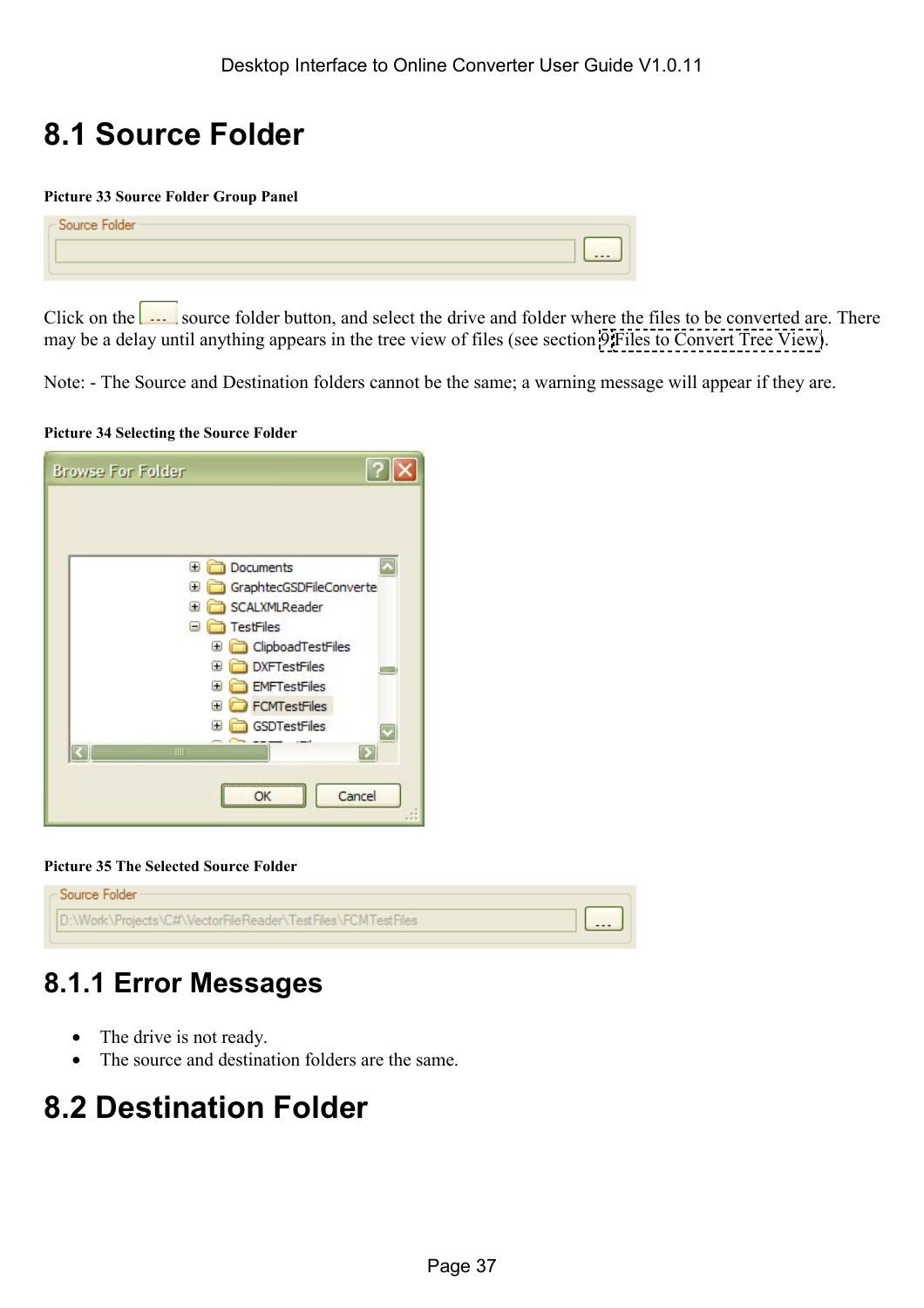#### <span id="page-37-0"></span>**Picture 36 Destination Folder Group Panel**

| - Destination Folder <sup>.</sup> |                  |
|-----------------------------------|------------------|
|                                   | $- - -$          |
| Single Destination Folder         | Free Disk Space: |

Click on the **destination folder button**, and select the drive and folder (or create a new folder) where the converted files are to be saved.

Note: - The Source and Destination folders cannot be the same; a warning message will appear if they are.

#### **Picture 37 Selecting the Destination Folder**

| <b>Browse For Folder</b>               |  |
|----------------------------------------|--|
|                                        |  |
|                                        |  |
| $\Box$ $\Box$ NTFS (M:)                |  |
| 74cb4b9141b7287fefdc190843<br>Ŧ        |  |
| Artsoft Controls Videos                |  |
| c8b5885e473db5384f<br>Ħ                |  |
| Converted                              |  |
| e8a8c46ee373dcec19<br>⊩                |  |
| f6bb51203aa796758e773a7cc09ec6<br>Œ    |  |
| FCMConversions<br>⊞                    |  |
| GSDConversions<br>⋤                    |  |
| Œ                                      |  |
|                                        |  |
|                                        |  |
| <b>Make New Folder</b><br>Cancel<br>OK |  |
|                                        |  |

#### **Picture 38 The Selected Destination Folder**

| - Destination Folder        |                          |                                                  |
|-----------------------------|--------------------------|--------------------------------------------------|
| M:\Converted\New Folder (2) |                          | $\sim$ $\sim$ $\sim$ $\sim$ $\sim$ $\sim$ $\sim$ |
| Single Destination Folder   | Free Disk Space 10135 MB |                                                  |

The destination path and the free disk space will be shown for the selected drive, or an error message if there is not enough space to do the conversion.

### **8.2.1 Single Destination Folder**

If un-checked, the folder structure will be maintained. It will be the same as the selected source folder.

Check this to place all the converted files into a single folder. Not a good idea if there are many files to convert.

### **8.2.2 Error Messages**

- The source and destination folders are the same.
- The drive is not ready.
- The drive is full.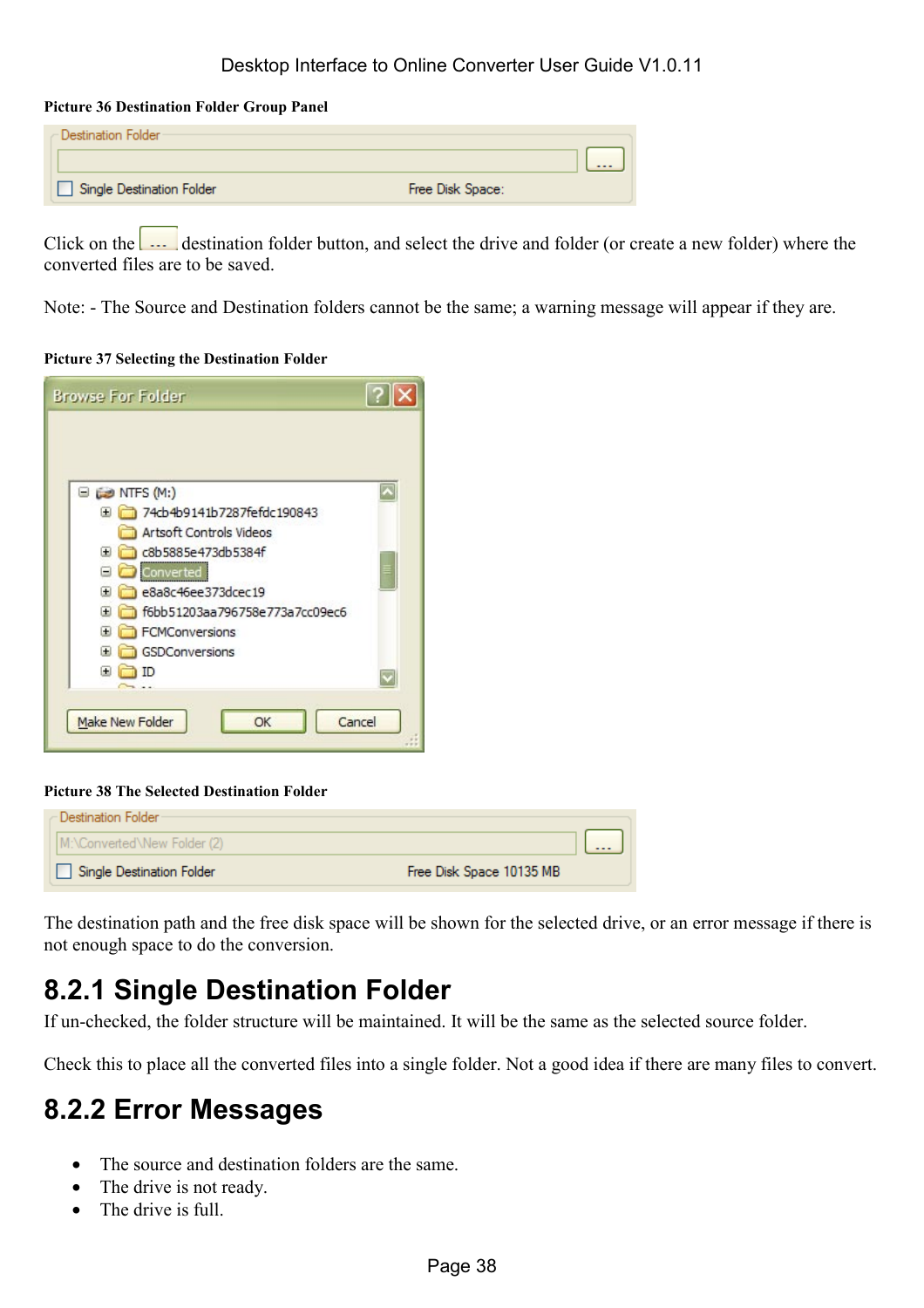## <span id="page-38-0"></span>**8.3 File Types**

**Picture 39 File Types Group Panel** 

```
File Types
⊙ FCM O GSD/GST O Studio/Studio3
```
This will filter out only the selected file types, which are displayed in the tree view of files (see section [9 Files](#page-40-0)  [to Convert Tree View\)](#page-40-0).

# **8.4 File Exists**

**Picture 40 File Exists Group Panel** 



When there is a file on the destination folder, with the same name as the new SVG file, do one of the following: -

- Rename it. The old SVG is kept, and the new SVG file has a number in brackets (starting at 1) appended to it, e.g. myfile (1).svg
- Overwrite the old SVG file with the new SVG file.
- Discard the new SVG file; the old SVG file is kept.

# **8.5 Show Converted**

Show the Already Converted Files

Show the Already Converted Files

This will either show which files have already been converted if the check box has been ticked (shown in green), otherwise any previously converted files will not show in the tree view list.

An already converted file is available for conversion if either the date and time stamp has changed, or the file size has changed.

The list of already converted files in store in the file ConvertedFileEntryList.dat, in the reports folder (See [6.3.3 Reports Folder\)](#page-28-0).

For more details, see [9 Files to Convert Tree View.](#page-40-0)

# **8.6 Expand All Nodes**



Expand All Nodes

This will either expand all the nodes in the tree view to show all the files, or it will collapse all the nodes.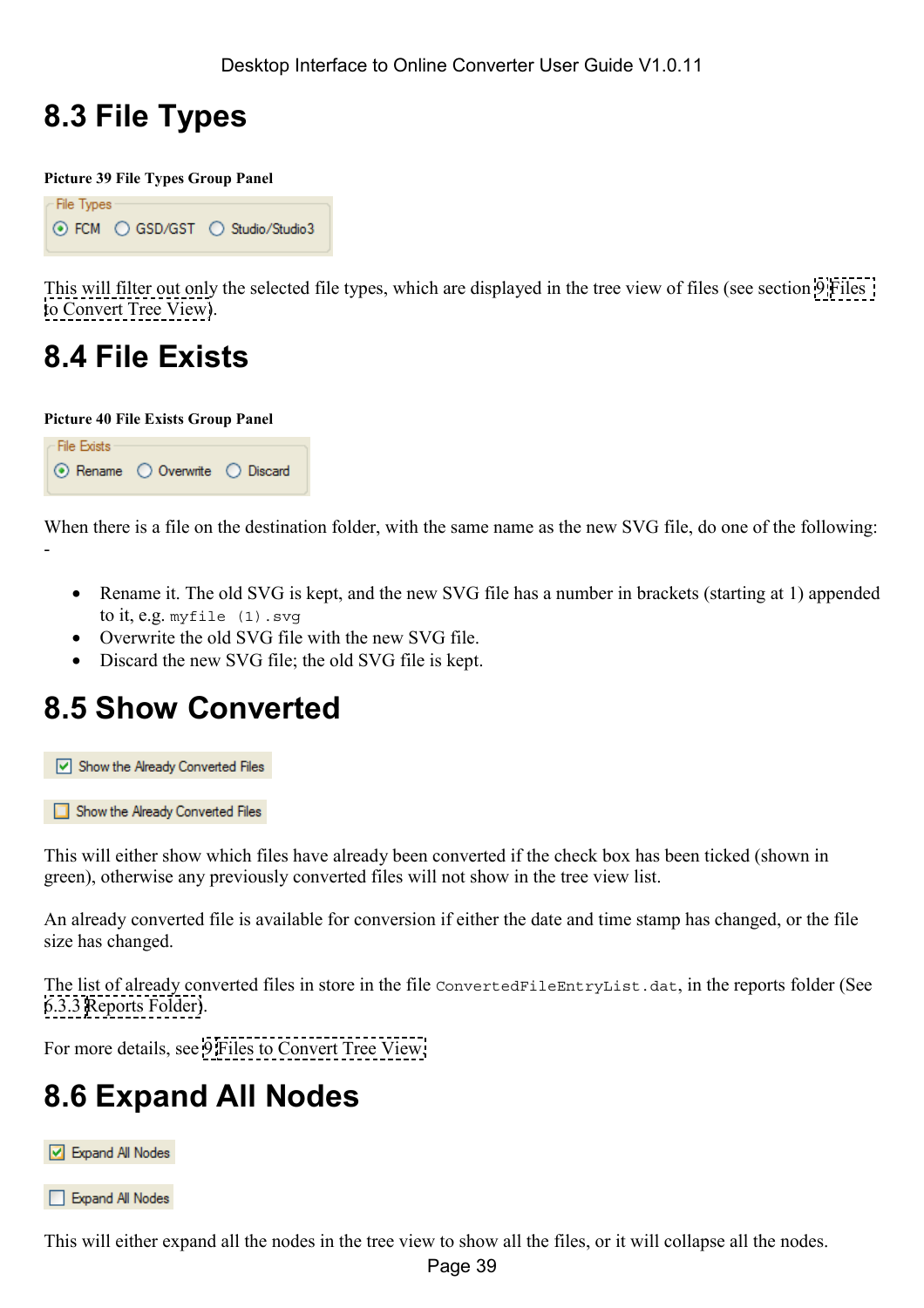### <span id="page-39-0"></span>**8.7 Status Bar**

The status bar will display information about the drawing.

- Connected to the online converter, grey out is not connected
- A user is logged in, greyed out is not logged in
- The number of conversions used for the selected files and the total remaining
- The conversion progress so far
- The number of files converted and the total files to be converted
- The elapsed time for the conversions.

#### **Picture 41 Status Bar**

|  | C Conversions Used: 43 of 9643 |  | File 21 of 43 | Time: 00:00:06 .: |  |
|--|--------------------------------|--|---------------|-------------------|--|
|--|--------------------------------|--|---------------|-------------------|--|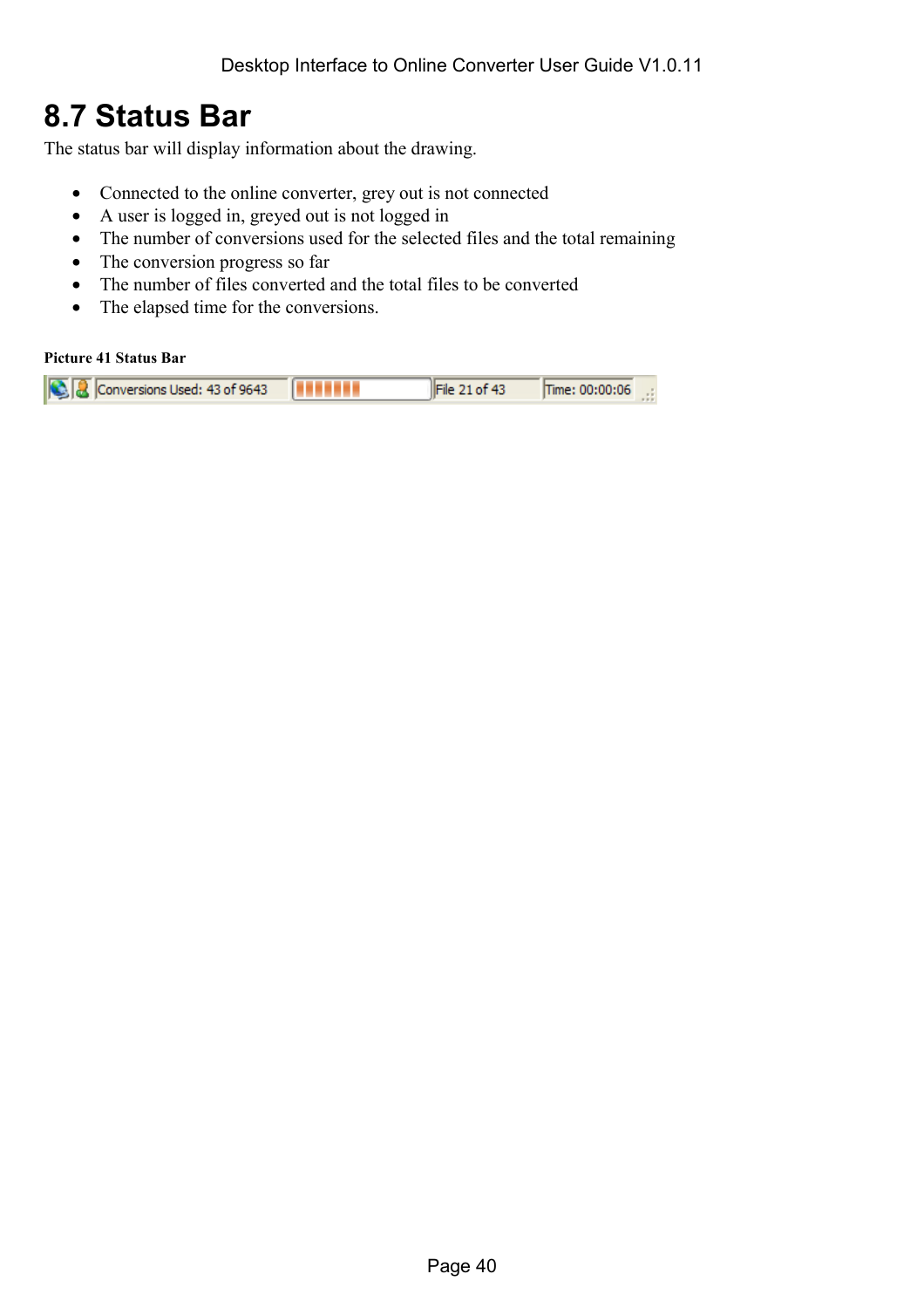# <span id="page-40-0"></span>**9. Files to Convert Tree View**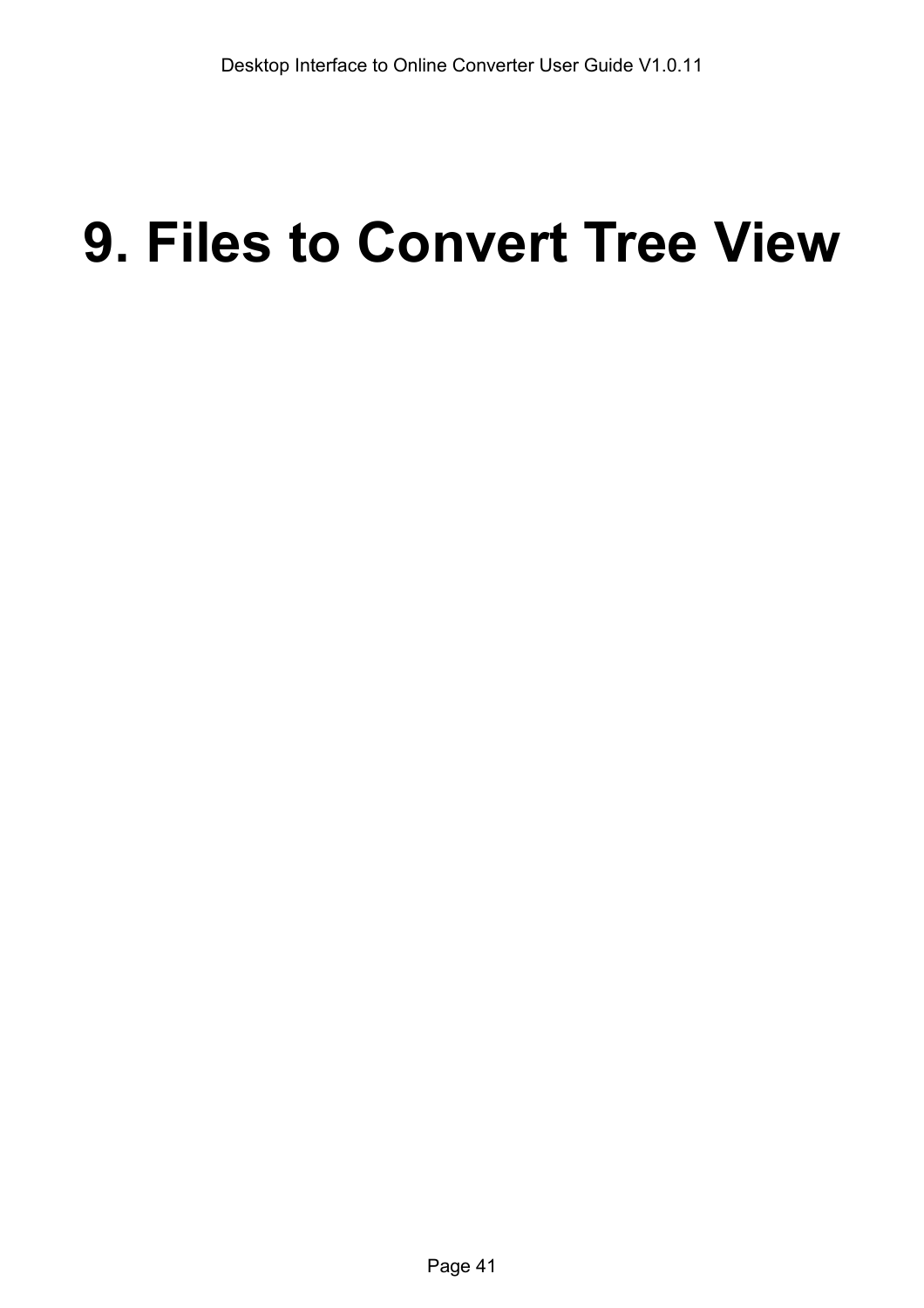<span id="page-41-0"></span>If there are any files of the selected file type in the selected folder, then there will be check boxes and icons (see Picture 42 Files Available for the selected File Type), otherwise there will be no check boxes (see Picture 43 No Files for the Selected File Type).

If the 'Show the Already Converted Files' box is ticked, then any previously converted files are shown in green, otherwise they are not shown at all.

Each file can be selected individually by ticking the check box next to the filename, or all the files in a folder can be selected by ticking the folder name (see Picture 42 Files Available for the selected File Type).

The tree can be expanded by clicking the ' $\mathbb{F}'$  icon, and collapsed by clicking the ' $\mathbb{F}'$  icon.

**Picture 42 Files Available for the selected File Type** 

| Show the Already Converted Files                                                                                                                                                                                                                                                                                                                                                                                                                                                                                                                                                                                                                                                                                                                              | Expand All Nodes                    |
|---------------------------------------------------------------------------------------------------------------------------------------------------------------------------------------------------------------------------------------------------------------------------------------------------------------------------------------------------------------------------------------------------------------------------------------------------------------------------------------------------------------------------------------------------------------------------------------------------------------------------------------------------------------------------------------------------------------------------------------------------------------|-------------------------------------|
| Heart - SCAL4 - Web - Black and White.fcm<br>$\overline{\phantom{a}}$<br>Line-10inch.fcm<br>1.1<br>Line-4inch.fcm<br><b>Bat</b><br>RectangleWithRoundedCorners.fcm<br><b>Bar</b><br>Reindeer, fcm<br><b>Bar</b><br>Sample.fcm<br><b>Ball</b><br>Single Bezier 39-51mm by 170-35mm.fcm<br><b>Bat</b><br>Square 295mm x 295mm.fcm<br><b>Ball</b><br>Square_on_a_12_x_24_Mat.fcm<br><b>Batt</b><br>Square-4inch.fcm<br><b>Bank</b><br>Square-4inch-green fill-grey line.fcm<br><b>Bar</b><br>Square-4inch-red fill-blue line, fcm<br><b>Bar</b><br>Squares-CuttingLine.fcm<br>$\overline{1}$<br>Squares-DrawingLine.fcm<br><b>Bar</b><br>SVG Import Test.fcm<br><b>I</b> and<br>Test - Not a FCM File, fcm<br>v<br><b>HELE</b><br>Text-Rotated.fcm<br><b>Ref</b> |                                     |
| Selected files: 5 of 44                                                                                                                                                                                                                                                                                                                                                                                                                                                                                                                                                                                                                                                                                                                                       | <b>Cancel Conversion</b><br>Convert |

**Picture 43 No Files for the Selected File Type** 

| File Types<br>⊙ FCM O GSD/GST O Studio/Studio3            | File Exists<br>$\odot$ Rename $\odot$ Overwrite $\odot$ Discard |
|-----------------------------------------------------------|-----------------------------------------------------------------|
| $\vert \mathbf{v} \vert$ Show the Already Converted Files | Expand All Nodes                                                |
| <b>EMFTestFiles</b>                                       |                                                                 |

## **9.1 Converting**

The conversions that are going to be used/selected files, and those that are left will be displayed in status bar (see Picture 44 The Conversions Used are More than are Available). If the text is in red, then there is not enough conversions left (906) for the selected files (3115), or a user is not logged in.

**Picture 44 The Conversions Used are More than are Available** 

| Conversions Used: 3115 of 906 |
|-------------------------------|
|                               |
|                               |
|                               |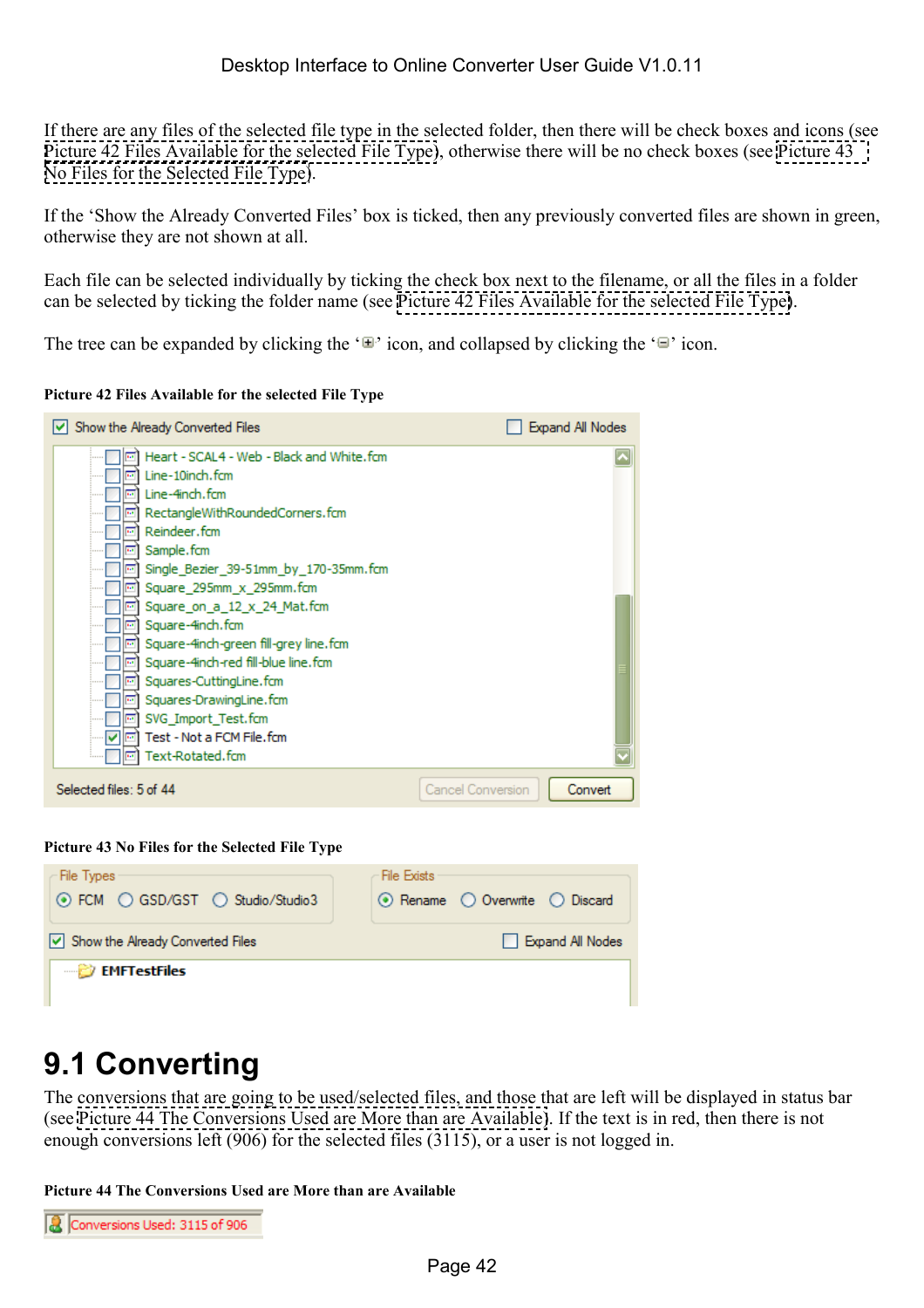Before the 'Convert' button is enabled: -

- The source folder must be selected
- The destination folder must be selected and have free space
- The source and destination folders not the same
- The online converter is available and a user is logged in
- Files are selected, and enough conversions left

After all the above have been satisfied, the main form will look like [Picture 45 Main Form Ready for](#page-43-0)  [Converting.](#page-43-0)

Click on the 'Convert' button to begin the conversions. When all the selected files have been converted, a message box will appear (see [Picture 47 Conversion Complete\)](#page-44-0), click on OK to finish.

After conversions, the files that have converted without any errors are removed from the tree view list. The conversions remaining will be updated, only if a file has been converted without errors.

If there are major errors during converting, a different message box will be displayed (see the section [Picture 52](#page-46-0)  [Conversions Terminated due to Cannot Connect to the Server\)](#page-46-0).

Note: - Only the files that have converted with errors will be left on the server, whilst the web interface will leave all uploaded and converted files on the server until they are manually removed.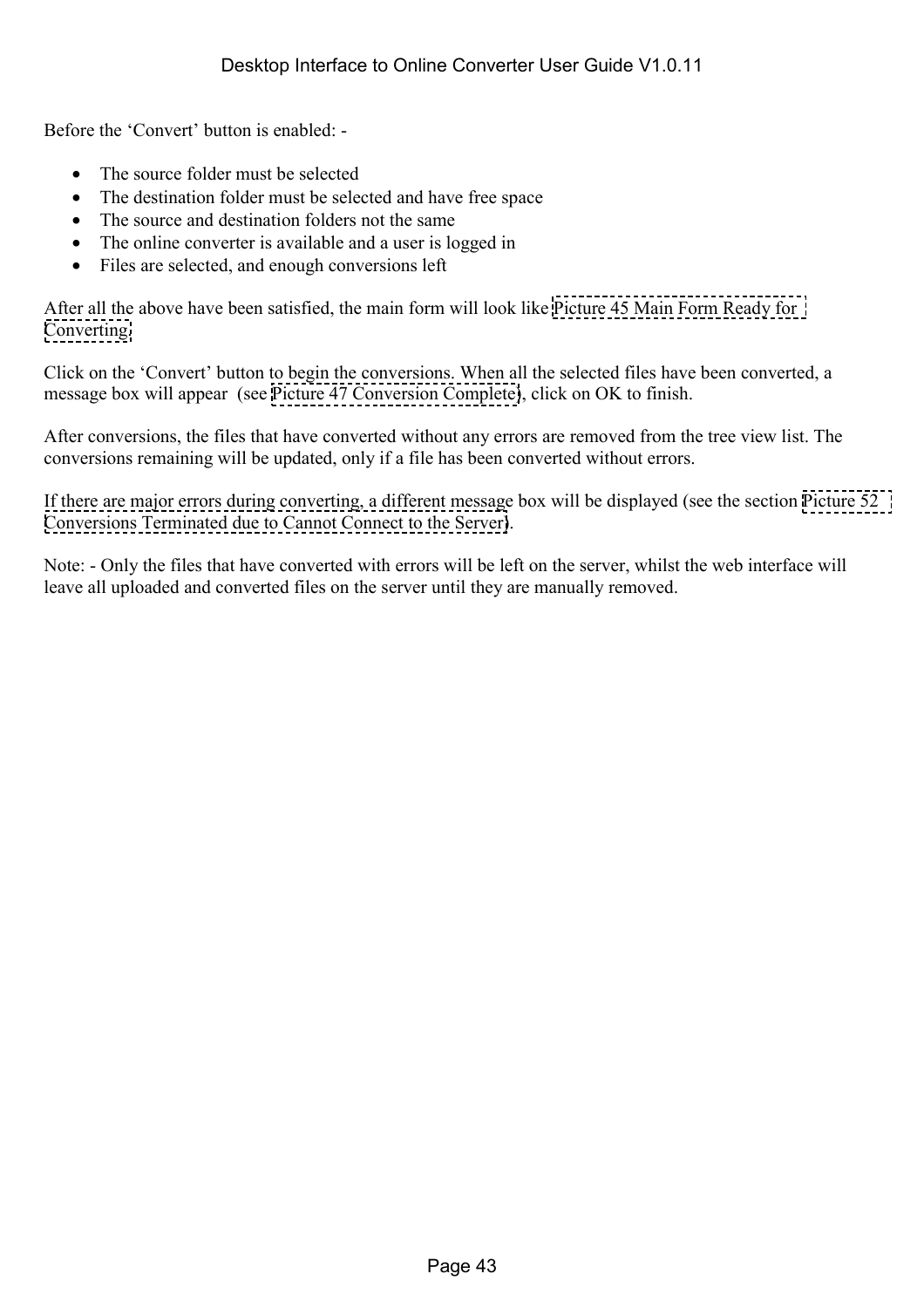<span id="page-43-0"></span>**Picture 45 Main Form Ready for Converting** 

| 88 Desktop Interface to Online File Converter                                                                                                                                                                                                                       |                                                     |
|---------------------------------------------------------------------------------------------------------------------------------------------------------------------------------------------------------------------------------------------------------------------|-----------------------------------------------------|
| Eile<br><b>Accounts</b><br>Reports<br>Help                                                                                                                                                                                                                          |                                                     |
| <b>A</b> Login                                                                                                                                                                                                                                                      |                                                     |
| Source Folder                                                                                                                                                                                                                                                       |                                                     |
| D:\Work\Projects\C#\VectorFileReader\TestFiles\FCMTestFiles                                                                                                                                                                                                         |                                                     |
| <b>Destination Folder</b>                                                                                                                                                                                                                                           |                                                     |
| M:\Converted\FCM                                                                                                                                                                                                                                                    |                                                     |
| Single Destination Folder                                                                                                                                                                                                                                           | Free Disk Space: 2017 MB                            |
| File Types                                                                                                                                                                                                                                                          | <b>File Exists</b>                                  |
| ⊙ FCM ○ GSD/GST ○ Studio/Studio3                                                                                                                                                                                                                                    | $\bigcirc$ Overwrite $\bigcirc$ Discard<br>⊙ Rename |
| Show the Already Converted Files                                                                                                                                                                                                                                    | Expand All Nodes                                    |
| <b>A</b> √ Circles or Rhinestones<br>ं √ि Not Reading Correctly<br> √  □ 2-ColouredSquares-12inchBy24inchMat.fcm<br><b>▽</b> 4-Shapes.fcm<br>□ 4Shapes-CuttingAndDrawingLines.fcm<br><b>▽</b><br>4Squares.fcm<br>□ Circle-100mm.fcm<br> √ ⊡ ColouredSquares.fcm<br> |                                                     |
| Selected files: 44 of 44                                                                                                                                                                                                                                            | Cancel Conversion<br>Convert                        |
| Conversions Used: 44 of 100                                                                                                                                                                                                                                         |                                                     |

During conversion, most of the form's controls will be disabled, except the 'Cancel Conversion' button. The status bar will indicate the number of files converted, the total number to convert, and the elapsed time taken so far (see [Picture 46 Main Form During Conversion\)](#page-44-0).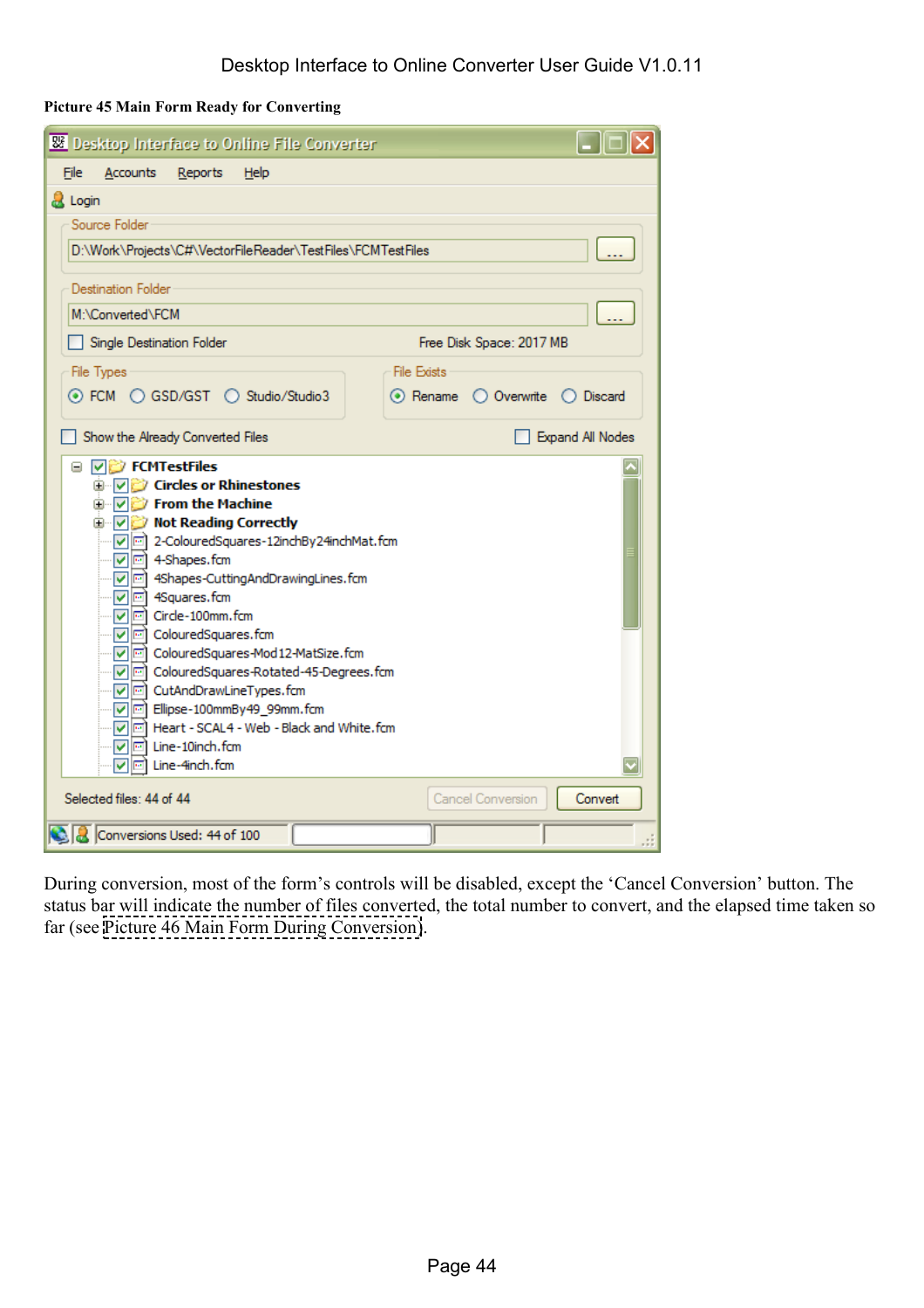#### <span id="page-44-0"></span>**Picture 46 Main Form During Conversion**

| <b>88</b> Desktop Interface to Online File Converter                                                                                                                                                                                                                                                                                                                                                                                                                                                                                                                                             |                                |
|--------------------------------------------------------------------------------------------------------------------------------------------------------------------------------------------------------------------------------------------------------------------------------------------------------------------------------------------------------------------------------------------------------------------------------------------------------------------------------------------------------------------------------------------------------------------------------------------------|--------------------------------|
| <b>Accounts</b><br>Reports<br>File<br>Help                                                                                                                                                                                                                                                                                                                                                                                                                                                                                                                                                       |                                |
| & Login                                                                                                                                                                                                                                                                                                                                                                                                                                                                                                                                                                                          |                                |
| Source Folder                                                                                                                                                                                                                                                                                                                                                                                                                                                                                                                                                                                    |                                |
| D:\Work\Projects\C#\VectorFileReader\TestFiles\FCMTestFiles                                                                                                                                                                                                                                                                                                                                                                                                                                                                                                                                      |                                |
| <b>Destination Folder</b>                                                                                                                                                                                                                                                                                                                                                                                                                                                                                                                                                                        |                                |
| M:\Converted\FCM                                                                                                                                                                                                                                                                                                                                                                                                                                                                                                                                                                                 |                                |
| Single Destination Folder                                                                                                                                                                                                                                                                                                                                                                                                                                                                                                                                                                        | Free Disk Space: 2017 MB       |
| <b>File Exists</b><br>File Types                                                                                                                                                                                                                                                                                                                                                                                                                                                                                                                                                                 |                                |
| © FCM  ○ GSD/GST   Studio/Studio3                                                                                                                                                                                                                                                                                                                                                                                                                                                                                                                                                                | ◎ Rename © Overwrite © Discard |
| Show the Already Converted Files                                                                                                                                                                                                                                                                                                                                                                                                                                                                                                                                                                 | Expand All Nodes               |
| <b>VE</b> FCMTestFiles<br>□ ▽ Circles or Rhinestones<br>□ ▽ From the Machine<br>□ √ vi Not Reading Correctly<br>☑ □ 2-ColouredSquares-12inchBy24inchMat.fcm<br>$\boxed{\triangleright}$ 4-Shapes.fcm<br>… v c 4Shapes-Cutting And Drawing Lines, fcm<br>····   미 4Squares.fcm<br>V <b>Im</b> Circle-100mm.fcm<br>☑ ColouredSquares.fcm<br>☑ colouredSquares-Mod12-MatSize.fcm<br>☑ colouredSquares-Rotated-45-Degrees.fcm<br>☑ cutAndDrawLineTypes.fcm<br>VII Ellipse-100mmBy49_99mm.fcm<br>□ Heart - SCAL4 - Web - Black and White.fcm<br><b>▽</b> Eine-10inch.fcm<br>V <b>I</b> Line-4inch.fcm |                                |
| Selected files: 44 of 44                                                                                                                                                                                                                                                                                                                                                                                                                                                                                                                                                                         | Cancel Conversion<br>Convert   |
| Conversions Used: 44 of 100<br>П<br>File 4 of 44                                                                                                                                                                                                                                                                                                                                                                                                                                                                                                                                                 | Time: 00:00:01                 |

#### **Picture 47 Conversion Complete**

| <b>Information</b> |                                                                                                                              |
|--------------------|------------------------------------------------------------------------------------------------------------------------------|
|                    | Conversions complete.<br>39 file(s) converted with no errors.<br>5 file(s) converted had errors.<br>0 file(s) not converted. |

If the 'Show the Already Converted Files' box was ticked, then the converted files are shown in green, otherwise they are removed from the tree view list.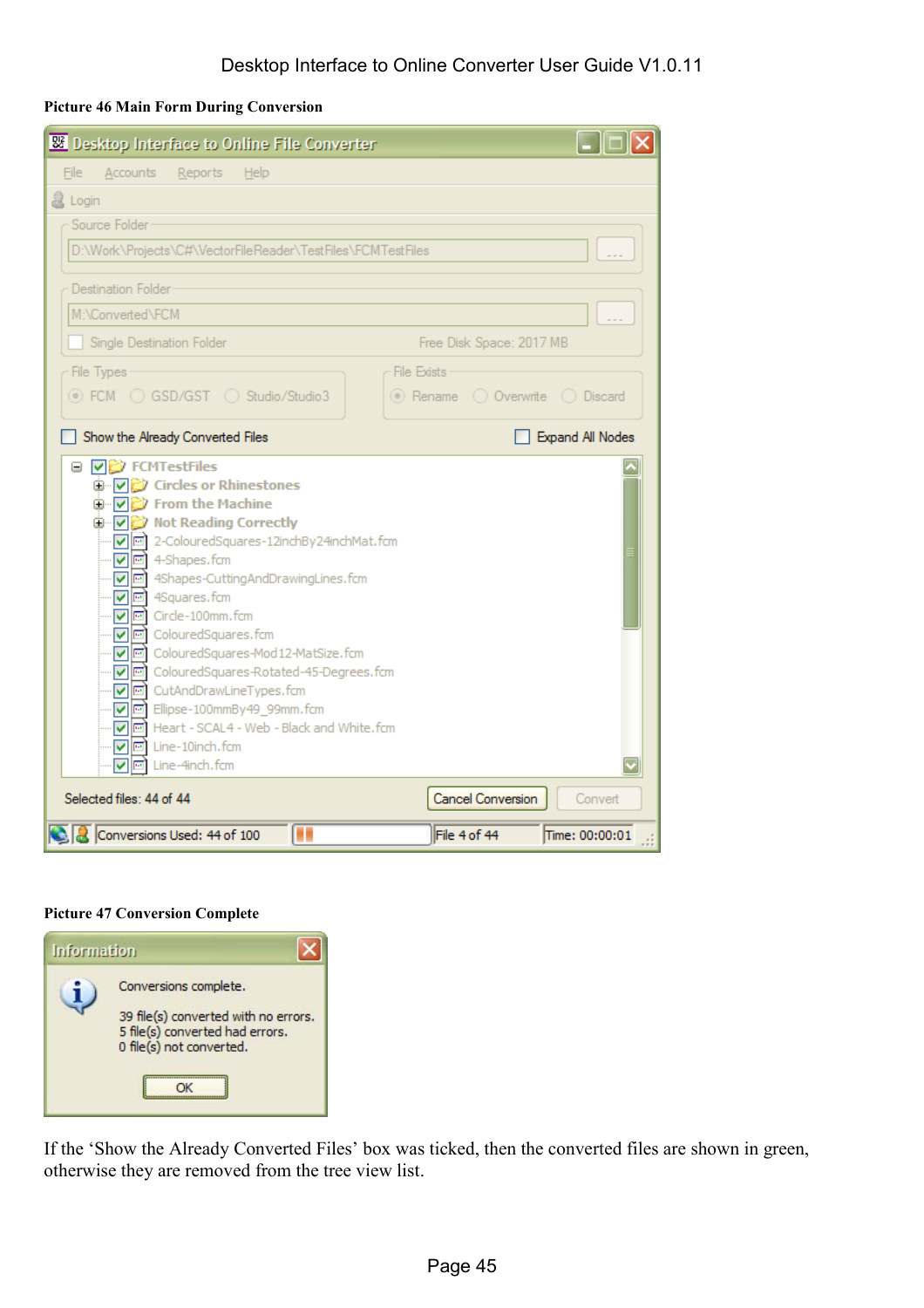#### <span id="page-45-0"></span>**Picture 48 The Converted Files are shown in Green**

| Show the Already Converted Files                 |                   | Expand All Nodes |
|--------------------------------------------------|-------------------|------------------|
| <b>FCMTestFiles</b><br>$\blacksquare$            |                   |                  |
| <b>Circles or Rhinestones</b><br>Œ               |                   |                  |
| <b>From the Machine</b><br>田                     |                   |                  |
| <b>Not Reading Correctly</b><br>Œ                |                   |                  |
| 2-ColouredSquares-12inchBy24inchMat.fcm          |                   |                  |
| 4-Shapes.fcm<br><b>COL</b>                       |                   |                  |
| 4Shapes-CuttingAndDrawingLines.fcm<br><b>Bar</b> |                   |                  |
| 4Squares.fcm<br><b>Bar</b>                       |                   |                  |
| Circle-100mm.fcm<br><b>Tax</b>                   |                   |                  |
| ColouredSquares.fcm<br><b>COL</b>                |                   |                  |
| ColouredSquares-Mod 12-MatSize.fcm<br>141        |                   |                  |
| ColouredSquares-Rotated-45-Degrees.fcm<br>пī     |                   |                  |
| CutAndDrawLineTypes.fcm<br><b>Bat</b>            |                   |                  |
| Ellipse-100mmBy49 99mm.fcm<br><b>GOL</b>         |                   |                  |
| Heart - SCAL4 - Web - Black and White, fcm<br>m  |                   |                  |
| Line-10inch.fcm<br><b>Bar</b>                    |                   |                  |
| Line-4inch.fcm                                   |                   |                  |
| Selected files: 0 of 44                          | Cancel Conversion | Convert          |

#### **Picture 49 The Converted Files are removed from the Tree View**

| Show the Already Converted Files                                                                                                                                                                                                                            |                          | Expand All Nodes |
|-------------------------------------------------------------------------------------------------------------------------------------------------------------------------------------------------------------------------------------------------------------|--------------------------|------------------|
| <b>FCMTestFiles</b><br>Θ<br><b>Not Reading Correctly</b><br>$\blacksquare$<br>From CM600 Upgrade Binary<br>$\sim v$<br>Θ<br>test01.fcm<br>m.<br>test02.fcm<br><b>Bar</b><br>test03.fcm<br>141<br>.<br>test04.fcm<br>Test - Not a FCM File.fcm<br><b>For</b> |                          |                  |
| Selected files: 0 of 5                                                                                                                                                                                                                                      | <b>Cancel Conversion</b> | Convert          |

### **9.1.1 Cancelling the Conversion**

Click on the 'Cancel Conversion' button, and a pop up will ask yes or no. The conversion is still going on in the background and will only be stop when the 'Yes' button is clicked.

The operation has been cancelled will appear in the both the report logs, see the section [6.3 Reports Menu.](#page-25-0)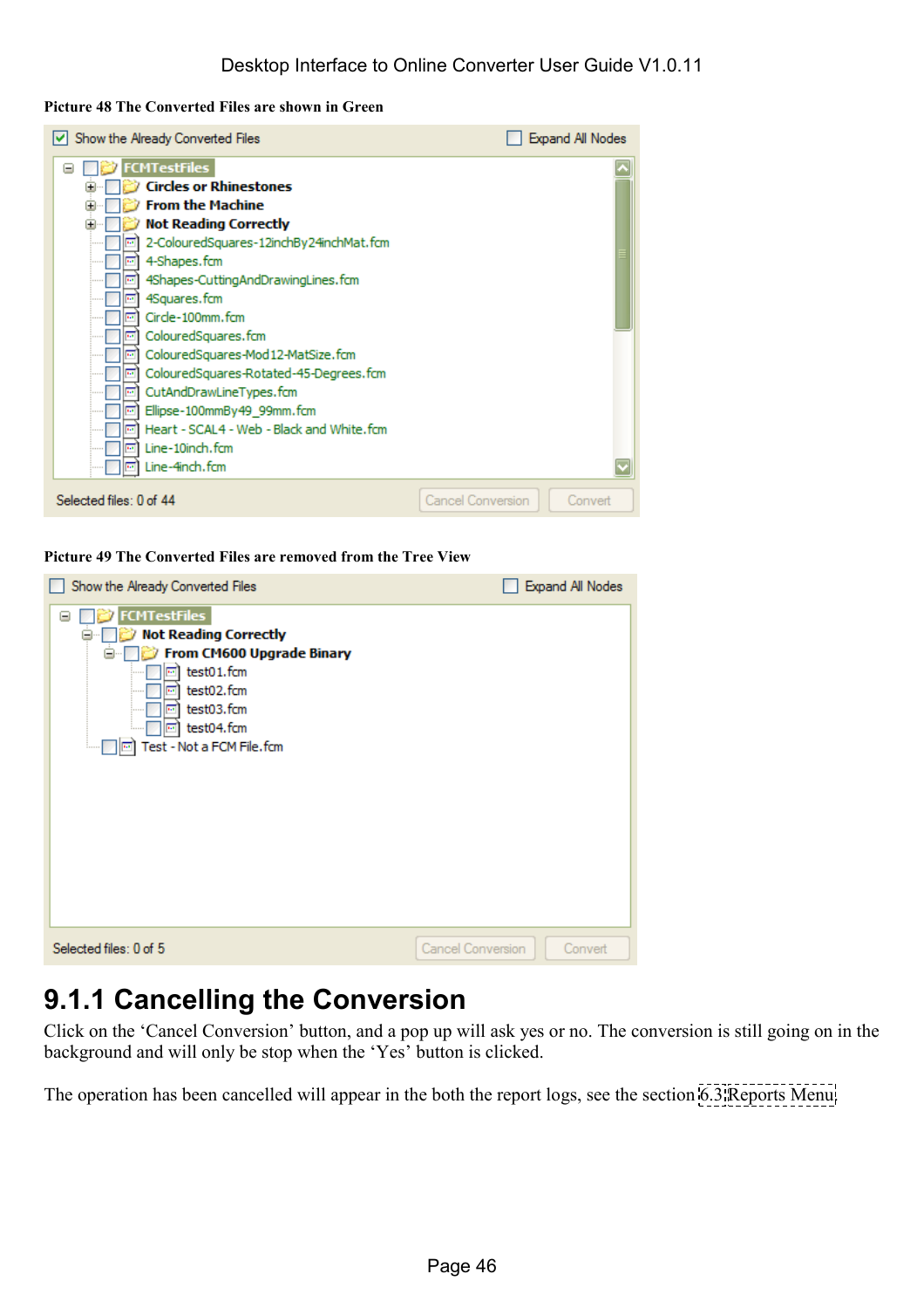#### <span id="page-46-0"></span>**Picture 50 Cancelling the Conversion**



#### **Picture 51 Conversion Cancelled**

| <b>Information</b> |                                                                                                                               |
|--------------------|-------------------------------------------------------------------------------------------------------------------------------|
|                    | Conversions cancelled.<br>33 file(s) converted with no errors.<br>1 file(s) converted had errors.<br>8 file(s) not converted. |

### **9.1.2 Error Messages**

- Can't connect to online converter
- Error creating the destination folder
- Error, cannot download the converted SVG file
- Error reading the file
- Error saving the SVG file
- The drive is not ready
- The drive is full
- Cannot read in the remaining conversions
- Cannot update and save the list of files that have already been converted

#### **Picture 52 Conversions Terminated due to Cannot Connect to the Server**

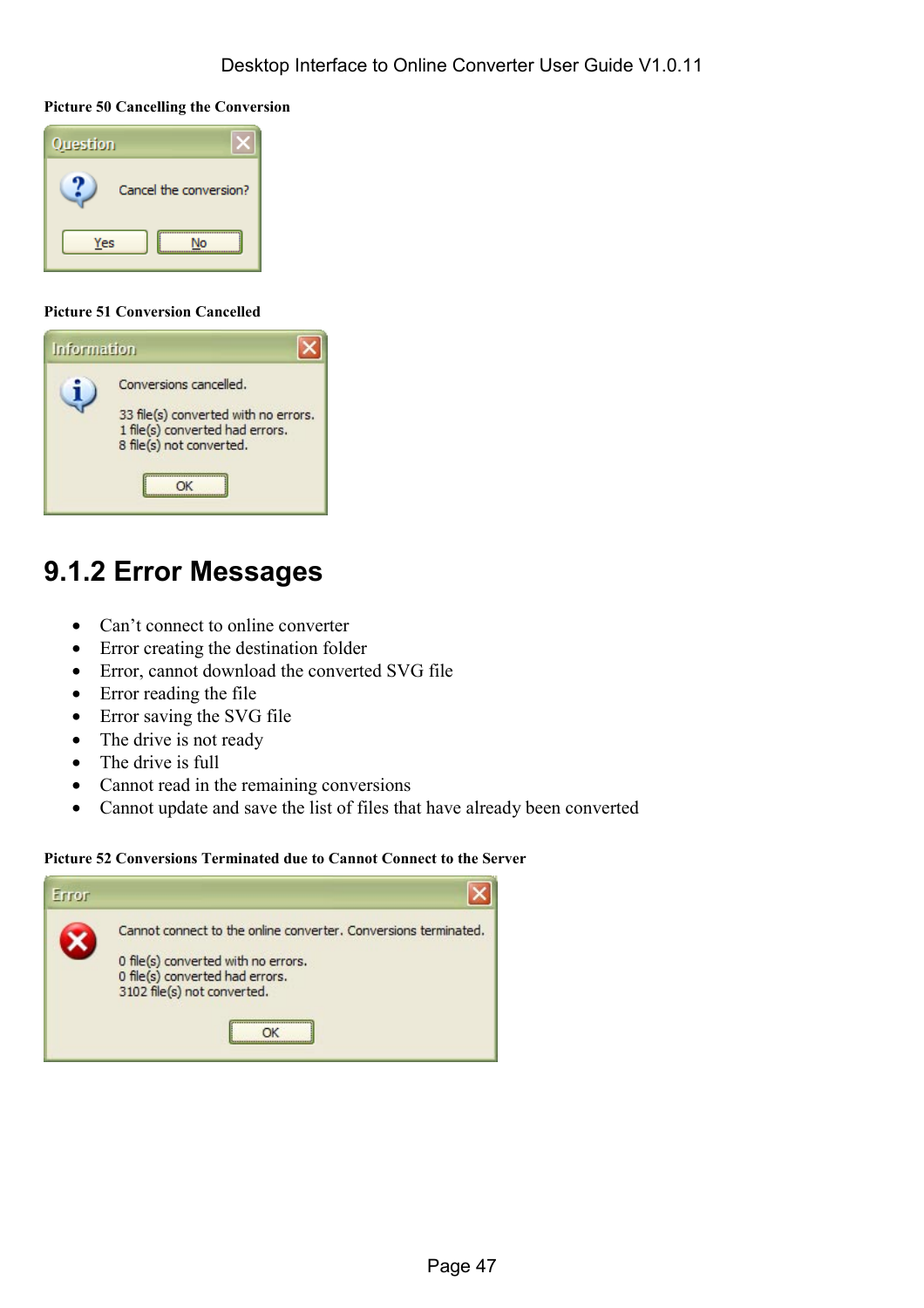# <span id="page-47-0"></span>**10. Acknowledgments**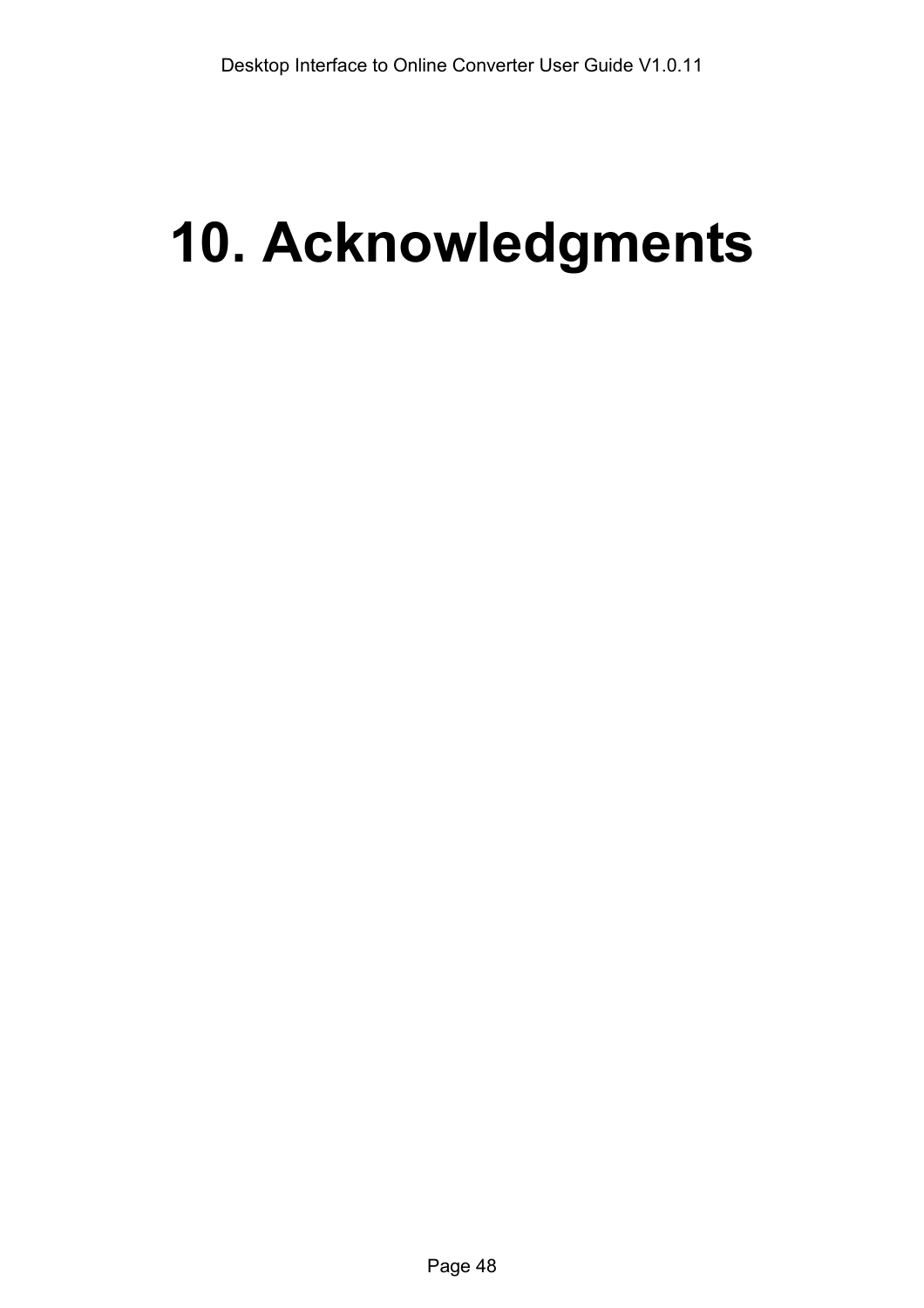<span id="page-48-0"></span>I would like to thank the following for their assistance whilst developing this application.

# **10.1 Free Release Testers**

Members of the Thyme Machines forum, [\(http://www.thymemachines.com\)](http://www.thymemachines.com/): -

- Helen Rich (crafty49)
- Lucy Gregg (Loopylass)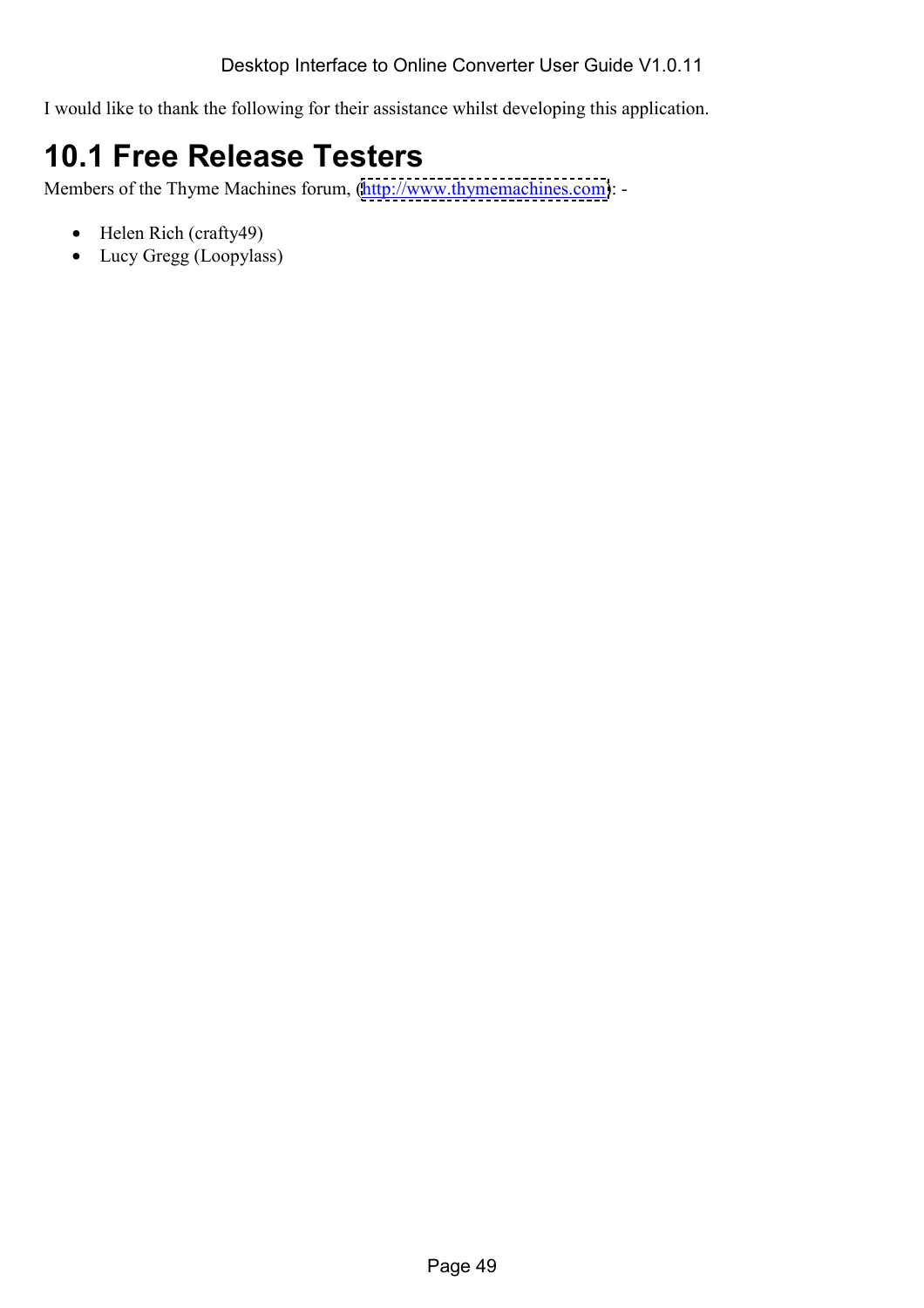# <span id="page-49-0"></span>**11. Appendix**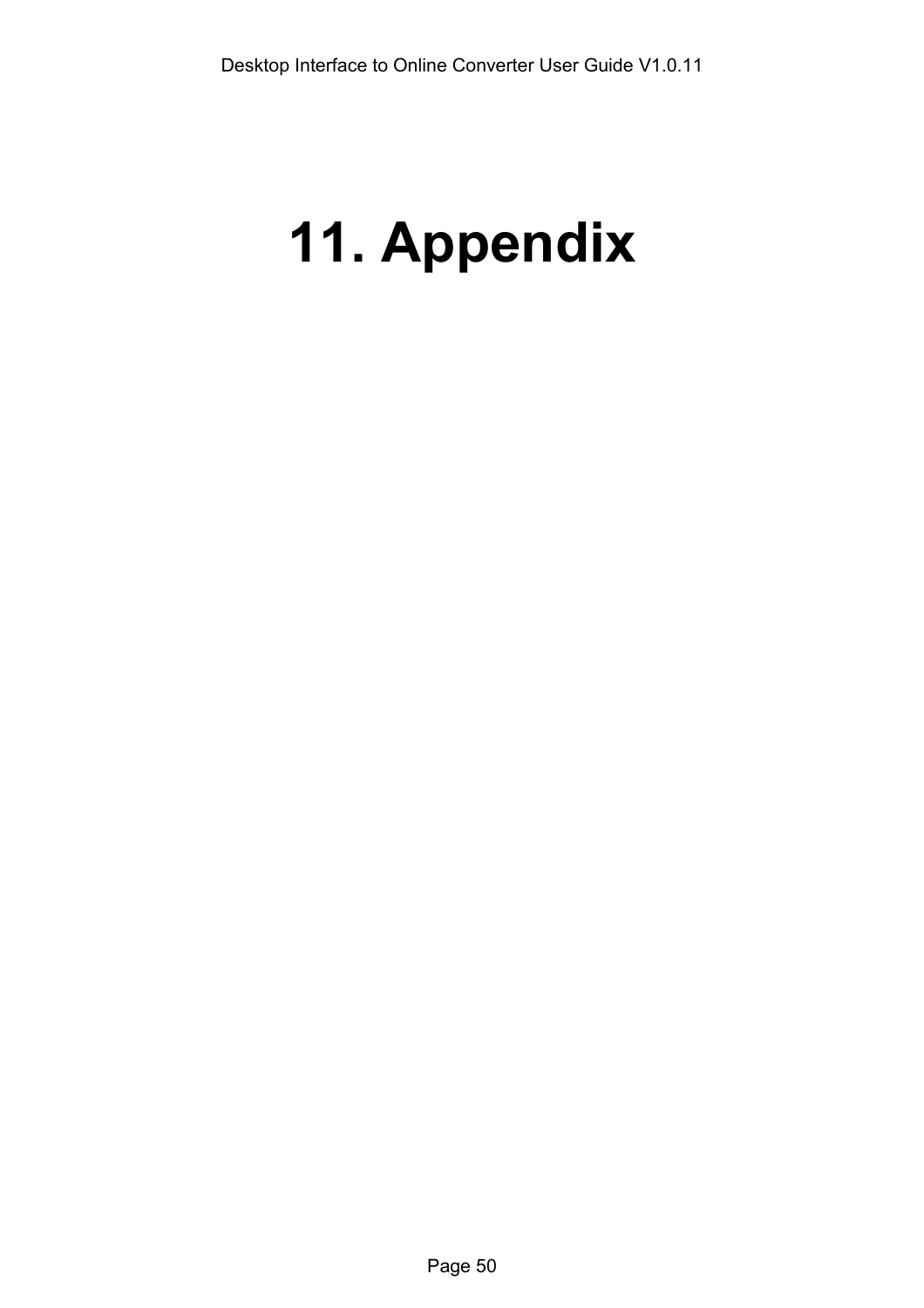# <span id="page-50-0"></span>**11.1 Un-Installing**

The Desktop Interface to Online Converter application can be un-installed from the Start Menu (see Picture 53 Un-installing from the Start Menu).

If there isn't a Desktop Interface to Online Converter Start Menu folder, the program can be un-installed from the Windows 'Add/Remove Programs' control panel.

It can also be un-installed from double clicking on the unins000.exe in the Desktop Interface to Online Converter installed folder. This is usually in the IdeasRUsSoftware\DesktopInterfaceToOnlineConverter folder.

The report logs will not be deleted.

#### **Picture 53 Un-installing from the Start Menu**



A confirmation pop-up message box will be displayed, click 'Yes' to install, and 'No' to cancel uninstall.

#### **Picture 54 Confirm Uninstall**

| <b>Desktop Interface to Online Converter Uninstall</b>                                                             |
|--------------------------------------------------------------------------------------------------------------------|
| Are you sure you want to completely remove Desktop Interface to Online Converter and all of its components?<br>Yes |

The Desktop Interface to Online Converter application has been successfully removed.

#### **Picture 55 Successfully Uninstalled**



# **11.2 Keyboard Shortcuts**

Exit Program Alt + F4 Login in to Converter  $Ctrl + L$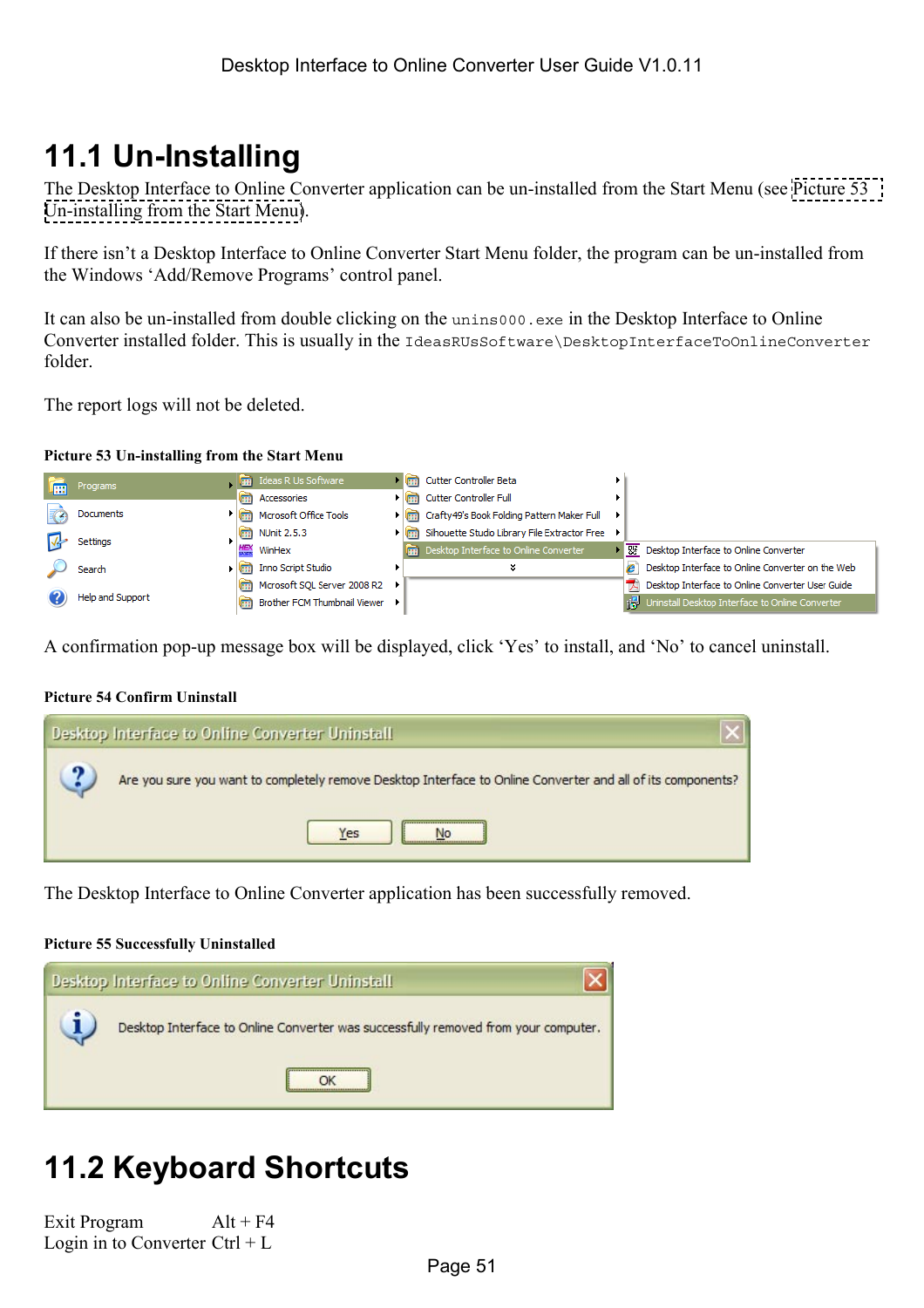<span id="page-51-0"></span>Details  $Ctrl + D$ Check for Updates  $Ctrl + U$ About F1

# **11.3 Previous Release Notes**

### **11.3.1 Changes Made in Version 1.0.10**

### **11.3.1.1 New Features**

Support for expanding or collapsing the tree view list of files.

### **11.3.1.2 Improvements**

- Changed the format of renaming any duplicate SVG files. Instead of post fixing them with a timestamp, the number of duplicates in brackets (e.g. filename (1).SVG) is used.
- Some error messages were renamed to be more meaningful.
- Adding a large numbers of file entries to the Tree View was slow. Changed the algorithm to improve the time taken to add the entries.
- The 'already converted files' list was being read in when it shouldn't have been, resulting in unnecessary delays.
- Added icons for both Folders and Files in the tree view list

### **11.3.1.3 Issues**

- The files and folders were not sorted in the correct ascending order. This also caused the files to appear before the folders. Fixed.
- The 'Login' form didn't check for the email address or password for being blank, or have the minimum number of characters or the correct format. Fixed.
- The file entries in the 'already converted files' list had a timestamp with no DST offset. If the entries were read and compared to the timestamp of the file of disk during a non-DST period/time zone, the timestamp would be different. It will be shown as 'not converted' in the Tree View list of files, and could be converted again.
- An error occurred when a filename that contained the character ';' in the 'already converted files' list, was read in when the application started, which resulted in the list entries being ignored (already converted files would show up as not being converted). Fixed.
- The Folder Dialog Browser for both the Source and Destination folders was not showing the Desktop folder (top level), making it difficult to find the desktop folder.
- When the 'already converted files' list is updated, all the files in the list were checked to see if they still existed on a disk. With a large number of files in the list, there could be a long delay saving the list. They are no longer checked. Fixed.
	- o Also if the files were on a removable drive that was not connected, they would be removed, when they shouldn't have been. Fixed.

## **11.3.2 Changes Made in Version 1.0.05**

### **11.3.2.1 New Features**

Files that have already been converted can either be displayed in the tree view list (shown in green), or not at all. If an already converted file has been changed, it will no longer be shown in green.

### **11.3.2.2 Improvements**

The folder name in the Tree View list is in bold.